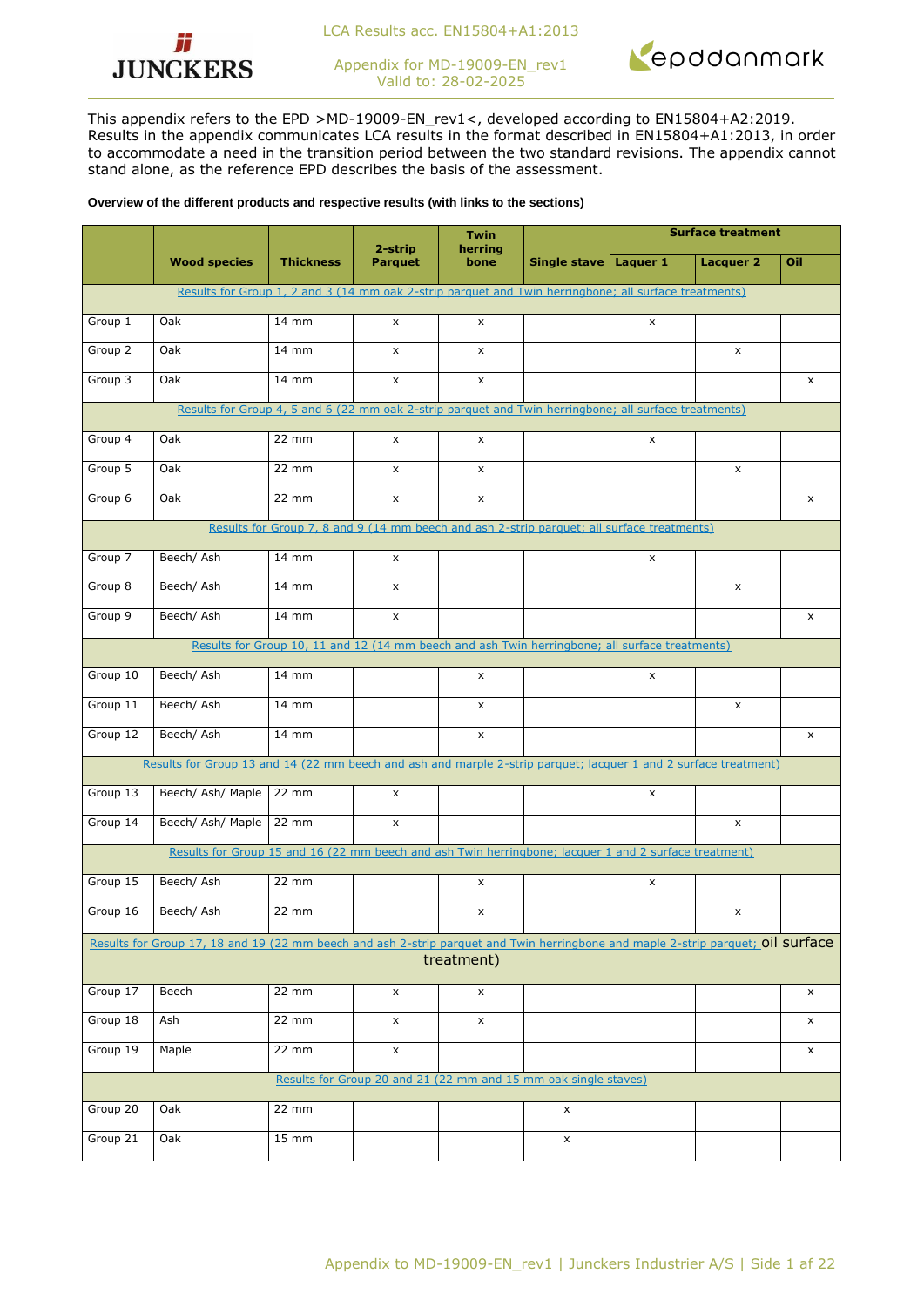

Appendix for MD-19009-EN\_rev1 Valid to: 28-02-2025



<span id="page-1-0"></span>Results for Group 1, 2 and 3 (14 mm oak 2-strip parquet and Twin herringbone; all surface treatments)

|                  | ENVIRONMENTAL IMPACTS PER 1m <sup>2</sup> floor (14 mm oak 2-strip parquet and Twin hering bone; all surface treatments) |                                                                                                                                                                                                                                                     |              |                                                                    |                |                |               |  |  |  |  |  |
|------------------|--------------------------------------------------------------------------------------------------------------------------|-----------------------------------------------------------------------------------------------------------------------------------------------------------------------------------------------------------------------------------------------------|--------------|--------------------------------------------------------------------|----------------|----------------|---------------|--|--|--|--|--|
| <b>Parameter</b> | <b>Unit</b>                                                                                                              | $A1 - A3$                                                                                                                                                                                                                                           | C1           | C <sub>2</sub>                                                     | C <sub>3</sub> | C <sub>4</sub> | D             |  |  |  |  |  |
|                  | Lacquer 1 (Group 1)                                                                                                      |                                                                                                                                                                                                                                                     |              |                                                                    |                |                |               |  |  |  |  |  |
| <b>GWP</b>       | [kg CO2-eq.]                                                                                                             | $-1,14E+01$                                                                                                                                                                                                                                         | $0,00E+00$   | 4,30E-02                                                           | 1,89E+01       | $0,00E+00$     | $-4,65E+00$   |  |  |  |  |  |
| <b>ODP</b>       | [kg CFC11-eq.]                                                                                                           | 1,01E-07                                                                                                                                                                                                                                            | $0,00E+00$   | 1,08E-17                                                           | 1,83E-15       | $0,00E+00$     | $-6,37E-14$   |  |  |  |  |  |
| AP               | [kg SO2-eg.]                                                                                                             | 5,18E-02                                                                                                                                                                                                                                            | $0,00E+00$   | 1,85E-04                                                           | 6,46E-05       | $0,00E+00$     | $-2,14E-03$   |  |  |  |  |  |
| EP               | [kg PO43--eg.]                                                                                                           | 1,19E-02                                                                                                                                                                                                                                            | $0,00E+00$   | 4,62E-05                                                           | 1,20E-05       | $0,00E+00$     | $-3,92E-04$   |  |  |  |  |  |
| <b>POCP</b>      | [kg ethene-eq.]                                                                                                          | 2,71E-02                                                                                                                                                                                                                                            | $0,00E + 00$ | $-6,81E-05$                                                        | 6,12E-06       | $0,00E+00$     | $-2,86E-04$   |  |  |  |  |  |
| <b>ADPE</b>      | [kg Sb-eq.]                                                                                                              | $1,01E+02$                                                                                                                                                                                                                                          | $0,00E+00$   | 5,88E-01                                                           | 4,84E-01       | $0,00E+00$     | $-6,63E+01$   |  |  |  |  |  |
| <b>ADPF</b>      | [MJ]                                                                                                                     | 7,37E-06                                                                                                                                                                                                                                            | $0,00E+00$   | 3,53E-09                                                           | 2,53E-08       | $0,00E+00$     | $-9,04E-07$   |  |  |  |  |  |
|                  | Lacquer 2 (Group 2)                                                                                                      |                                                                                                                                                                                                                                                     |              |                                                                    |                |                |               |  |  |  |  |  |
| <b>GWP</b>       | [kg CO2-eq.]                                                                                                             | $-1,19E+01$                                                                                                                                                                                                                                         | $0,00E+00$   | 4,30E-02                                                           | 1,89E+01       | $0,00E + 00$   | $-4,65E+00$   |  |  |  |  |  |
| ODP              | [kg CFC11-eq.]                                                                                                           | 7,09E-08                                                                                                                                                                                                                                            | $0,00E + 00$ | 1,08E-17                                                           | 1,83E-15       | $0,00E+00$     | $-6,37E-14$   |  |  |  |  |  |
| AP               | [kg SO2-eg.]                                                                                                             | 5,00E-02                                                                                                                                                                                                                                            | $0,00E+00$   | 1,85E-04                                                           | 6,46E-05       | $0,00E+00$     | $-2,14E-03$   |  |  |  |  |  |
| EP               | [kg PO43--eq.]                                                                                                           | 1,12E-02                                                                                                                                                                                                                                            | $0,00E + 00$ | 4,62E-05                                                           | 1,20E-05       | $0,00E+00$     | $-3,92E-04$   |  |  |  |  |  |
| <b>POCP</b>      | [kg ethene-eg.]                                                                                                          | 2,68E-02                                                                                                                                                                                                                                            | $0,00E + 00$ | $-6,81E-05$                                                        | 6,12E-06       | $0,00E+00$     | $-2,86E-04$   |  |  |  |  |  |
| <b>ADPE</b>      | [kg Sb-eq.]                                                                                                              | $9,32E+01$                                                                                                                                                                                                                                          | $0,00E + 00$ | 5,88E-01                                                           | 4,84E-01       | $0,00E+00$     | $-6,63E+01$   |  |  |  |  |  |
| <b>ADPF</b>      | [MJ]                                                                                                                     | 6,41E-06                                                                                                                                                                                                                                            | $0,00E + 00$ | 3,53E-09                                                           | 2,53E-08       | $0,00E+00$     | $-9,04E-07$   |  |  |  |  |  |
|                  |                                                                                                                          |                                                                                                                                                                                                                                                     |              | Oil (Group 3)                                                      |                |                |               |  |  |  |  |  |
| <b>GWP</b>       | [kg CO2-eg.]                                                                                                             | $-1,23E+01$                                                                                                                                                                                                                                         | $0,00E + 00$ | 4,30E-02                                                           | 1,89E+01       | $0,00E+00$     | $-4,65E+00$   |  |  |  |  |  |
| ODP              | [kg CFC11-eq.]                                                                                                           | 5,94E-08                                                                                                                                                                                                                                            | $0,00E+00$   | 1,08E-17                                                           | 1,83E-15       | $0,00E+00$     | $-6,37E-14$   |  |  |  |  |  |
| AP               | [kg SO2-eg.]                                                                                                             | 4,84E-02                                                                                                                                                                                                                                            | $0,00E+00$   | 1,85E-04                                                           | 6,46E-05       | $0,00E+00$     | $-2,14E-03$   |  |  |  |  |  |
| EP               | [kg PO43--eg.]                                                                                                           | 1,10E-02                                                                                                                                                                                                                                            | $0.00E + 00$ | 4,62E-05                                                           | 1,20E-05       | $0,00E+00$     | $-3,92E-04$   |  |  |  |  |  |
| <b>POCP</b>      | [kg ethene-eq.]                                                                                                          | 2,65E-02                                                                                                                                                                                                                                            | $0,00E + 00$ | $-6,81E-05$                                                        | 6,12E-06       | $0,00E+00$     | $-2,86E-04$   |  |  |  |  |  |
| <b>ADPE</b>      | [kg Sb-eq.]                                                                                                              | 8,72E+01                                                                                                                                                                                                                                            | $0,00E+00$   | 5,88E-01                                                           | 4,84E-01       | $0,00E+00$     | $-6,63E+01$   |  |  |  |  |  |
| <b>ADPF</b>      | [MJ]                                                                                                                     | 5,56E-06                                                                                                                                                                                                                                            | $0,00E + 00$ | 3,53E-09                                                           | 2,53E-08       | $0,00E+00$     | $-9.04E - 07$ |  |  |  |  |  |
| Caption          |                                                                                                                          | GWP = Global warming potential; ODP = Ozone depletion potential; AP = Acidification potential of soil and water; EP =<br>Eutrophication potential; POCP = Photochemical ozone creation potential; ADPE = Abiotic depletion potential for non fossil |              | resources; ADPF = Abiotic depletion potential for fossil resources |                |                |               |  |  |  |  |  |

| RESOURCE USE PER 1m <sup>2</sup> floor (14 mm oak 2-strip parquet and Twin hering bone; all surface treatments) |                     |              |              |                     |                |                |               |  |  |  |  |
|-----------------------------------------------------------------------------------------------------------------|---------------------|--------------|--------------|---------------------|----------------|----------------|---------------|--|--|--|--|
| <b>Parameter</b>                                                                                                | <b>Unit</b>         | $A1 - A3$    | C1           | C <sub>2</sub>      | C <sub>3</sub> | C <sub>4</sub> | D             |  |  |  |  |
| Lacquer 1 (Group 1)                                                                                             |                     |              |              |                     |                |                |               |  |  |  |  |
| <b>PERE</b>                                                                                                     | [MJ]                | $1,27E+03$   | $0,00E+00$   | 3,51E-02            | $1,13E+00$     | $0,00E+00$     | $-4,06E+01$   |  |  |  |  |
| <b>PERM</b>                                                                                                     | [MJ]                | 1,84E+02     | $0,00E+00$   | $0,00E+00$          | $-1,84E+02$    | $0,00E+00$     | 1,84E+02      |  |  |  |  |
| <b>PERT</b>                                                                                                     | [MJ]                | $1,12E+02$   | $0,00E + 00$ | 5,91E-01            | 6,17E-01       | $0,00E+00$     | $-7,05E+01$   |  |  |  |  |
| <b>PENRE</b>                                                                                                    | [MJ]                | $1,12E+02$   | $0.00E + 00$ | 5,91E-01            | 6.17E-01       | $0.00E + 00$   | $-7.05E + 01$ |  |  |  |  |
| <b>PENRM</b>                                                                                                    | [MJ]                | $0,00E + 00$ | $0,00E + 00$ | $0,00E+00$          | $0,00E+00$     | $0,00E+00$     | $0,00E+00$    |  |  |  |  |
| <b>PENRT</b>                                                                                                    | [MJ]                | 9,49E-02     | $0,00E+00$   | $-2,43E-10$         | $-1,22E-09$    | $0,00E+00$     | 5,99E-07      |  |  |  |  |
| <b>SM</b>                                                                                                       | [kg]                | $0,00E+00$   | $0.00E + 00$ | $0,00E+00$          | $0.00E + 00$   | $0.00E + 00$   | $0.00E + 00$  |  |  |  |  |
| <b>RSF</b>                                                                                                      | [MJ]                | $0,00E+00$   | $0,00E+00$   | $0,00E+00$          | $0,00E+00$     | $0,00E+00$     | $0,00E+00$    |  |  |  |  |
| <b>NRSF</b>                                                                                                     | [MJ]                | $0,00E+00$   | $0,00E+00$   | $0,00E+00$          | $0,00E+00$     | $0,00E+00$     | $0,00E+00$    |  |  |  |  |
| <b>FW</b>                                                                                                       | $\lceil m^3 \rceil$ | $0,00E+00$   | $0,00E+00$   | $0.00E + 00$        | $0,00E+00$     | $0,00E+00$     | $0,00E+00$    |  |  |  |  |
|                                                                                                                 |                     |              |              | Lacquer 2 (Group 2) |                |                |               |  |  |  |  |
| <b>PERE</b>                                                                                                     | [MJ]                | $1,27E+03$   | $0,00E + 00$ | 3,51E-02            | $1,13E+00$     | $0,00E+00$     | $-4,06E + 01$ |  |  |  |  |
| <b>PERM</b>                                                                                                     | [MJ]                | 1,84E+02     | $0,00E + 00$ | $0,00E+00$          | $-1,84E+02$    | $0,00E+00$     | 1,84E+02      |  |  |  |  |
| <b>PERT</b>                                                                                                     | [MJ]                | $1,04E+02$   | $0,00E+00$   | 5,91E-01            | 6,17E-01       | $0,00E+00$     | $-7,05E+01$   |  |  |  |  |
| <b>PENRE</b>                                                                                                    | [MJ]                | $1,04E+02$   | $0,00E+00$   | 5,91E-01            | 6,17E-01       | $0,00E+00$     | $-7,05E+01$   |  |  |  |  |
| <b>PENRM</b>                                                                                                    | [MJ]                | $0,00E+00$   | $0,00E+00$   | $0,00E+00$          | $0,00E+00$     | $0,00E+00$     | $0,00E+00$    |  |  |  |  |
| <b>PENRT</b>                                                                                                    | [MJ]                | $1,04E+02$   | $0,00E+00$   | 5,91E-01            | 6,17E-01       | $0,00E+00$     | $-7,05E+01$   |  |  |  |  |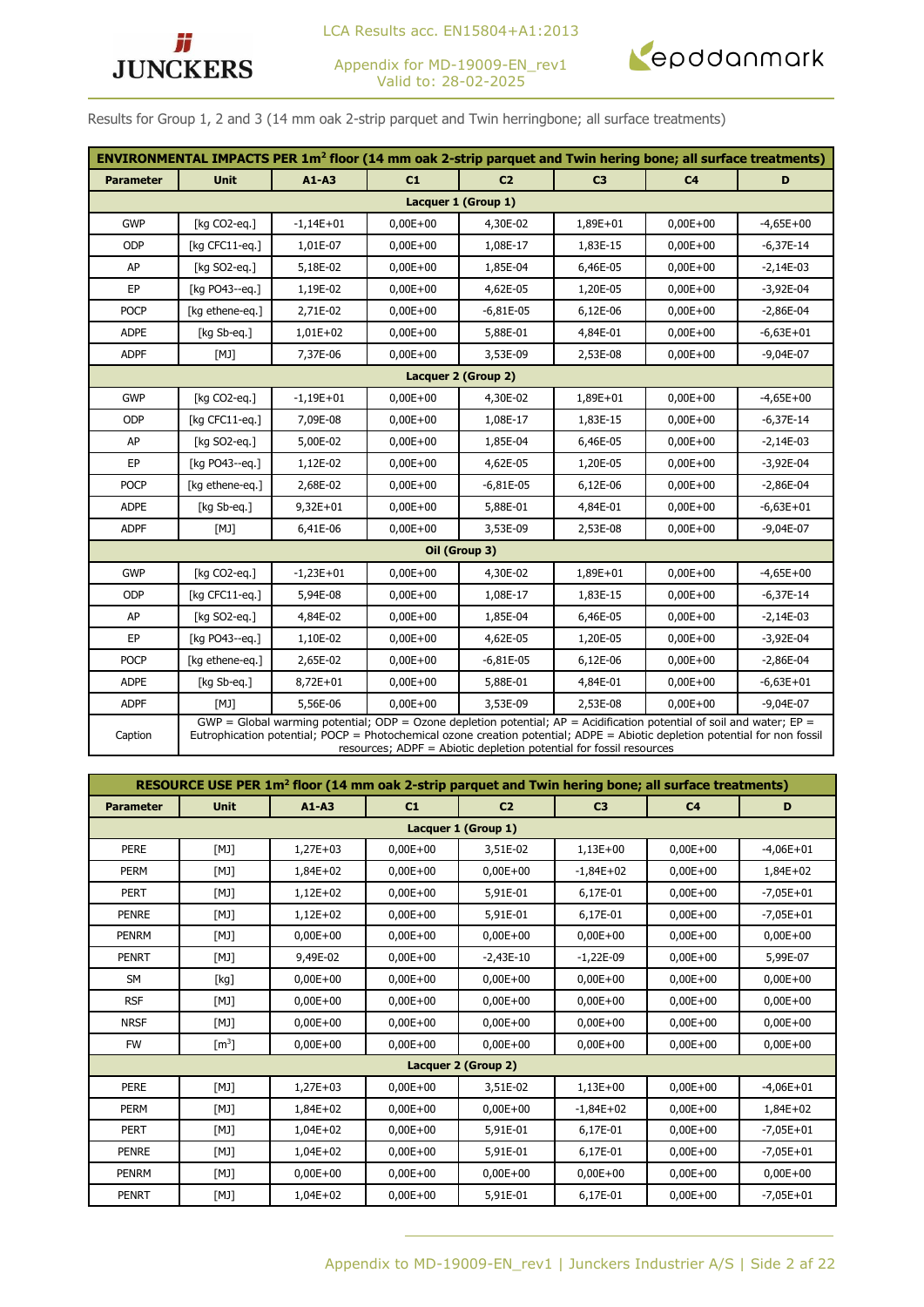



| <b>SM</b>     | [kg]                                                                                                                                                                                                                                                                                                                                                                                                                                                                                                                                                                                                                                                                       | $0,00E+00$   | $0,00E+00$   | $0,00E + 00$ | $0,00E + 00$ | $0,00E+00$   | $0,00E+00$    |  |  |  |  |
|---------------|----------------------------------------------------------------------------------------------------------------------------------------------------------------------------------------------------------------------------------------------------------------------------------------------------------------------------------------------------------------------------------------------------------------------------------------------------------------------------------------------------------------------------------------------------------------------------------------------------------------------------------------------------------------------------|--------------|--------------|--------------|--------------|--------------|---------------|--|--|--|--|
| <b>RSF</b>    | [MJ]                                                                                                                                                                                                                                                                                                                                                                                                                                                                                                                                                                                                                                                                       | $0,00E+00$   | $0,00E+00$   | $0,00E+00$   | $0,00E + 00$ | $0,00E+00$   | $0,00E+00$    |  |  |  |  |
| <b>NRSF</b>   | [MJ]                                                                                                                                                                                                                                                                                                                                                                                                                                                                                                                                                                                                                                                                       | $0,00E+00$   | $0.00E + 00$ | $0,00E+00$   | $0.00E + 00$ | $0,00E+00$   | $0,00E+00$    |  |  |  |  |
| <b>FW</b>     | [m <sup>3</sup> ]                                                                                                                                                                                                                                                                                                                                                                                                                                                                                                                                                                                                                                                          | $0,00E+00$   | $0,00E+00$   | $0,00E+00$   | $0,00E+00$   | $0,00E+00$   | $0,00E+00$    |  |  |  |  |
| Oil (Group 3) |                                                                                                                                                                                                                                                                                                                                                                                                                                                                                                                                                                                                                                                                            |              |              |              |              |              |               |  |  |  |  |
| <b>PERE</b>   | [MJ]                                                                                                                                                                                                                                                                                                                                                                                                                                                                                                                                                                                                                                                                       | $1,27E+03$   | $0.00E + 00$ | 3,51E-02     | $1,13E+00$   | $0.00E + 00$ | $-4,06E + 01$ |  |  |  |  |
| <b>PERM</b>   | [MJ]                                                                                                                                                                                                                                                                                                                                                                                                                                                                                                                                                                                                                                                                       | 1,84E+02     | $0,00E+00$   | $0,00E+00$   | $-1,84E+02$  | $0,00E+00$   | 1,84E+02      |  |  |  |  |
| <b>PERT</b>   | [MJ]                                                                                                                                                                                                                                                                                                                                                                                                                                                                                                                                                                                                                                                                       | 9,79E+01     | $0,00E+00$   | 5,91E-01     | 6,17E-01     | $0,00E+00$   | $-7,05E+01$   |  |  |  |  |
| <b>PENRE</b>  | [MJ]                                                                                                                                                                                                                                                                                                                                                                                                                                                                                                                                                                                                                                                                       | 9,79E+01     | $0,00E+00$   | 5,91E-01     | 6,17E-01     | $0,00E+00$   | $-7,05E+01$   |  |  |  |  |
| <b>PENRM</b>  | [MJ]                                                                                                                                                                                                                                                                                                                                                                                                                                                                                                                                                                                                                                                                       | $0,00E+00$   | $0,00E+00$   | $0,00E+00$   | $0,00E + 00$ | $0,00E+00$   | $0,00E+00$    |  |  |  |  |
| <b>PENRT</b>  | [MJ]                                                                                                                                                                                                                                                                                                                                                                                                                                                                                                                                                                                                                                                                       | 9,79E+01     | $0,00E+00$   | 5,91E-01     | 6,17E-01     | $0,00E+00$   | $-7,05E+01$   |  |  |  |  |
| <b>SM</b>     | [kg]                                                                                                                                                                                                                                                                                                                                                                                                                                                                                                                                                                                                                                                                       | $0.00E + 00$ | $0.00E + 00$ | $0.00E + 00$ | $0.00E + 00$ | $0.00E + 00$ | $0,00E+00$    |  |  |  |  |
| <b>RSF</b>    | [MJ]                                                                                                                                                                                                                                                                                                                                                                                                                                                                                                                                                                                                                                                                       | $0.00E + 00$ | $0.00E + 00$ | $0.00E + 00$ | $0.00E + 00$ | $0.00E + 00$ | $0,00E+00$    |  |  |  |  |
| <b>NRSF</b>   | [MJ]                                                                                                                                                                                                                                                                                                                                                                                                                                                                                                                                                                                                                                                                       | $0,00E+00$   | $0,00E+00$   | $0,00E+00$   | $0,00E + 00$ | $0,00E+00$   | $0,00E+00$    |  |  |  |  |
| <b>FW</b>     | $\lceil m^3 \rceil$                                                                                                                                                                                                                                                                                                                                                                                                                                                                                                                                                                                                                                                        | $0.00E + 00$ | $0.00E + 00$ | $0.00E + 00$ | $0.00E + 00$ | $0.00E + 00$ | $0.00E + 00$  |  |  |  |  |
| Caption       | PERE = Use of renewable primary energy excluding renewable primary energy resources used as raw materials; PERM = Use of<br>renewable primary energy resources used as raw materials; PERT = Total use of renewable primary energy resources; PENRE = Use<br>of non renewable primary energy excluding non renewable primary energy resources used as raw materials; PENRM = Use of non<br>renewable primary energy resources used as raw materials; PENRT = Total use of non renewable primary energy resources; $SM =$<br>Use of secondary material; RSF = Use of renewable secondary fuels; NRSF = Use of non renewable secondary fuels; FW = Use of net<br>fresh water |              |              |              |              |              |               |  |  |  |  |

| WASTE CATEGORIES AND OUTPUT FLOWS PER 1m <sup>2</sup> floor (14 mm oak 2-strip parquet and Twin hering bone; all<br>surface treatments) |                     |              |              |                |                |                |             |  |  |  |  |
|-----------------------------------------------------------------------------------------------------------------------------------------|---------------------|--------------|--------------|----------------|----------------|----------------|-------------|--|--|--|--|
| <b>Parameter</b>                                                                                                                        | <b>Unit</b>         | $A1 - A3$    | C1           | C <sub>2</sub> | C <sub>3</sub> | C <sub>4</sub> | D           |  |  |  |  |
| Lacquer 1 (Group 1)                                                                                                                     |                     |              |              |                |                |                |             |  |  |  |  |
| <b>HWD</b>                                                                                                                              | [kg]                | $0,00E+00$   | $0,00E + 00$ | $0,00E+00$     | $0,00E+00$     | $0,00E+00$     | $0,00E+00$  |  |  |  |  |
| <b>NHWD</b>                                                                                                                             | [kg]                | 3,27E-01     | $0,00E+00$   | 4,98E-05       | 2,34E-03       | $0,00E+00$     | 4,03E-02    |  |  |  |  |
| <b>RWD</b>                                                                                                                              | [kg]                | $0,00E+00$   | $0,00E+00$   | $0,00E+00$     | $0,00E+00$     | $0,00E+00$     | $0,00E+00$  |  |  |  |  |
| <b>CRU</b>                                                                                                                              | [kg]                | $0,00E+00$   | $0,00E+00$   | $0,00E+00$     | $0,00E+00$     | $0,00E+00$     | $0,00E+00$  |  |  |  |  |
| <b>MFR</b>                                                                                                                              | [kg]                | $0,00E+00$   | $0,00E+00$   | $0,00E+00$     | $0,00E+00$     | $0,00E+00$     | $0,00E+00$  |  |  |  |  |
| <b>MER</b>                                                                                                                              | [kg]                | 1,99E-06     | $0,00E+00$   | 3,28E-08       | 1,07E-09       | $0,00E+00$     | $-4,47E-08$ |  |  |  |  |
| EEE                                                                                                                                     | [M]                 | $0,00E+00$   | $0,00E+00$   | $0,00E+00$     | $0,00E+00$     | $0,00E+00$     | $0,00E+00$  |  |  |  |  |
| EET                                                                                                                                     | [M]                 | $0,00E+00$   | $0,00E+00$   | $0,00E+00$     | $0,00E+00$     | $0,00E+00$     | $0,00E+00$  |  |  |  |  |
|                                                                                                                                         | Lacquer 2 (Group 2) |              |              |                |                |                |             |  |  |  |  |
| <b>HWD</b>                                                                                                                              | [kg]                | $0,00E+00$   | $0,00E+00$   | $0,00E+00$     | $0,00E+00$     | $0,00E+00$     | $0,00E+00$  |  |  |  |  |
| <b>NHWD</b>                                                                                                                             | [kg]                | 3,27E-01     | $0,00E+00$   | 4,98E-05       | 2,34E-03       | $0,00E+00$     | 4,03E-02    |  |  |  |  |
| <b>RWD</b>                                                                                                                              | [kg]                | $0,00E+00$   | $0,00E+00$   | $0,00E+00$     | $0,00E+00$     | $0,00E+00$     | $0,00E+00$  |  |  |  |  |
| <b>CRU</b>                                                                                                                              | [kq]                | $0,00E+00$   | $0,00E+00$   | $0,00E+00$     | $0,00E+00$     | $0,00E+00$     | $0,00E+00$  |  |  |  |  |
| <b>MFR</b>                                                                                                                              | [kg]                | $0,00E+00$   | $0,00E+00$   | $0,00E+00$     | $0,00E+00$     | $0,00E+00$     | $0,00E+00$  |  |  |  |  |
| MER                                                                                                                                     | [kg]                | 1,98E-06     | $0,00E+00$   | 3,28E-08       | 1,07E-09       | $0,00E+00$     | $-4,47E-08$ |  |  |  |  |
| EEE                                                                                                                                     | [M]                 | $0,00E+00$   | $0,00E+00$   | $0,00E+00$     | $0,00E+00$     | $0,00E+00$     | $0,00E+00$  |  |  |  |  |
| EET                                                                                                                                     | [MJ]                | $0,00E+00$   | $0,00E+00$   | $0,00E+00$     | $0,00E+00$     | $0,00E+00$     | $0,00E+00$  |  |  |  |  |
|                                                                                                                                         |                     |              |              | Oil (Group 3)  |                |                |             |  |  |  |  |
| <b>HWD</b>                                                                                                                              | [kg]                | $0,00E + 00$ | $0,00E+00$   | $0,00E + 00$   | $0,00E + 00$   | $0,00E + 00$   | $0,00E+00$  |  |  |  |  |
| <b>NHWD</b>                                                                                                                             | [kg]                | 3,26E-01     | $0,00E+00$   | 4,98E-05       | 2,34E-03       | $0,00E+00$     | 4,03E-02    |  |  |  |  |
| <b>RWD</b>                                                                                                                              | [kg]                | $0,00E+00$   | $0,00E+00$   | $0,00E+00$     | $0,00E+00$     | $0,00E+00$     | $0,00E+00$  |  |  |  |  |
| <b>CRU</b>                                                                                                                              | [kg]                | $0,00E+00$   | $0,00E+00$   | $0,00E+00$     | $0,00E+00$     | $0,00E+00$     | $0,00E+00$  |  |  |  |  |
| <b>MFR</b>                                                                                                                              | [kg]                | $0,00E+00$   | $0,00E+00$   | $0,00E+00$     | $0,00E+00$     | $0,00E+00$     | $0,00E+00$  |  |  |  |  |
| <b>MER</b>                                                                                                                              | [kg]                | 1,96E-06     | $0,00E+00$   | 3,28E-08       | 1,07E-09       | $0,00E+00$     | $-4,47E-08$ |  |  |  |  |
| EEE                                                                                                                                     | [MJ]                | $0,00E+00$   | $0,00E+00$   | $0,00E+00$     | $0,00E+00$     | $0,00E+00$     | $0,00E+00$  |  |  |  |  |
| EET                                                                                                                                     | [MJ]                | $0,00E+00$   | $0,00E+00$   | $0,00E+00$     | $0,00E+00$     | $0,00E+00$     | $0,00E+00$  |  |  |  |  |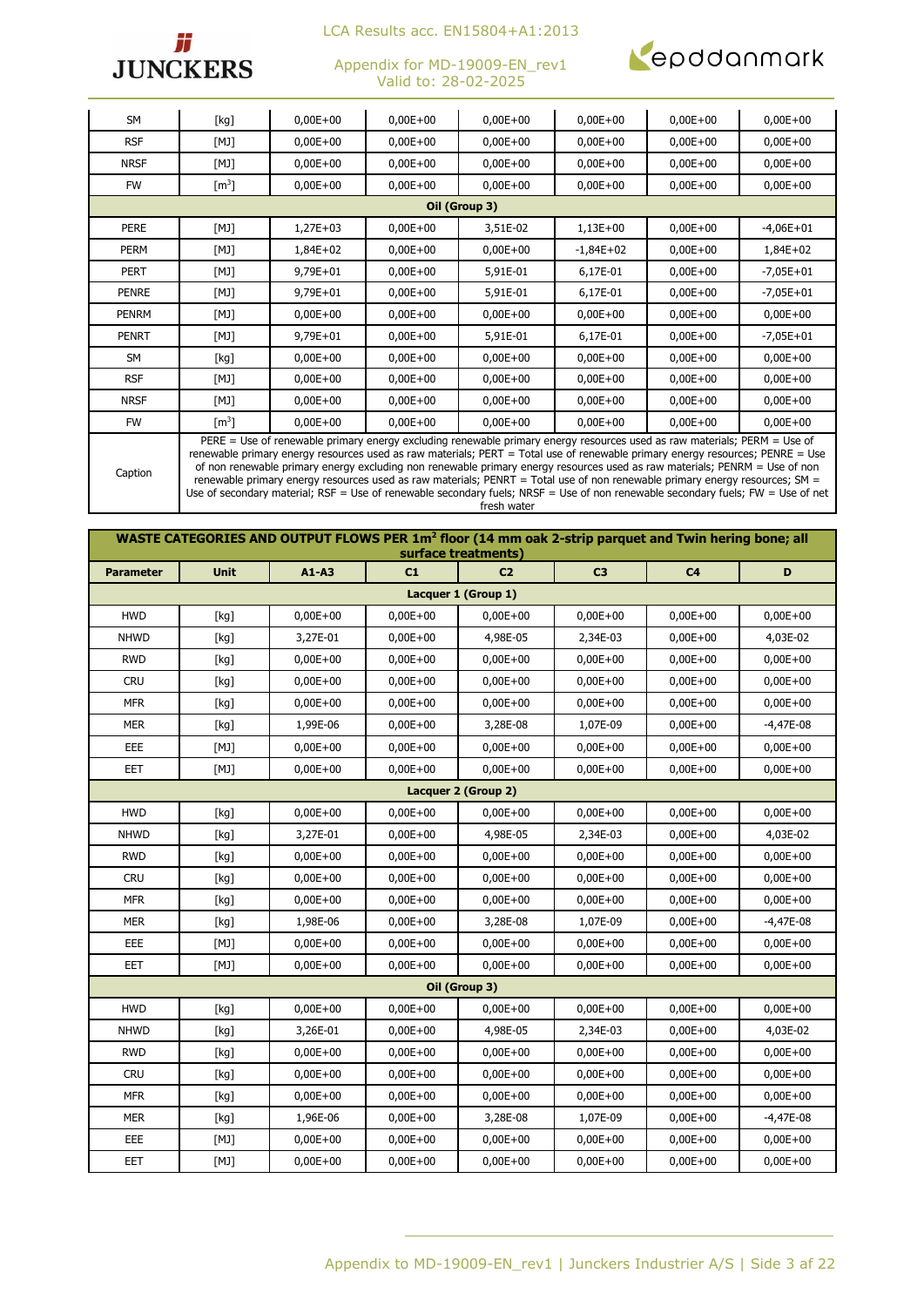

Appendix for MD-19009-EN\_rev1 Valid to: 28-02-2025



Caption HWD = Hazardous waste disposed; NHWD = Non hazardous waste disposed; RWD = Radioactive waste disposed; CRU = Components for re-use; MFR = Materials for recycling; MER = Materials for energy recovery; EEE = Exported electrical energy; EET = Exported thermal energy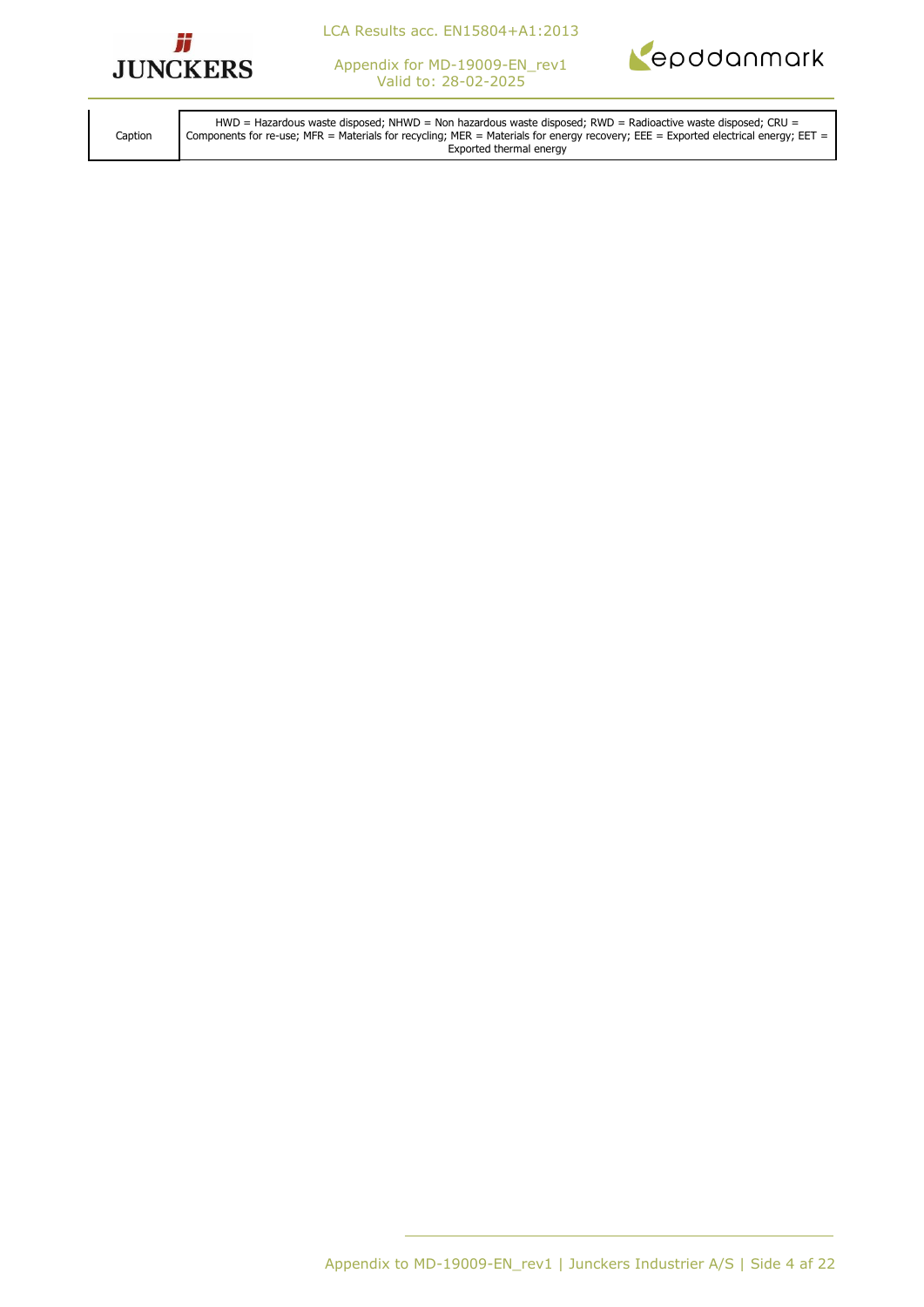

Appendix for MD-19009-EN\_rev1 Valid to: 28-02-2025



<span id="page-4-0"></span>Results for Group 4, 5 and 6 (22 mm oak 2-strip parquet and Twin herringbone; all surface treatments)

|                  | ENVIRONMENTAL IMPACTS PER 1m <sup>2</sup> floor (22 mm oak 2-strip parquet and Twin hering bone; all surface treatments) |                                                                                                                                                                                                                                                     |              |                                                                    |                |                |             |  |  |  |  |  |
|------------------|--------------------------------------------------------------------------------------------------------------------------|-----------------------------------------------------------------------------------------------------------------------------------------------------------------------------------------------------------------------------------------------------|--------------|--------------------------------------------------------------------|----------------|----------------|-------------|--|--|--|--|--|
| <b>Parameter</b> | <b>Unit</b>                                                                                                              | $A1 - A3$                                                                                                                                                                                                                                           | C1           | C <sub>2</sub>                                                     | C <sub>3</sub> | C <sub>4</sub> | D           |  |  |  |  |  |
|                  | Lacquer 1 (Group 4)                                                                                                      |                                                                                                                                                                                                                                                     |              |                                                                    |                |                |             |  |  |  |  |  |
| <b>GWP</b>       | [kg CO2-eq.]                                                                                                             | $-2,04E+01$                                                                                                                                                                                                                                         | $0,00E+00$   | 6,53E-02                                                           | 2,88E+01       | $0,00E+00$     | $-7,07E+00$ |  |  |  |  |  |
| ODP              | [kg CFC11-eq.]                                                                                                           | 9,73E-08                                                                                                                                                                                                                                            | $0,00E+00$   | 1,64E-17                                                           | 2,78E-15       | $0,00E+00$     | $-9,67E-14$ |  |  |  |  |  |
| AP               | [kg SO2-eg.]                                                                                                             | 5,91E-02                                                                                                                                                                                                                                            | $0,00E+00$   | 2,81E-04                                                           | 9,81E-05       | $0,00E+00$     | $-3,25E-03$ |  |  |  |  |  |
| EP               | [kg PO43--eg.]                                                                                                           | 1,34E-02                                                                                                                                                                                                                                            | $0,00E + 00$ | 7,02E-05                                                           | 1,83E-05       | $0,00E+00$     | $-5,96E-04$ |  |  |  |  |  |
| <b>POCP</b>      | [kg ethene-eq.]                                                                                                          | 3,51E-02                                                                                                                                                                                                                                            | $0,00E+00$   | $-1,03E-04$                                                        | 9,29E-06       | $0,00E+00$     | $-4,35E-04$ |  |  |  |  |  |
| <b>ADPE</b>      | [kg Sb-eq.]                                                                                                              | 1,16E+02                                                                                                                                                                                                                                            | $0,00E + 00$ | 8,93E-01                                                           | 7,35E-01       | $0,00E+00$     | $-1,01E+02$ |  |  |  |  |  |
| <b>ADPF</b>      | [MJ]                                                                                                                     | 7,42E-06                                                                                                                                                                                                                                            | $0,00E + 00$ | 5,36E-09                                                           | 3,84E-08       | $0,00E+00$     | $-1,37E-06$ |  |  |  |  |  |
|                  | Lacquer 2 (Group 5)                                                                                                      |                                                                                                                                                                                                                                                     |              |                                                                    |                |                |             |  |  |  |  |  |
| <b>GWP</b>       | [kg CO2-eq.]                                                                                                             | $-2,09E + 01$                                                                                                                                                                                                                                       | $0,00E+00$   | 6,53E-02                                                           | 2,88E+01       | $0,00E + 00$   | $-7,07E+00$ |  |  |  |  |  |
| ODP              | [kg CFC11-eq.]                                                                                                           | 6,84E-08                                                                                                                                                                                                                                            | $0,00E + 00$ | 1,64E-17                                                           | 2,78E-15       | $0,00E+00$     | $-9,67E-14$ |  |  |  |  |  |
| AP               | [kg SO2-eg.]                                                                                                             | 5,73E-02                                                                                                                                                                                                                                            | $0,00E+00$   | 2,81E-04                                                           | 9,81E-05       | $0,00E+00$     | $-3,25E-03$ |  |  |  |  |  |
| EP               | [kg PO43--eq.]                                                                                                           | 1,27E-02                                                                                                                                                                                                                                            | $0,00E + 00$ | 7,02E-05                                                           | 1,83E-05       | $0,00E+00$     | $-5,96E-04$ |  |  |  |  |  |
| <b>POCP</b>      | [kg ethene-eq.]                                                                                                          | 3,49E-02                                                                                                                                                                                                                                            | $0,00E + 00$ | $-1,03E-04$                                                        | 9,29E-06       | $0,00E+00$     | $-4,35E-04$ |  |  |  |  |  |
| <b>ADPE</b>      | [kg Sb-eq.]                                                                                                              | 1,08E+02                                                                                                                                                                                                                                            | $0,00E + 00$ | 8,93E-01                                                           | 7,35E-01       | $0,00E+00$     | $-1,01E+02$ |  |  |  |  |  |
| <b>ADPF</b>      | [MJ]                                                                                                                     | 6,49E-06                                                                                                                                                                                                                                            | $0,00E+00$   | 5,36E-09                                                           | 3,84E-08       | $0,00E + 00$   | $-1,37E-06$ |  |  |  |  |  |
|                  |                                                                                                                          |                                                                                                                                                                                                                                                     |              | Oil (Group 6)                                                      |                |                |             |  |  |  |  |  |
| <b>GWP</b>       | [kg CO2-eq.]                                                                                                             | $-2,12E+01$                                                                                                                                                                                                                                         | $0,00E+00$   | 6,53E-02                                                           | 2,88E+01       | $0,00E+00$     | $-7,07E+00$ |  |  |  |  |  |
| ODP              | [kg CFC11-eq.]                                                                                                           | 5,72E-08                                                                                                                                                                                                                                            | $0,00E+00$   | 1,64E-17                                                           | 2,78E-15       | $0,00E+00$     | $-9,67E-14$ |  |  |  |  |  |
| AP               | [kg SO2-eg.]                                                                                                             | 5,58E-02                                                                                                                                                                                                                                            | $0,00E+00$   | 2,81E-04                                                           | 9,81E-05       | $0,00E+00$     | $-3,25E-03$ |  |  |  |  |  |
| EP               | [kg PO43--eq.]                                                                                                           | 1,25E-02                                                                                                                                                                                                                                            | $0,00E+00$   | 7,02E-05                                                           | 1,83E-05       | $0,00E+00$     | $-5,96E-04$ |  |  |  |  |  |
| <b>POCP</b>      | [kg ethene-eq.]                                                                                                          | 3,46E-02                                                                                                                                                                                                                                            | $0,00E+00$   | $-1,03E-04$                                                        | 9,29E-06       | $0,00E+00$     | $-4,35E-04$ |  |  |  |  |  |
| <b>ADPE</b>      | [kg Sb-eq.]                                                                                                              | $1,02E+02$                                                                                                                                                                                                                                          | $0,00E+00$   | 8,93E-01                                                           | 7,35E-01       | $0,00E+00$     | $-1,01E+02$ |  |  |  |  |  |
| <b>ADPF</b>      | [MJ]                                                                                                                     | 5,67E-06                                                                                                                                                                                                                                            | $0,00E+00$   | 5,36E-09                                                           | 3,84E-08       | $0,00E+00$     | $-1.37E-06$ |  |  |  |  |  |
| Caption          |                                                                                                                          | GWP = Global warming potential; ODP = Ozone depletion potential; AP = Acidification potential of soil and water; EP =<br>Eutrophication potential; POCP = Photochemical ozone creation potential; ADPE = Abiotic depletion potential for non fossil |              | resources; ADPF = Abiotic depletion potential for fossil resources |                |                |             |  |  |  |  |  |

| RESOURCE USE PER 1m <sup>2</sup> floor (22 mm oak 2-strip parquet and Twin hering bone; all surface treatments) |                     |              |              |                     |                |                |              |  |  |  |  |
|-----------------------------------------------------------------------------------------------------------------|---------------------|--------------|--------------|---------------------|----------------|----------------|--------------|--|--|--|--|
| <b>Parameter</b>                                                                                                | <b>Unit</b>         | $A1 - A3$    | C1           | C <sub>2</sub>      | C <sub>3</sub> | C <sub>4</sub> | D            |  |  |  |  |
| Lacquer 1 (Group 4)                                                                                             |                     |              |              |                     |                |                |              |  |  |  |  |
| PERE                                                                                                            | [MJ]                | $1,59E+03$   | $0,00E+00$   | 5,33E-02            | $1,72E+00$     | $0,00E+00$     | $-6,16E+01$  |  |  |  |  |
| PERM                                                                                                            | [M]                 | 2,79E+02     | $0,00E+00$   | $0,00E+00$          | $-2,79E+02$    | $0,00E+00$     | 2,79E+02     |  |  |  |  |
| <b>PERT</b>                                                                                                     | [M]                 | 1,28E+02     | $0.00E + 00$ | 8.98E-01            | 9,37E-01       | $0.00E + 00$   | $-1,07E+02$  |  |  |  |  |
| <b>PENRE</b>                                                                                                    | [MJ]                | 1,28E+02     | $0,00E+00$   | 8,98E-01            | 9,37E-01       | $0,00E+00$     | $-1,07E+02$  |  |  |  |  |
| <b>PENRM</b>                                                                                                    | [MJ]                | $0,00E + 00$ | $0.00E + 00$ | $0.00E + 00$        | $0,00E+00$     | $0,00E+00$     | $0,00E+00$   |  |  |  |  |
| <b>PENRT</b>                                                                                                    | [MJ]                | 8,40E-02     | $0,00E+00$   | $-3,69E-10$         | $-1,86E-09$    | $0,00E+00$     | 9,11E-07     |  |  |  |  |
| <b>SM</b>                                                                                                       | [kg]                | $0,00E+00$   | $0.00E + 00$ | $0.00E + 00$        | $0,00E+00$     | $0.00E + 00$   | $0.00E + 00$ |  |  |  |  |
| <b>RSF</b>                                                                                                      | [M]                 | $0,00E+00$   | $0,00E+00$   | $0,00E+00$          | $0,00E+00$     | $0,00E+00$     | $0,00E+00$   |  |  |  |  |
| <b>NRSF</b>                                                                                                     | [M]                 | $0,00E+00$   | $0.00E + 00$ | $0,00E+00$          | $0,00E+00$     | $0,00E+00$     | $0,00E+00$   |  |  |  |  |
| <b>FW</b>                                                                                                       | $\lceil m^3 \rceil$ | $0,00E+00$   | $0,00E+00$   | $0,00E+00$          | $0,00E+00$     | $0,00E+00$     | $0,00E+00$   |  |  |  |  |
|                                                                                                                 |                     |              |              | Lacquer 2 (Group 5) |                |                |              |  |  |  |  |
| <b>PERE</b>                                                                                                     | [MJ]                | 1,59E+03     | $0,00E+00$   | 5,33E-02            | $1,72E+00$     | $0,00E+00$     | $-6,16E+01$  |  |  |  |  |
| <b>PERM</b>                                                                                                     | [MJ]                | 2,79E+02     | $0,00E + 00$ | $0,00E+00$          | $-2,79E+02$    | $0,00E+00$     | 2,79E+02     |  |  |  |  |
| <b>PERT</b>                                                                                                     | [M]                 | 1,20E+02     | $0,00E + 00$ | 8,98E-01            | 9,37E-01       | $0,00E+00$     | $-1,07E+02$  |  |  |  |  |
| <b>PENRE</b>                                                                                                    | [MJ]                | 1,20E+02     | $0,00E+00$   | 8,98E-01            | 9,37E-01       | $0,00E+00$     | $-1,07E+02$  |  |  |  |  |
| <b>PENRM</b>                                                                                                    | [MJ]                | $0,00E+00$   | $0,00E+00$   | $0,00E+00$          | $0,00E+00$     | $0,00E+00$     | $0,00E+00$   |  |  |  |  |
| <b>PENRT</b>                                                                                                    | [MJ]                | 1,20E+02     | $0,00E+00$   | 8,98E-01            | 9,37E-01       | $0,00E+00$     | $-1,07E+02$  |  |  |  |  |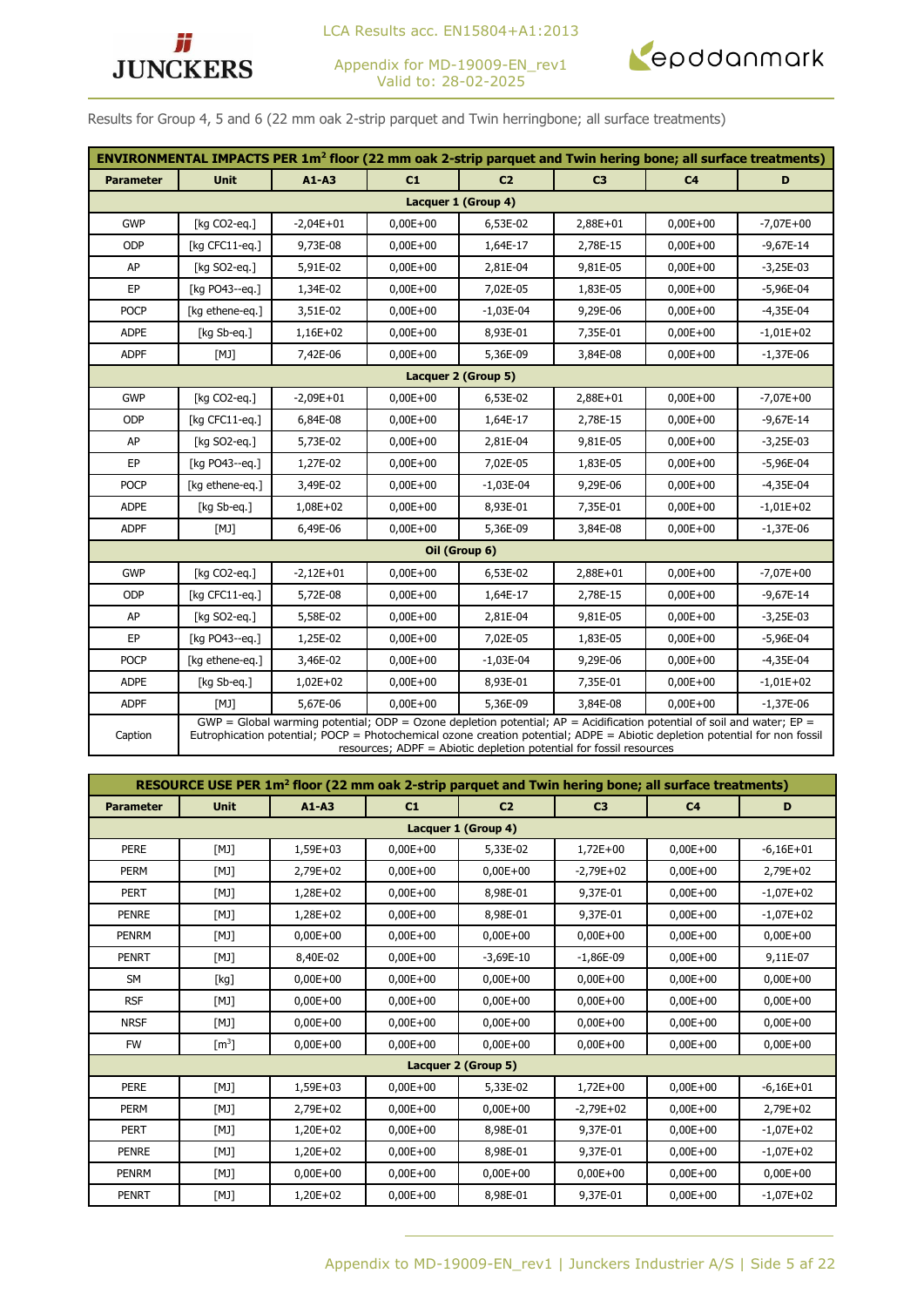



| <b>SM</b>    | [kg]                                                                                                                                                                                                                                                                                                                                                                                                                                                                                                                                                                                                                                                                            | $0,00E+00$   | $0,00E+00$   | $0,00E+00$   | $0,00E + 00$ | $0,00E+00$   | $0,00E+00$    |  |  |  |  |
|--------------|---------------------------------------------------------------------------------------------------------------------------------------------------------------------------------------------------------------------------------------------------------------------------------------------------------------------------------------------------------------------------------------------------------------------------------------------------------------------------------------------------------------------------------------------------------------------------------------------------------------------------------------------------------------------------------|--------------|--------------|--------------|--------------|--------------|---------------|--|--|--|--|
| <b>RSF</b>   | [MJ]                                                                                                                                                                                                                                                                                                                                                                                                                                                                                                                                                                                                                                                                            | $0,00E+00$   | $0.00E + 00$ | $0,00E+00$   | $0.00E + 00$ | $0.00E + 00$ | $0,00E+00$    |  |  |  |  |
| <b>NRSF</b>  | [MJ]                                                                                                                                                                                                                                                                                                                                                                                                                                                                                                                                                                                                                                                                            | $0,00E+00$   | $0.00E + 00$ | $0,00E+00$   | $0.00E + 00$ | $0.00E + 00$ | $0,00E+00$    |  |  |  |  |
| <b>FW</b>    | $\left[\mathrm{m}^3\right]$                                                                                                                                                                                                                                                                                                                                                                                                                                                                                                                                                                                                                                                     | $0,00E+00$   | $0.00E + 00$ | $0,00E + 00$ | $0,00E + 00$ | $0,00E+00$   | $0,00E+00$    |  |  |  |  |
|              | Oil (Group 6)                                                                                                                                                                                                                                                                                                                                                                                                                                                                                                                                                                                                                                                                   |              |              |              |              |              |               |  |  |  |  |
| <b>PERE</b>  | [MJ]                                                                                                                                                                                                                                                                                                                                                                                                                                                                                                                                                                                                                                                                            | $1,59E+03$   | $0,00E+00$   | 5,33E-02     | $1,72E+00$   | $0,00E+00$   | $-6,16E+01$   |  |  |  |  |
| <b>PERM</b>  | [MJ]                                                                                                                                                                                                                                                                                                                                                                                                                                                                                                                                                                                                                                                                            | 2,79E+02     | $0,00E+00$   | $0,00E+00$   | $-2,79E+02$  | $0,00E+00$   | 2,79E+02      |  |  |  |  |
| <b>PERT</b>  | [MJ]                                                                                                                                                                                                                                                                                                                                                                                                                                                                                                                                                                                                                                                                            | $1,14E+02$   | $0,00E+00$   | 8,98E-01     | 9,37E-01     | $0,00E+00$   | $-1,07E+02$   |  |  |  |  |
| <b>PENRE</b> | [MJ]                                                                                                                                                                                                                                                                                                                                                                                                                                                                                                                                                                                                                                                                            | $1.14E + 02$ | $0.00E + 00$ | 8.98E-01     | 9,37E-01     | $0.00E + 00$ | $-1.07E + 02$ |  |  |  |  |
| <b>PENRM</b> | [MJ]                                                                                                                                                                                                                                                                                                                                                                                                                                                                                                                                                                                                                                                                            | $0,00E+00$   | $0.00E + 00$ | $0.00E + 00$ | $0.00E + 00$ | $0.00E + 00$ | $0.00E + 00$  |  |  |  |  |
| <b>PENRT</b> | [MJ]                                                                                                                                                                                                                                                                                                                                                                                                                                                                                                                                                                                                                                                                            | 1,14E+02     | $0.00E + 00$ | 8.98E-01     | 9,37E-01     | $0.00E + 00$ | $-1,07E+02$   |  |  |  |  |
| <b>SM</b>    | [kg]                                                                                                                                                                                                                                                                                                                                                                                                                                                                                                                                                                                                                                                                            | $0,00E+00$   | $0.00E + 00$ | $0.00E + 00$ | $0.00E + 00$ | $0.00E + 00$ | $0.00E + 00$  |  |  |  |  |
| <b>RSF</b>   | [MJ]                                                                                                                                                                                                                                                                                                                                                                                                                                                                                                                                                                                                                                                                            | $0,00E+00$   | $0.00E + 00$ | $0.00E + 00$ | $0,00E + 00$ | $0.00E + 00$ | $0,00E+00$    |  |  |  |  |
| <b>NRSF</b>  | [MJ]                                                                                                                                                                                                                                                                                                                                                                                                                                                                                                                                                                                                                                                                            | $0,00E+00$   | $0,00E+00$   | $0,00E + 00$ | $0,00E+00$   | $0,00E+00$   | $0,00E+00$    |  |  |  |  |
| <b>FW</b>    | $\lceil m^3 \rceil$                                                                                                                                                                                                                                                                                                                                                                                                                                                                                                                                                                                                                                                             | $0,00E+00$   | $0,00E+00$   | $0,00E+00$   | $0,00E + 00$ | $0,00E+00$   | $0,00E+00$    |  |  |  |  |
| Caption      | PERE = Use of renewable primary energy excluding renewable primary energy resources used as raw materials; PERM = Use of<br>renewable primary energy resources used as raw materials; PERT = Total use of renewable primary energy resources; PENRE = Use<br>of non renewable primary energy excluding non renewable primary energy resources used as raw materials; PENRM = Use of non<br>renewable primary energy resources used as raw materials; PENRT = Total use of non renewable primary energy resources; $SM =$<br>Use of secondary material; $RSF =$ Use of renewable secondary fuels; $NSF =$ Use of non renewable secondary fuels; $FW =$ Use of net<br>fresh water |              |              |              |              |              |               |  |  |  |  |

| WASTE CATEGORIES AND OUTPUT FLOWS PER 1m <sup>2</sup> floor (22 mm oak 2-strip parquet and Twin hering bone; all<br>surface treatments) |             |              |              |                |                |                |              |  |  |  |  |
|-----------------------------------------------------------------------------------------------------------------------------------------|-------------|--------------|--------------|----------------|----------------|----------------|--------------|--|--|--|--|
| <b>Parameter</b>                                                                                                                        | <b>Unit</b> | $A1 - A3$    | C1           | C <sub>2</sub> | C <sub>3</sub> | C <sub>4</sub> | D            |  |  |  |  |
| Lacquer 1 (Group 4)                                                                                                                     |             |              |              |                |                |                |              |  |  |  |  |
| <b>HWD</b>                                                                                                                              | [kq]        | $0,00E + 00$ | $0,00E + 00$ | $0,00E+00$     | $0,00E + 00$   | $0,00E+00$     | $0,00E + 00$ |  |  |  |  |
| <b>NHWD</b>                                                                                                                             | [kg]        | 3,50E-01     | $0,00E+00$   | 7,56E-05       | 3,56E-03       | $0,00E+00$     | 6,13E-02     |  |  |  |  |
| <b>RWD</b>                                                                                                                              | [kg]        | $0,00E+00$   | $0,00E+00$   | $0,00E+00$     | $0,00E+00$     | $0,00E+00$     | $0,00E+00$   |  |  |  |  |
| <b>CRU</b>                                                                                                                              | [kg]        | $0,00E+00$   | $0,00E+00$   | $0,00E+00$     | $0,00E+00$     | $0,00E+00$     | $0,00E+00$   |  |  |  |  |
| <b>MFR</b>                                                                                                                              | [kg]        | $0,00E+00$   | $0,00E+00$   | $0,00E+00$     | $0,00E+00$     | $0,00E+00$     | $0,00E+00$   |  |  |  |  |
| <b>MER</b>                                                                                                                              | [kg]        | 2,50E-06     | $0,00E+00$   | 4,99E-08       | 1,62E-09       | $0,00E+00$     | $-6,79E-08$  |  |  |  |  |
| EEE                                                                                                                                     | [MJ]        | $0,00E+00$   | $0,00E+00$   | $0,00E+00$     | $0,00E+00$     | $0,00E+00$     | $0,00E + 00$ |  |  |  |  |
| EET                                                                                                                                     | [MJ]        | $0,00E+00$   | $0,00E+00$   | $0,00E+00$     | $0,00E + 00$   | $0,00E+00$     | $0,00E+00$   |  |  |  |  |
| Lacquer 2 (Group 5)                                                                                                                     |             |              |              |                |                |                |              |  |  |  |  |
| <b>HWD</b>                                                                                                                              | [kg]        | $0,00E+00$   | $0,00E+00$   | $0,00E+00$     | $0,00E + 00$   | $0,00E+00$     | $0,00E+00$   |  |  |  |  |
| <b>NHWD</b>                                                                                                                             | $[kg]$      | 3,49E-01     | $0,00E+00$   | 7,56E-05       | 3,56E-03       | $0,00E+00$     | 6,13E-02     |  |  |  |  |
| <b>RWD</b>                                                                                                                              | [kg]        | $0,00E+00$   | $0,00E+00$   | $0,00E+00$     | $0,00E+00$     | $0,00E+00$     | $0,00E+00$   |  |  |  |  |
| <b>CRU</b>                                                                                                                              | [kg]        | $0,00E+00$   | $0,00E+00$   | $0,00E+00$     | $0,00E+00$     | $0,00E+00$     | $0,00E+00$   |  |  |  |  |
| <b>MFR</b>                                                                                                                              | [kg]        | $0,00E+00$   | $0,00E+00$   | $0,00E+00$     | $0,00E+00$     | $0,00E+00$     | $0,00E+00$   |  |  |  |  |
| <b>MER</b>                                                                                                                              | [kg]        | 2,49E-06     | $0,00E+00$   | 4,99E-08       | 1,62E-09       | $0,00E+00$     | $-6,79E-08$  |  |  |  |  |
| EEE                                                                                                                                     | [MJ]        | $0,00E+00$   | $0,00E+00$   | $0,00E+00$     | $0,00E+00$     | $0,00E+00$     | $0,00E+00$   |  |  |  |  |
| <b>EET</b>                                                                                                                              | [M]         | $0,00E+00$   | $0,00E+00$   | $0,00E+00$     | $0,00E+00$     | $0,00E+00$     | $0,00E+00$   |  |  |  |  |
|                                                                                                                                         |             |              |              | Oil (Group 6)  |                |                |              |  |  |  |  |
| <b>HWD</b>                                                                                                                              | [kg]        | $0,00E+00$   | $0,00E+00$   | $0,00E+00$     | $0,00E+00$     | $0,00E+00$     | $0,00E+00$   |  |  |  |  |
| <b>NHWD</b>                                                                                                                             | [kg]        | 3,49E-01     | $0,00E+00$   | 7,56E-05       | 3,56E-03       | $0,00E+00$     | 6,13E-02     |  |  |  |  |
| <b>RWD</b>                                                                                                                              | [kg]        | $0,00E + 00$ | $0,00E+00$   | $0,00E+00$     | $0,00E+00$     | $0,00E+00$     | $0,00E + 00$ |  |  |  |  |
| <b>CRU</b>                                                                                                                              | [kg]        | $0,00E+00$   | $0,00E+00$   | $0,00E+00$     | $0,00E+00$     | $0,00E+00$     | $0,00E+00$   |  |  |  |  |
| <b>MFR</b>                                                                                                                              | [kg]        | $0,00E+00$   | $0,00E+00$   | $0,00E+00$     | $0,00E+00$     | $0,00E+00$     | $0,00E+00$   |  |  |  |  |
| <b>MER</b>                                                                                                                              | [kg]        | 2,47E-06     | $0,00E+00$   | 4,99E-08       | 1,62E-09       | $0,00E+00$     | $-6,79E-08$  |  |  |  |  |
| EEE                                                                                                                                     | [MJ]        | $0,00E + 00$ | $0,00E + 00$ | $0,00E+00$     | $0,00E+00$     | $0,00E+00$     | $0,00E + 00$ |  |  |  |  |
| EET                                                                                                                                     | [MJ]        | $0,00E+00$   | $0,00E+00$   | $0,00E+00$     | $0,00E+00$     | $0,00E+00$     | $0,00E+00$   |  |  |  |  |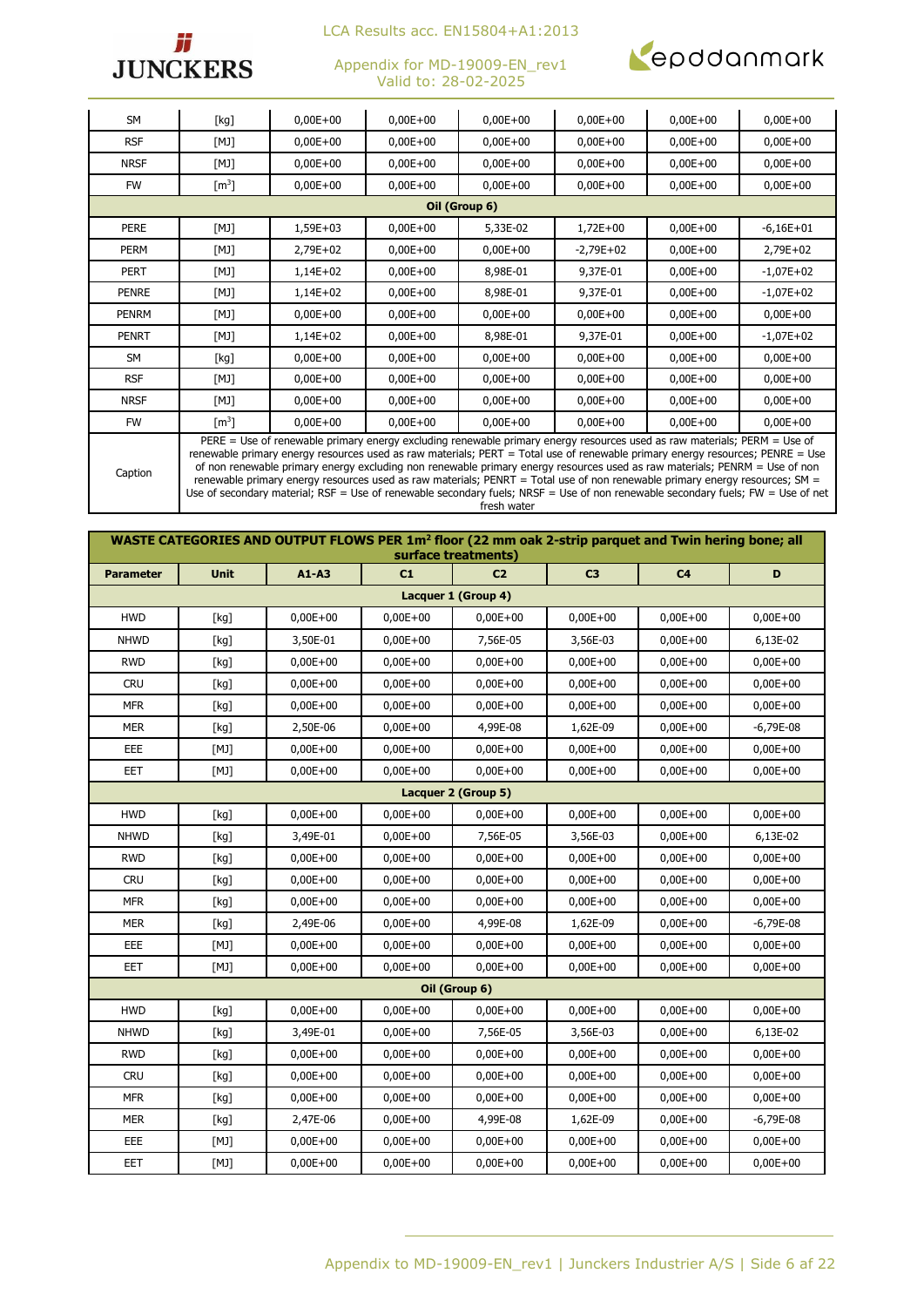

Appendix for MD-19009-EN\_rev1 Valid to: 28-02-2025



Caption HWD = Hazardous waste disposed; NHWD = Non hazardous waste disposed; RWD = Radioactive waste disposed; CRU = Components for re-use; MFR = Materials for recycling; MER = Materials for energy recovery; EEE = Exported electrical energy; EET = Exported thermal energy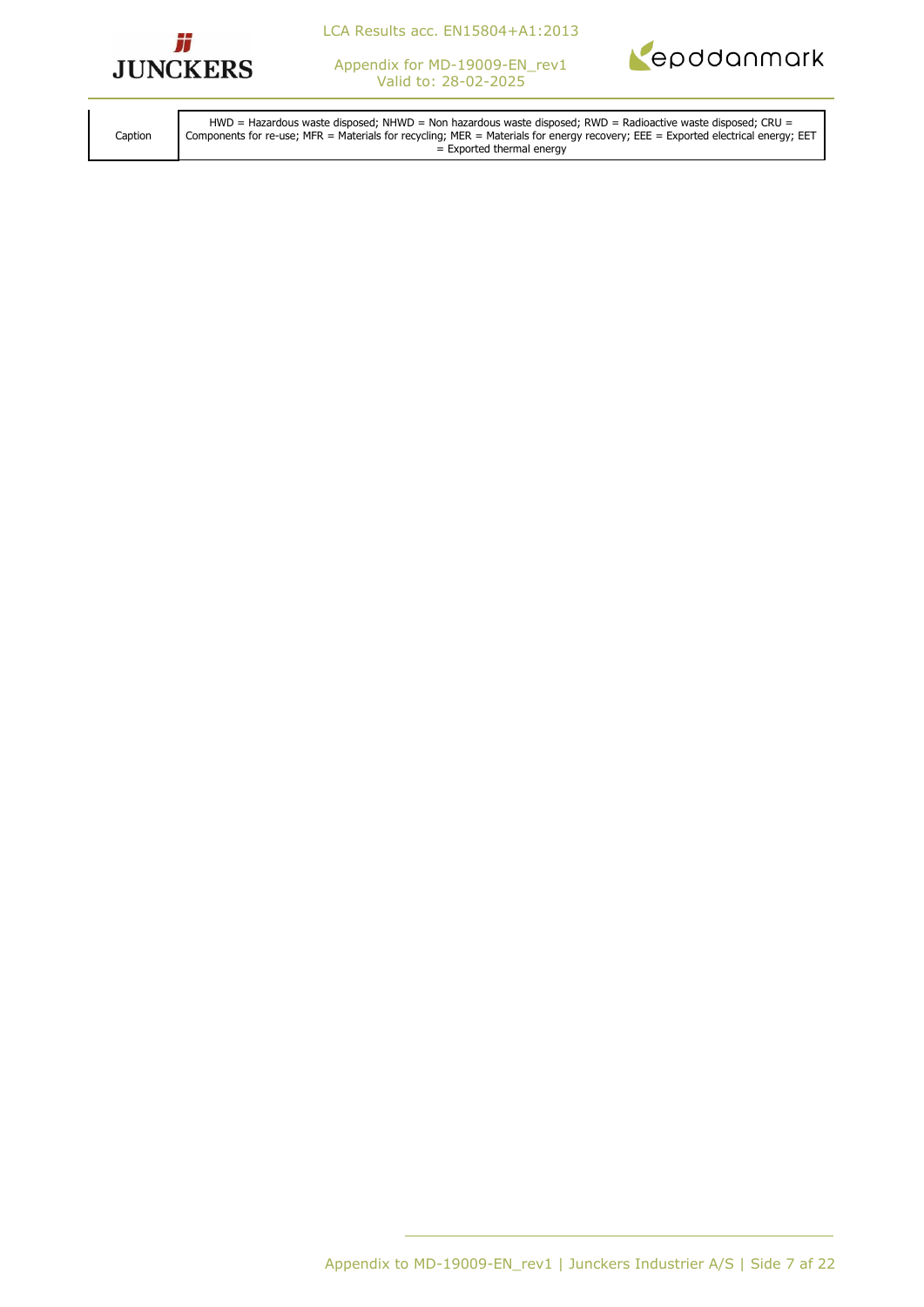

Appendix for MD-19009-EN\_rev1 Valid to: 28-02-2025



<span id="page-7-0"></span>Results for Group 7, 8 and 9 (14 mm beech and ash 2-strip parquet; all surface treatments)

|                  | <b>ENVIRONMENTAL IMPACTS PER 1m<sup>2</sup> floor (14 mm beech and ash 2-strip parquet; all surface treatments)</b> |                                                                                                                                                                                                                                                       |              |                                                                    |                |                |             |  |  |  |  |
|------------------|---------------------------------------------------------------------------------------------------------------------|-------------------------------------------------------------------------------------------------------------------------------------------------------------------------------------------------------------------------------------------------------|--------------|--------------------------------------------------------------------|----------------|----------------|-------------|--|--|--|--|
| <b>Parameter</b> | <b>Unit</b>                                                                                                         | $A1 - A3$                                                                                                                                                                                                                                             | C1           | C <sub>2</sub>                                                     | C <sub>3</sub> | C <sub>4</sub> | D           |  |  |  |  |
|                  | Lacquer 1 (Group 7)                                                                                                 |                                                                                                                                                                                                                                                       |              |                                                                    |                |                |             |  |  |  |  |
| <b>GWP</b>       | [kg CO2-eq.]                                                                                                        | $-2,04E + 01$                                                                                                                                                                                                                                         | $0,00E + 00$ | 6,53E-02                                                           | 2,88E+01       | $0,00E+00$     | $-7,07E+00$ |  |  |  |  |
| <b>ODP</b>       | [kg CFC11-eq.]                                                                                                      | 9,73E-08                                                                                                                                                                                                                                              | $0,00E+00$   | 1,64E-17                                                           | 2,78E-15       | $0,00E+00$     | $-9,67E-14$ |  |  |  |  |
| AP               | [kg SO2-eg.]                                                                                                        | 5,91E-02                                                                                                                                                                                                                                              | $0,00E+00$   | 2,81E-04                                                           | 9,81E-05       | $0,00E+00$     | $-3,25E-03$ |  |  |  |  |
| EP               | [kg PO43--eq.]                                                                                                      | 1,34E-02                                                                                                                                                                                                                                              | $0,00E+00$   | 7,02E-05                                                           | 1,83E-05       | $0,00E+00$     | $-5,96E-04$ |  |  |  |  |
| <b>POCP</b>      | [kg ethene-eq.]                                                                                                     | 3,51E-02                                                                                                                                                                                                                                              | $0,00E+00$   | $-1,03E-04$                                                        | 9,29E-06       | $0,00E+00$     | $-4,35E-04$ |  |  |  |  |
| <b>ADPE</b>      | [kg Sb-eq.]                                                                                                         | 1,16E+02                                                                                                                                                                                                                                              | $0,00E+00$   | 8,93E-01                                                           | 7,35E-01       | $0,00E+00$     | $-1,01E+02$ |  |  |  |  |
| <b>ADPF</b>      | [M]                                                                                                                 | 7,42E-06                                                                                                                                                                                                                                              | $0,00E + 00$ | 5,36E-09                                                           | 3,84E-08       | $0,00E+00$     | $-1,37E-06$ |  |  |  |  |
|                  |                                                                                                                     |                                                                                                                                                                                                                                                       |              | Lacquer 2 (Group 8)                                                |                |                |             |  |  |  |  |
| <b>GWP</b>       | [kg CO2-eq.]                                                                                                        | $-2,09E + 01$                                                                                                                                                                                                                                         | $0,00E + 00$ | 6,53E-02                                                           | 2,88E+01       | $0,00E+00$     | $-7,07E+00$ |  |  |  |  |
| ODP              | [kg CFC11-eq.]                                                                                                      | 6,84E-08                                                                                                                                                                                                                                              | $0,00E+00$   | 1,64E-17                                                           | 2,78E-15       | $0,00E+00$     | $-9,67E-14$ |  |  |  |  |
| АP               | [kg SO2-eg.]                                                                                                        | 5,73E-02                                                                                                                                                                                                                                              | $0,00E+00$   | 2,81E-04                                                           | 9,81E-05       | $0,00E+00$     | $-3,25E-03$ |  |  |  |  |
| EP               | [kg PO43--eq.]                                                                                                      | 1,27E-02                                                                                                                                                                                                                                              | $0,00E+00$   | 7,02E-05                                                           | 1,83E-05       | $0,00E+00$     | $-5,96E-04$ |  |  |  |  |
| <b>POCP</b>      | [kg ethene-eq.]                                                                                                     | 3,49E-02                                                                                                                                                                                                                                              | $0,00E+00$   | $-1,03E-04$                                                        | 9,29E-06       | $0,00E+00$     | $-4,35E-04$ |  |  |  |  |
| <b>ADPE</b>      | [kg Sb-eq.]                                                                                                         | 1,08E+02                                                                                                                                                                                                                                              | $0,00E+00$   | 8,93E-01                                                           | 7,35E-01       | $0,00E+00$     | $-1,01E+02$ |  |  |  |  |
| <b>ADPF</b>      | [MJ]                                                                                                                | 6,49E-06                                                                                                                                                                                                                                              | $0,00E + 00$ | 5,36E-09                                                           | 3,84E-08       | $0,00E+00$     | $-1,37E-06$ |  |  |  |  |
|                  |                                                                                                                     |                                                                                                                                                                                                                                                       |              | Oil (Group 9)                                                      |                |                |             |  |  |  |  |
| <b>GWP</b>       | [kg CO2-eq.]                                                                                                        | $-2,12E+01$                                                                                                                                                                                                                                           | $0,00E+00$   | 6,53E-02                                                           | 2,88E+01       | $0,00E+00$     | $-7,07E+00$ |  |  |  |  |
| <b>ODP</b>       | [kg CFC11-eg.]                                                                                                      | 5,72E-08                                                                                                                                                                                                                                              | $0.00E + 00$ | 1,64E-17                                                           | 2,78E-15       | $0.00E + 00$   | $-9.67E-14$ |  |  |  |  |
| AP               | [kg SO2-eg.]                                                                                                        | 5,58E-02                                                                                                                                                                                                                                              | $0,00E+00$   | 2,81E-04                                                           | 9,81E-05       | $0,00E+00$     | $-3,25E-03$ |  |  |  |  |
| EP               | [kg PO43--eq.]                                                                                                      | 1,25E-02                                                                                                                                                                                                                                              | $0.00E + 00$ | 7,02E-05                                                           | 1,83E-05       | $0,00E+00$     | $-5,96E-04$ |  |  |  |  |
| <b>POCP</b>      | [kg ethene-eg.]                                                                                                     | 3,46E-02                                                                                                                                                                                                                                              | $0,00E+00$   | $-1,03E-04$                                                        | 9,29E-06       | $0,00E+00$     | $-4,35E-04$ |  |  |  |  |
| <b>ADPE</b>      | [kg Sb-eq.]                                                                                                         | $1,02E+02$                                                                                                                                                                                                                                            | $0,00E+00$   | 8,93E-01                                                           | 7,35E-01       | $0,00E+00$     | $-1,01E+02$ |  |  |  |  |
| <b>ADPF</b>      | [MJ]                                                                                                                | 5,67E-06                                                                                                                                                                                                                                              | $0,00E+00$   | 5,36E-09                                                           | 3,84E-08       | $0,00E+00$     | $-1,37E-06$ |  |  |  |  |
| Caption          |                                                                                                                     | GWP = Global warming potential; ODP = Ozone depletion potential; $AP =$ Acidification potential of soil and water; EP =<br>Eutrophication potential; POCP = Photochemical ozone creation potential; ADPE = Abiotic depletion potential for non fossil |              | resources; ADPF = Abiotic depletion potential for fossil resources |                |                |             |  |  |  |  |

| RESOURCE USE PER 1m <sup>2</sup> floor (14 mm beech and ash 2-strip parquet; all surface treatments) |                     |              |              |                     |                |                |               |  |  |  |  |
|------------------------------------------------------------------------------------------------------|---------------------|--------------|--------------|---------------------|----------------|----------------|---------------|--|--|--|--|
| <b>Parameter</b>                                                                                     | <b>Unit</b>         | $A1 - A3$    | C1           | C <sub>2</sub>      | C <sub>3</sub> | C <sub>4</sub> | D             |  |  |  |  |
| Lacquer 1 (Group 7)                                                                                  |                     |              |              |                     |                |                |               |  |  |  |  |
| <b>PERE</b>                                                                                          | [MJ]                | $1,59E+03$   | $0,00E+00$   | 5,33E-02            | $1,72E+00$     | $0,00E+00$     | $-6,16E + 01$ |  |  |  |  |
| <b>PERM</b>                                                                                          | [MJ]                | 2,79E+02     | $0,00E+00$   | $0,00E+00$          | $-2,79E+02$    | $0,00E+00$     | 2,79E+02      |  |  |  |  |
| <b>PERT</b>                                                                                          | [MJ]                | 1,28E+02     | $0,00E+00$   | 8,98E-01            | 9,37E-01       | $0,00E+00$     | $-1,07E+02$   |  |  |  |  |
| <b>PENRE</b>                                                                                         | [MJ]                | 1,28E+02     | $0.00E + 00$ | 8,98E-01            | 9,37E-01       | $0.00E + 00$   | $-1,07E+02$   |  |  |  |  |
| <b>PENRM</b>                                                                                         | [MJ]                | $0,00E + 00$ | $0,00E + 00$ | $0,00E + 00$        | $0,00E + 00$   | $0,00E+00$     | $0,00E+00$    |  |  |  |  |
| <b>PENRT</b>                                                                                         | [MJ]                | 8,40E-02     | $0,00E + 00$ | $-3,69E-10$         | $-1,86E-09$    | $0,00E+00$     | 9,11E-07      |  |  |  |  |
| <b>SM</b>                                                                                            | [kg]                | $0,00E+00$   | $0,00E+00$   | $0,00E+00$          | $0,00E+00$     | $0,00E+00$     | $0,00E+00$    |  |  |  |  |
| <b>RSF</b>                                                                                           | [MJ]                | $0,00E+00$   | $0,00E+00$   | $0,00E+00$          | $0,00E+00$     | $0,00E+00$     | $0,00E+00$    |  |  |  |  |
| <b>NRSF</b>                                                                                          | [MJ]                | $0,00E+00$   | $0,00E+00$   | $0,00E+00$          | $0,00E + 00$   | $0,00E+00$     | $0,00E+00$    |  |  |  |  |
| <b>FW</b>                                                                                            | $\lceil m^3 \rceil$ | $0,00E+00$   | $0,00E+00$   | $0,00E+00$          | $0,00E+00$     | $0,00E+00$     | $0,00E+00$    |  |  |  |  |
|                                                                                                      |                     |              |              | Lacquer 2 (Group 8) |                |                |               |  |  |  |  |
| <b>PERE</b>                                                                                          | [MJ]                | 1,59E+03     | $0,00E + 00$ | 5,33E-02            | $1,72E+00$     | $0,00E+00$     | $-6,16E + 01$ |  |  |  |  |
| <b>PERM</b>                                                                                          | [MJ]                | 2,79E+02     | $0,00E+00$   | $0,00E + 00$        | $-2,79E+02$    | $0,00E+00$     | 2,79E+02      |  |  |  |  |
| <b>PERT</b>                                                                                          | [M]                 | 1,20E+02     | $0,00E+00$   | 8,98E-01            | 9,37E-01       | $0,00E+00$     | $-1,07E+02$   |  |  |  |  |
| <b>PENRE</b>                                                                                         | [MJ]                | 1,20E+02     | $0,00E+00$   | 8,98E-01            | 9,37E-01       | $0,00E+00$     | $-1,07E+02$   |  |  |  |  |
| <b>PENRM</b>                                                                                         | [MJ]                | $0,00E+00$   | $0,00E+00$   | $0,00E+00$          | $0,00E + 00$   | $0,00E+00$     | $0,00E+00$    |  |  |  |  |
| <b>PENRT</b>                                                                                         | [MJ]                | 1,20E+02     | $0,00E+00$   | 8,98E-01            | 9,37E-01       | $0,00E+00$     | $-1,07E+02$   |  |  |  |  |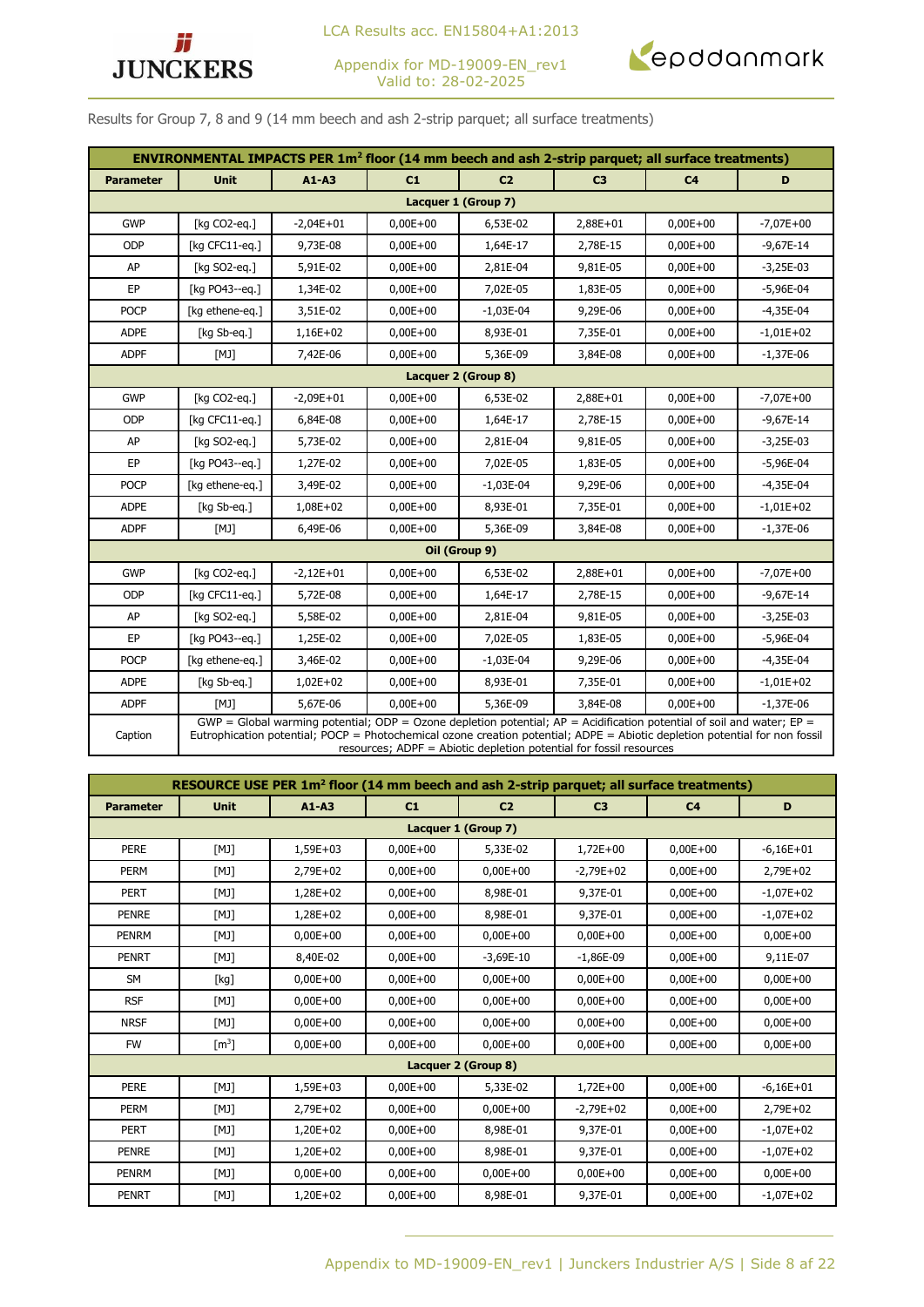



| <b>SM</b>     | [kg]                                                                                                                                                                                                                                                                                                                                                                                                                                                                                                                                                                                                                                                                             | $0,00E+00$   | $0,00E + 00$ | $0,00E+00$   | $0.00E + 00$ | $0,00E+00$   | $0,00E+00$   |  |  |  |  |
|---------------|----------------------------------------------------------------------------------------------------------------------------------------------------------------------------------------------------------------------------------------------------------------------------------------------------------------------------------------------------------------------------------------------------------------------------------------------------------------------------------------------------------------------------------------------------------------------------------------------------------------------------------------------------------------------------------|--------------|--------------|--------------|--------------|--------------|--------------|--|--|--|--|
| <b>RSF</b>    | [MJ]                                                                                                                                                                                                                                                                                                                                                                                                                                                                                                                                                                                                                                                                             | $0,00E+00$   | $0,00E + 00$ | $0,00E+00$   | $0.00E + 00$ | $0,00E+00$   | $0,00E+00$   |  |  |  |  |
| <b>NRSF</b>   | [MJ]                                                                                                                                                                                                                                                                                                                                                                                                                                                                                                                                                                                                                                                                             | $0,00E+00$   | $0,00E + 00$ | $0,00E+00$   | $0,00E+00$   | $0,00E+00$   | $0,00E+00$   |  |  |  |  |
| <b>FW</b>     | $\left[\mathrm{m}^3\right]$                                                                                                                                                                                                                                                                                                                                                                                                                                                                                                                                                                                                                                                      | $0,00E+00$   | $0,00E + 00$ | $0,00E+00$   | $0,00E + 00$ | $0,00E+00$   | $0,00E+00$   |  |  |  |  |
| Oil (Group 9) |                                                                                                                                                                                                                                                                                                                                                                                                                                                                                                                                                                                                                                                                                  |              |              |              |              |              |              |  |  |  |  |
| <b>PERE</b>   | [MJ]                                                                                                                                                                                                                                                                                                                                                                                                                                                                                                                                                                                                                                                                             | 1,59E+03     | $0,00E+00$   | 5,33E-02     | $1,72E+00$   | $0,00E+00$   | $-6,16E+01$  |  |  |  |  |
| <b>PERM</b>   | [MJ]                                                                                                                                                                                                                                                                                                                                                                                                                                                                                                                                                                                                                                                                             | 2,79E+02     | $0,00E+00$   | $0,00E+00$   | $-2,79E+02$  | $0,00E+00$   | 2,79E+02     |  |  |  |  |
| <b>PERT</b>   | [MJ]                                                                                                                                                                                                                                                                                                                                                                                                                                                                                                                                                                                                                                                                             | 1,14E+02     | $0,00E+00$   | 8,98E-01     | 9,37E-01     | $0,00E+00$   | $-1,07E+02$  |  |  |  |  |
| <b>PENRE</b>  | [MJ]                                                                                                                                                                                                                                                                                                                                                                                                                                                                                                                                                                                                                                                                             | $1.14E + 02$ | $0.00E + 00$ | 8.98E-01     | 9,37E-01     | $0.00E + 00$ | $-1,07E+02$  |  |  |  |  |
| <b>PENRM</b>  | [MJ]                                                                                                                                                                                                                                                                                                                                                                                                                                                                                                                                                                                                                                                                             | $0.00E + 00$ | $0.00E + 00$ | $0.00E + 00$ | $0.00E + 00$ | $0.00E + 00$ | $0.00E + 00$ |  |  |  |  |
| <b>PENRT</b>  | [MJ]                                                                                                                                                                                                                                                                                                                                                                                                                                                                                                                                                                                                                                                                             | 1,14E+02     | $0,00E+00$   | 8,98E-01     | 9,37E-01     | $0,00E+00$   | $-1,07E+02$  |  |  |  |  |
| <b>SM</b>     | [kg]                                                                                                                                                                                                                                                                                                                                                                                                                                                                                                                                                                                                                                                                             | $0,00E+00$   | $0,00E+00$   | $0,00E+00$   | $0,00E + 00$ | $0,00E+00$   | $0,00E+00$   |  |  |  |  |
| <b>RSF</b>    | [MJ]                                                                                                                                                                                                                                                                                                                                                                                                                                                                                                                                                                                                                                                                             | $0,00E+00$   | $0,00E+00$   | $0,00E+00$   | $0,00E+00$   | $0,00E+00$   | $0,00E+00$   |  |  |  |  |
| <b>NRSF</b>   | [MJ]                                                                                                                                                                                                                                                                                                                                                                                                                                                                                                                                                                                                                                                                             | $0,00E+00$   | $0.00E + 00$ | $0.00E + 00$ | $0.00E + 00$ | $0.00E + 00$ | $0.00E + 00$ |  |  |  |  |
| <b>FW</b>     | $\lceil m^3 \rceil$                                                                                                                                                                                                                                                                                                                                                                                                                                                                                                                                                                                                                                                              | $0.00E + 00$ | $0,00E+00$   | $0,00E+00$   | $0,00E + 00$ | $0,00E+00$   | $0.00E + 00$ |  |  |  |  |
| Caption       | PERE = Use of renewable primary energy excluding renewable primary energy resources used as raw materials; PERM = Use of<br>renewable primary energy resources used as raw materials; PERT = Total use of renewable primary energy resources; PENRE = Use<br>of non renewable primary energy excluding non renewable primary energy resources used as raw materials; PENRM = Use of non<br>renewable primary energy resources used as raw materials; PENRT = Total use of non renewable primary energy resources; $SM =$<br>Use of secondary material; $RSF = Use$ of renewable secondary fuels; $NRSF = Use$ of non renewable secondary fuels; $FW = Use$ of net<br>fresh water |              |              |              |              |              |              |  |  |  |  |

|                  | WASTE CATEGORIES AND OUTPUT FLOWS PER 1m <sup>2</sup> floor (14 mm beech and ash 2-strip parquet; all surface treatments) |            |            |                                                                                                                                                                                                                                                                                 |                |                |              |  |  |  |  |
|------------------|---------------------------------------------------------------------------------------------------------------------------|------------|------------|---------------------------------------------------------------------------------------------------------------------------------------------------------------------------------------------------------------------------------------------------------------------------------|----------------|----------------|--------------|--|--|--|--|
| <b>Parameter</b> | <b>Unit</b>                                                                                                               | $A1 - A3$  | C1         | C <sub>2</sub>                                                                                                                                                                                                                                                                  | C <sub>3</sub> | C <sub>4</sub> | D            |  |  |  |  |
|                  |                                                                                                                           |            |            | Lacquer 1 (Group 7)                                                                                                                                                                                                                                                             |                |                |              |  |  |  |  |
| <b>HWD</b>       | [kg]                                                                                                                      | $0,00E+00$ | $0,00E+00$ | $0,00E+00$                                                                                                                                                                                                                                                                      | $0,00E+00$     | $0,00E+00$     | $0,00E+00$   |  |  |  |  |
| <b>NHWD</b>      | [kq]                                                                                                                      | 3,50E-01   | $0,00E+00$ | 7,56E-05                                                                                                                                                                                                                                                                        | 3,56E-03       | $0,00E+00$     | 6,13E-02     |  |  |  |  |
| <b>RWD</b>       | [kg]                                                                                                                      | $0,00E+00$ | $0,00E+00$ | $0,00E+00$                                                                                                                                                                                                                                                                      | $0,00E+00$     | $0,00E+00$     | $0,00E+00$   |  |  |  |  |
| <b>CRU</b>       | [kg]                                                                                                                      | $0,00E+00$ | $0,00E+00$ | $0,00E+00$                                                                                                                                                                                                                                                                      | $0,00E+00$     | $0,00E+00$     | $0,00E+00$   |  |  |  |  |
| <b>MFR</b>       | [kg]                                                                                                                      | $0,00E+00$ | $0,00E+00$ | $0,00E + 00$                                                                                                                                                                                                                                                                    | $0,00E+00$     | $0,00E+00$     | $0,00E+00$   |  |  |  |  |
| <b>MER</b>       | [kg]                                                                                                                      | 2,50E-06   | $0,00E+00$ | 4,99E-08                                                                                                                                                                                                                                                                        | 1,62E-09       | $0,00E+00$     | $-6,79E-08$  |  |  |  |  |
| EEE              | [M]                                                                                                                       | $0,00E+00$ | $0,00E+00$ | $0,00E+00$                                                                                                                                                                                                                                                                      | $0,00E+00$     | $0,00E+00$     | $0.00E + 00$ |  |  |  |  |
| EET              | [MJ]                                                                                                                      | $0,00E+00$ | $0,00E+00$ | $0,00E+00$                                                                                                                                                                                                                                                                      | $0,00E+00$     | $0,00E + 00$   | $0,00E+00$   |  |  |  |  |
|                  |                                                                                                                           |            |            | Lacquer 2 (Group 8)                                                                                                                                                                                                                                                             |                |                |              |  |  |  |  |
| <b>HWD</b>       | [kg]                                                                                                                      | $0,00E+00$ | $0,00E+00$ | $0,00E + 00$                                                                                                                                                                                                                                                                    | $0,00E+00$     | $0,00E+00$     | $0,00E+00$   |  |  |  |  |
| <b>NHWD</b>      | [kq]                                                                                                                      | 3,49E-01   | $0,00E+00$ | 7,56E-05                                                                                                                                                                                                                                                                        | 3,56E-03       | $0,00E+00$     | 6,13E-02     |  |  |  |  |
| <b>RWD</b>       | [kq]                                                                                                                      | $0,00E+00$ | $0,00E+00$ | $0.00E + 00$                                                                                                                                                                                                                                                                    | $0.00E + 00$   | $0,00E + 00$   | $0,00E+00$   |  |  |  |  |
| <b>CRU</b>       | [kg]                                                                                                                      | $0,00E+00$ | $0,00E+00$ | $0,00E+00$                                                                                                                                                                                                                                                                      | $0,00E+00$     | $0,00E+00$     | $0,00E+00$   |  |  |  |  |
| <b>MFR</b>       | [kg]                                                                                                                      | $0,00E+00$ | $0,00E+00$ | $0,00E+00$                                                                                                                                                                                                                                                                      | $0,00E+00$     | $0,00E+00$     | $0,00E+00$   |  |  |  |  |
| <b>MER</b>       | [kg]                                                                                                                      | 2,49E-06   | $0,00E+00$ | 4,99E-08                                                                                                                                                                                                                                                                        | 1,62E-09       | $0,00E+00$     | $-6,79E-08$  |  |  |  |  |
| EEE              | [M]                                                                                                                       | $0,00E+00$ | $0,00E+00$ | $0,00E+00$                                                                                                                                                                                                                                                                      | $0,00E+00$     | $0,00E+00$     | $0,00E+00$   |  |  |  |  |
| EET              | [M]                                                                                                                       | $0,00E+00$ | $0,00E+00$ | $0,00E+00$                                                                                                                                                                                                                                                                      | $0,00E+00$     | $0,00E+00$     | $0,00E+00$   |  |  |  |  |
|                  |                                                                                                                           |            |            | Oil (Group 9)                                                                                                                                                                                                                                                                   |                |                |              |  |  |  |  |
| <b>HWD</b>       | [kg]                                                                                                                      | $0,00E+00$ | $0,00E+00$ | $0,00E+00$                                                                                                                                                                                                                                                                      | $0,00E+00$     | $0,00E+00$     | $0,00E+00$   |  |  |  |  |
| <b>NHWD</b>      | [kg]                                                                                                                      | 3,49E-01   | $0,00E+00$ | 7,56E-05                                                                                                                                                                                                                                                                        | 3,56E-03       | $0,00E+00$     | 6,13E-02     |  |  |  |  |
| <b>RWD</b>       | [kq]                                                                                                                      | $0,00E+00$ | $0,00E+00$ | $0,00E+00$                                                                                                                                                                                                                                                                      | $0,00E+00$     | $0,00E+00$     | $0,00E+00$   |  |  |  |  |
| <b>CRU</b>       | [kq]                                                                                                                      | $0,00E+00$ | $0,00E+00$ | $0,00E+00$                                                                                                                                                                                                                                                                      | $0,00E+00$     | $0,00E+00$     | $0,00E+00$   |  |  |  |  |
| <b>MFR</b>       | [kg]                                                                                                                      | $0,00E+00$ | $0,00E+00$ | $0,00E+00$                                                                                                                                                                                                                                                                      | $0,00E+00$     | $0,00E+00$     | $0,00E+00$   |  |  |  |  |
| <b>MER</b>       | [kg]                                                                                                                      | 2,47E-06   | $0,00E+00$ | 4,99E-08                                                                                                                                                                                                                                                                        | 1,62E-09       | $0,00E+00$     | $-6,79E-08$  |  |  |  |  |
| EEE              | [MJ]                                                                                                                      | $0,00E+00$ | $0,00E+00$ | $0,00E+00$                                                                                                                                                                                                                                                                      | $0,00E+00$     | $0,00E+00$     | $0,00E+00$   |  |  |  |  |
| EET              | [MJ]                                                                                                                      | $0,00E+00$ | $0,00E+00$ | $0,00E+00$                                                                                                                                                                                                                                                                      | $0,00E+00$     | $0,00E+00$     | $0,00E+00$   |  |  |  |  |
| Caption          |                                                                                                                           |            |            | $HWD =$ Hazardous waste disposed; NHWD = Non hazardous waste disposed; RWD = Radioactive waste disposed; CRU = Components<br>for re-use; MFR = Materials for recycling; MER = Materials for energy recovery; EEE = Exported electrical energy; EET = Exported<br>thermal energy |                |                |              |  |  |  |  |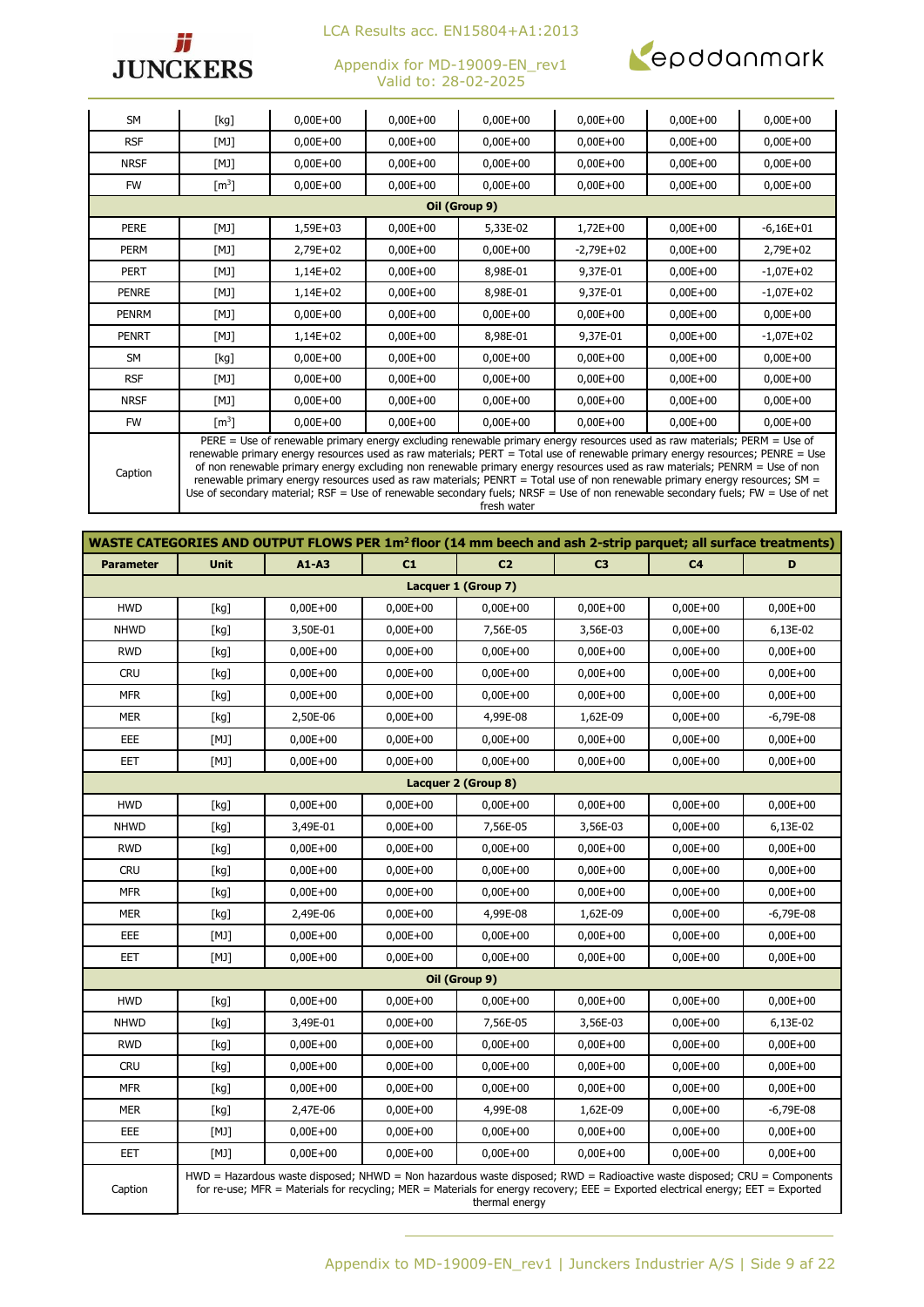

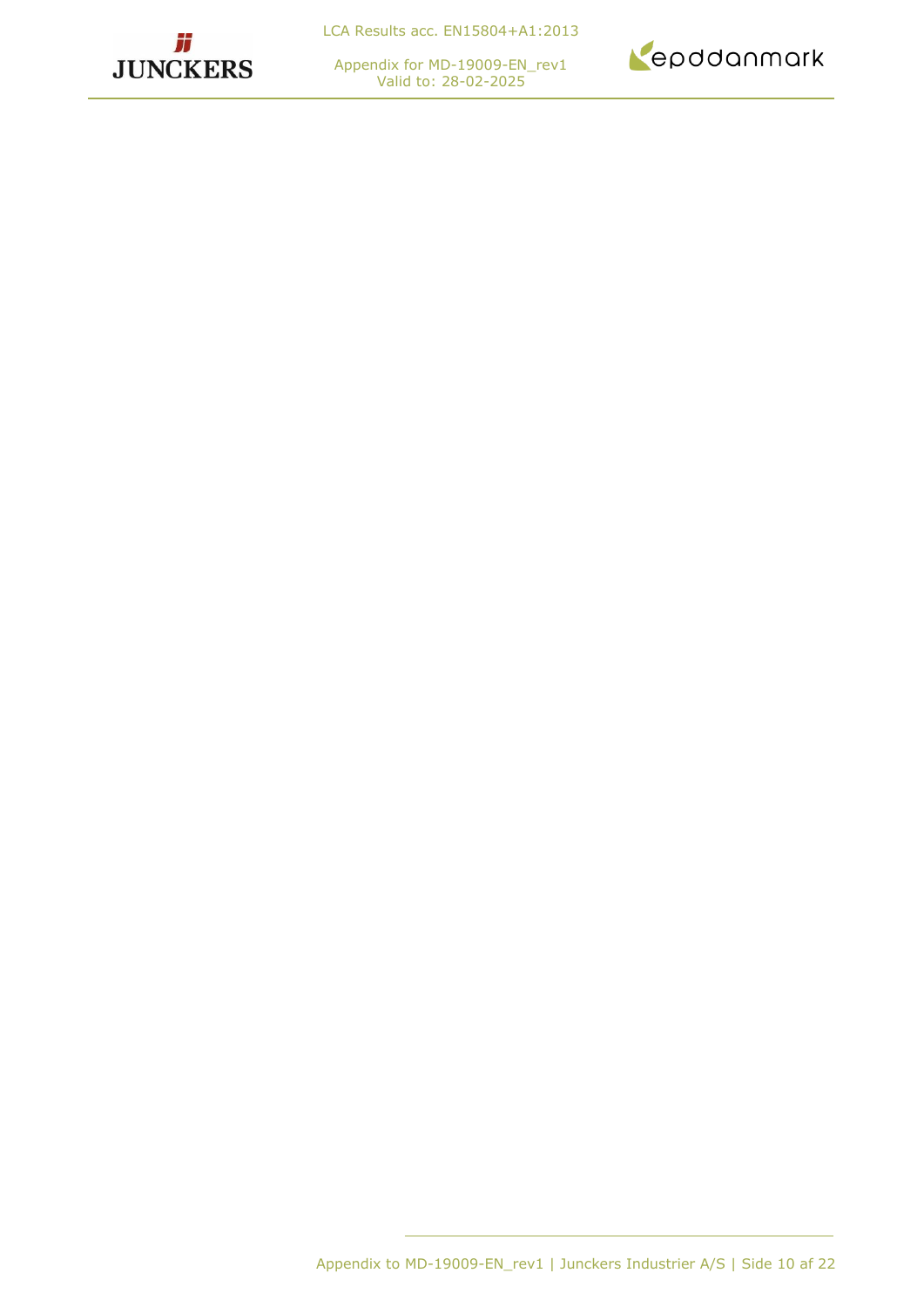

Appendix for MD-19009-EN\_rev1 Valid to: 28-02-2025



<span id="page-10-0"></span>Results for Group 10, 11 and 12 (14 mm beech and ash Twin herringbone; all surface treatments)

|                  | <b>ENVIRONMENTAL IMPACTS PER 1m<sup>2</sup> floor (14 mm beech and ash Twin hering bone; all surface treatments)</b> |                                                                                                                                                                                                                                                       |              |                                                                    |                |                |             |  |  |  |  |
|------------------|----------------------------------------------------------------------------------------------------------------------|-------------------------------------------------------------------------------------------------------------------------------------------------------------------------------------------------------------------------------------------------------|--------------|--------------------------------------------------------------------|----------------|----------------|-------------|--|--|--|--|
| <b>Parameter</b> | <b>Unit</b>                                                                                                          | $A1 - A3$                                                                                                                                                                                                                                             | C1           | C <sub>2</sub>                                                     | C <sub>3</sub> | C <sub>4</sub> | D           |  |  |  |  |
|                  | Lacquer 1 (Group 10)                                                                                                 |                                                                                                                                                                                                                                                       |              |                                                                    |                |                |             |  |  |  |  |
| <b>GWP</b>       | [kg CO2-eq.]                                                                                                         | $-1,19E + 01$                                                                                                                                                                                                                                         | $0,00E + 00$ | 4,36E-02                                                           | $1,92E+01$     | $0,00E+00$     | $-4,72E+00$ |  |  |  |  |
| ODP              | [kg CFC11-eq.]                                                                                                       | 1,04E-07                                                                                                                                                                                                                                              | $0,00E+00$   | 1,10E-17                                                           | 1,86E-15       | $0,00E+00$     | $-6,46E-14$ |  |  |  |  |
| AP               | [kg SO2-eg.]                                                                                                         | 4,78E-02                                                                                                                                                                                                                                              | $0,00E+00$   | 1,87E-04                                                           | 6,55E-05       | $0,00E+00$     | $-2,17E-03$ |  |  |  |  |
| EP               | [kg PO43--eq.]                                                                                                       | 1,11E-02                                                                                                                                                                                                                                              | $0,00E+00$   | 4,68E-05                                                           | 1,22E-05       | $0,00E+00$     | $-3,98E-04$ |  |  |  |  |
| <b>POCP</b>      | [kg ethene-eg.]                                                                                                      | 2,57E-02                                                                                                                                                                                                                                              | $0,00E+00$   | $-6,91E-05$                                                        | 6,21E-06       | $0,00E+00$     | $-2,90E-04$ |  |  |  |  |
| <b>ADPE</b>      | [kg Sb-eg.]                                                                                                          | 9,96E+01                                                                                                                                                                                                                                              | $0,00E+00$   | 5,96E-01                                                           | 4,91E-01       | $0,00E+00$     | $-6,72E+01$ |  |  |  |  |
| <b>ADPF</b>      | [M]                                                                                                                  | 7,30E-06                                                                                                                                                                                                                                              | $0,00E+00$   | 3,58E-09                                                           | 2,56E-08       | $0,00E+00$     | $-9,17E-07$ |  |  |  |  |
|                  | Lacquer 2 (Group 11)                                                                                                 |                                                                                                                                                                                                                                                       |              |                                                                    |                |                |             |  |  |  |  |
| <b>GWP</b>       | [kg CO2-eq.]                                                                                                         | $-1,24E+01$                                                                                                                                                                                                                                           | $0,00E+00$   | 4,36E-02                                                           | $1,92E+01$     | $0,00E+00$     | $-4,72E+00$ |  |  |  |  |
| ODP              | [kg CFC11-eq.]                                                                                                       | 7,20E-08                                                                                                                                                                                                                                              | $0,00E+00$   | 1,10E-17                                                           | 1,86E-15       | $0,00E+00$     | $-6,46E-14$ |  |  |  |  |
| AP               | [kg SO2-eg.]                                                                                                         | 4,59E-02                                                                                                                                                                                                                                              | $0,00E + 00$ | 1,87E-04                                                           | 6,55E-05       | $0,00E+00$     | $-2,17E-03$ |  |  |  |  |
| EP               | [kg PO43--eq.]                                                                                                       | 1,04E-02                                                                                                                                                                                                                                              | $0,00E + 00$ | 4,68E-05                                                           | 1,22E-05       | $0,00E+00$     | $-3,98E-04$ |  |  |  |  |
| <b>POCP</b>      | [kg ethene-eg.]                                                                                                      | 2,54E-02                                                                                                                                                                                                                                              | $0,00E+00$   | $-6,91E-05$                                                        | 6,21E-06       | $0,00E+00$     | $-2,90E-04$ |  |  |  |  |
| <b>ADPE</b>      | [kg Sb-eq.]                                                                                                          | $9,15E+01$                                                                                                                                                                                                                                            | $0,00E + 00$ | 5,96E-01                                                           | 4,91E-01       | $0,00E+00$     | $-6,72E+01$ |  |  |  |  |
| <b>ADPF</b>      | [MJ]                                                                                                                 | 6,27E-06                                                                                                                                                                                                                                              | $0,00E + 00$ | 3,58E-09                                                           | 2,56E-08       | $0,00E+00$     | $-9,17E-07$ |  |  |  |  |
|                  |                                                                                                                      |                                                                                                                                                                                                                                                       |              | Oil (Group 12)                                                     |                |                |             |  |  |  |  |
| <b>GWP</b>       | [kg CO2-eq.]                                                                                                         | $-1,28E+01$                                                                                                                                                                                                                                           | $0,00E+00$   | 4,36E-02                                                           | 1,92E+01       | $0,00E+00$     | $-4,72E+00$ |  |  |  |  |
| ODP              | [kg CFC11-eg.]                                                                                                       | 5,96E-08                                                                                                                                                                                                                                              | $0,00E+00$   | 1,10E-17                                                           | 1,86E-15       | $0,00E+00$     | $-6,46E-14$ |  |  |  |  |
| AP               | [kg SO2-eg.]                                                                                                         | 4,42E-02                                                                                                                                                                                                                                              | $0,00E + 00$ | 1,87E-04                                                           | 6,55E-05       | $0,00E+00$     | $-2,17E-03$ |  |  |  |  |
| EP               | [kg PO43--eq.]                                                                                                       | 1,01E-02                                                                                                                                                                                                                                              | $0,00E+00$   | 4,68E-05                                                           | 1,22E-05       | $0,00E+00$     | $-3,98E-04$ |  |  |  |  |
| <b>POCP</b>      | [kg ethene-eg.]                                                                                                      | 2,51E-02                                                                                                                                                                                                                                              | $0,00E+00$   | $-6,91E-05$                                                        | 6,21E-06       | $0,00E+00$     | $-2,90E-04$ |  |  |  |  |
| <b>ADPE</b>      | [kg Sb-eq.]                                                                                                          | 8,50E+01                                                                                                                                                                                                                                              | $0,00E+00$   | 5,96E-01                                                           | 4,91E-01       | $0,00E+00$     | $-6,72E+01$ |  |  |  |  |
| <b>ADPF</b>      | [MJ]                                                                                                                 | 5,36E-06                                                                                                                                                                                                                                              | $0,00E+00$   | 3,58E-09                                                           | 2,56E-08       | $0,00E+00$     | $-9,17E-07$ |  |  |  |  |
| Caption          |                                                                                                                      | GWP = Global warming potential; ODP = Ozone depletion potential; $AP =$ Acidification potential of soil and water; EP =<br>Eutrophication potential; POCP = Photochemical ozone creation potential; ADPE = Abiotic depletion potential for non fossil |              | resources; ADPF = Abiotic depletion potential for fossil resources |                |                |             |  |  |  |  |

| RESOURCE USE PER 1m <sup>2</sup> floor (14 mm beech and ash Twin hering bone; all surface treatments) |                     |              |              |                      |                |                |              |  |  |  |
|-------------------------------------------------------------------------------------------------------|---------------------|--------------|--------------|----------------------|----------------|----------------|--------------|--|--|--|
| <b>Parameter</b>                                                                                      | <b>Unit</b>         | $A1 - A3$    | C1           | C <sub>2</sub>       | C <sub>3</sub> | C <sub>4</sub> | D            |  |  |  |
| Lacquer 1 (Group 10)                                                                                  |                     |              |              |                      |                |                |              |  |  |  |
| PERE                                                                                                  | [MJ]                | $1,20E+03$   | $0,00E + 00$ | 3,56E-02             | $1,15E+00$     | $0,00E+00$     | $-4,12E+01$  |  |  |  |
| <b>PERM</b>                                                                                           | [MJ]                | 1,86E+02     | $0.00E + 00$ | $0.00E + 00$         | $-1,86E+02$    | $0,00E+00$     | 1,86E+02     |  |  |  |
| <b>PERT</b>                                                                                           | [M]                 | 1,10E+02     | $0,00E+00$   | 5,99E-01             | 6,26E-01       | $0,00E+00$     | $-7,15E+01$  |  |  |  |
| <b>PENRE</b>                                                                                          | [M]                 | $1.10E + 02$ | $0.00E + 00$ | 5,99E-01             | 6.26E-01       | $0.00E + 00$   | $-7,15E+01$  |  |  |  |
| <b>PENRM</b>                                                                                          | [M]                 | $0,00E+00$   | $0,00E+00$   | $0,00E+00$           | $0,00E+00$     | $0,00E+00$     | $0,00E+00$   |  |  |  |
| <b>PENRT</b>                                                                                          | [MJ]                | 4,08E-02     | $0,00E+00$   | $-2,46E-10$          | $-1,24E-09$    | $0,00E+00$     | 6,08E-07     |  |  |  |
| <b>SM</b>                                                                                             | [kg]                | $0,00E+00$   | $0,00E+00$   | $0,00E+00$           | $0,00E+00$     | $0,00E+00$     | $0,00E+00$   |  |  |  |
| <b>RSF</b>                                                                                            | [MJ]                | $0,00E+00$   | $0,00E+00$   | $0,00E+00$           | $0,00E+00$     | $0,00E+00$     | $0,00E+00$   |  |  |  |
| <b>NRSF</b>                                                                                           | [M]                 | $0,00E+00$   | $0.00E + 00$ | $0,00E+00$           | $0.00E + 00$   | $0,00E+00$     | $0.00E + 00$ |  |  |  |
| <b>FW</b>                                                                                             | $\lceil m^3 \rceil$ | $0,00E+00$   | $0,00E+00$   | $0.00E + 00$         | $0,00E+00$     | $0,00E+00$     | $0,00E+00$   |  |  |  |
|                                                                                                       |                     |              |              | Lacquer 2 (Group 11) |                |                |              |  |  |  |
| PERE                                                                                                  | [MJ]                | $1,20E+03$   | $0,00E + 00$ | 3,56E-02             | 1,15E+00       | $0,00E+00$     | $-4,12E+01$  |  |  |  |
| PERM                                                                                                  | [MJ]                | 1,86E+02     | $0,00E + 00$ | $0,00E+00$           | $-1,86E+02$    | $0,00E+00$     | 1,86E+02     |  |  |  |
| <b>PERT</b>                                                                                           | [M]                 | $1,02E+02$   | $0,00E+00$   | 5,99E-01             | 6,26E-01       | $0,00E+00$     | $-7,15E+01$  |  |  |  |
| <b>PENRE</b>                                                                                          | [MJ]                | $1,02E+02$   | $0,00E+00$   | 5,99E-01             | 6,26E-01       | $0,00E+00$     | $-7,15E+01$  |  |  |  |
| <b>PENRM</b>                                                                                          | [MJ]                | $0,00E+00$   | $0,00E+00$   | $0,00E+00$           | $0,00E+00$     | $0,00E+00$     | $0,00E+00$   |  |  |  |
| <b>PENRT</b>                                                                                          | [M]                 | $1,02E+02$   | $0,00E+00$   | 5,99E-01             | 6,26E-01       | $0,00E+00$     | $-7,15E+01$  |  |  |  |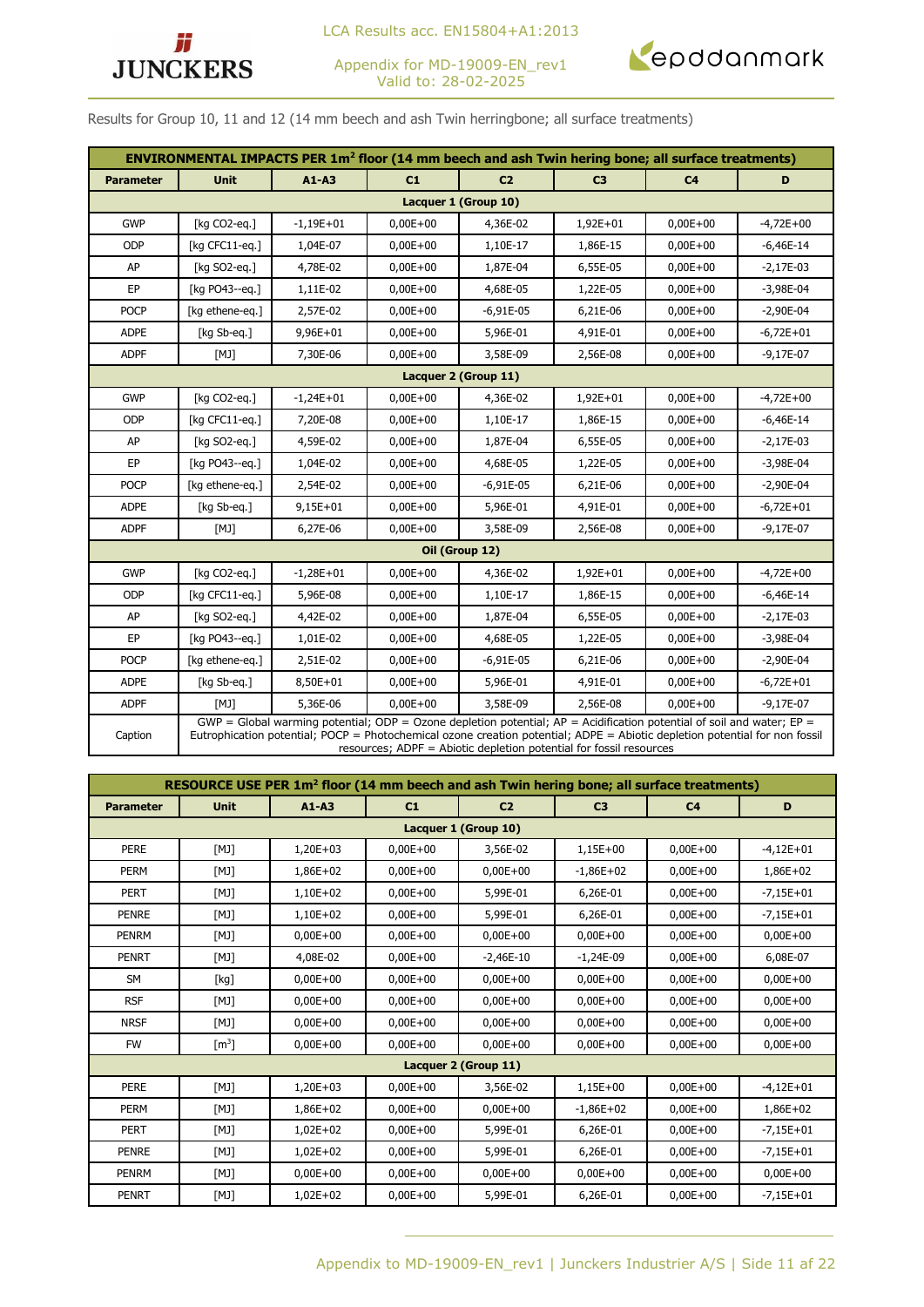



| <b>SM</b>    | [kg]                        | $0,00E+00$                                                                                                                                                                                                                                                                                                                                                                                                                                                                                                                                                                                                                                                                      | $0,00E + 00$ | $0,00E+00$   | $0,00E + 00$ | $0,00E+00$   | $0,00E + 00$  |  |  |  |  |  |
|--------------|-----------------------------|---------------------------------------------------------------------------------------------------------------------------------------------------------------------------------------------------------------------------------------------------------------------------------------------------------------------------------------------------------------------------------------------------------------------------------------------------------------------------------------------------------------------------------------------------------------------------------------------------------------------------------------------------------------------------------|--------------|--------------|--------------|--------------|---------------|--|--|--|--|--|
| <b>RSF</b>   | [MJ]                        | $0,00E+00$                                                                                                                                                                                                                                                                                                                                                                                                                                                                                                                                                                                                                                                                      | $0.00E + 00$ | $0,00E+00$   | $0.00E + 00$ | $0.00E + 00$ | $0,00E+00$    |  |  |  |  |  |
| <b>NRSF</b>  | [MJ]                        | $0,00E+00$                                                                                                                                                                                                                                                                                                                                                                                                                                                                                                                                                                                                                                                                      | $0.00E + 00$ | $0,00E+00$   | $0.00E + 00$ | $0.00E + 00$ | $0,00E+00$    |  |  |  |  |  |
| <b>FW</b>    | $\left[\mathrm{m}^3\right]$ | $0,00E+00$                                                                                                                                                                                                                                                                                                                                                                                                                                                                                                                                                                                                                                                                      | $0.00E + 00$ | $0,00E + 00$ | $0,00E + 00$ | $0,00E+00$   | $0,00E+00$    |  |  |  |  |  |
|              | Oil (Group 12)              |                                                                                                                                                                                                                                                                                                                                                                                                                                                                                                                                                                                                                                                                                 |              |              |              |              |               |  |  |  |  |  |
| <b>PERE</b>  | [MJ]                        | $1,20E+03$                                                                                                                                                                                                                                                                                                                                                                                                                                                                                                                                                                                                                                                                      | $0,00E+00$   | 3,56E-02     | $1,15E+00$   | $0,00E+00$   | $-4,12E+01$   |  |  |  |  |  |
| <b>PERM</b>  | [MJ]                        | 1,86E+02                                                                                                                                                                                                                                                                                                                                                                                                                                                                                                                                                                                                                                                                        | $0,00E+00$   | $0,00E+00$   | $-1,86E+02$  | $0,00E+00$   | 1,86E+02      |  |  |  |  |  |
| <b>PERT</b>  | [MJ]                        | 9,49E+01                                                                                                                                                                                                                                                                                                                                                                                                                                                                                                                                                                                                                                                                        | $0,00E+00$   | 5,99E-01     | 6,26E-01     | $0,00E+00$   | $-7,15E+01$   |  |  |  |  |  |
| <b>PENRE</b> | [MJ]                        | $9.49E + 01$                                                                                                                                                                                                                                                                                                                                                                                                                                                                                                                                                                                                                                                                    | $0.00E + 00$ | 5,99E-01     | 6.26E-01     | $0.00E + 00$ | $-7.15E + 01$ |  |  |  |  |  |
| <b>PENRM</b> | [MJ]                        | $0,00E+00$                                                                                                                                                                                                                                                                                                                                                                                                                                                                                                                                                                                                                                                                      | $0.00E + 00$ | $0.00E + 00$ | $0.00E + 00$ | $0.00E + 00$ | $0.00E + 00$  |  |  |  |  |  |
| <b>PENRT</b> | [MJ]                        | $9.49E + 01$                                                                                                                                                                                                                                                                                                                                                                                                                                                                                                                                                                                                                                                                    | $0.00E + 00$ | 5,99E-01     | 6.26E-01     | $0.00E + 00$ | $-7,15E+01$   |  |  |  |  |  |
| <b>SM</b>    | [kg]                        | $0,00E+00$                                                                                                                                                                                                                                                                                                                                                                                                                                                                                                                                                                                                                                                                      | $0.00E + 00$ | $0.00E + 00$ | $0.00E + 00$ | $0.00E + 00$ | $0.00E + 00$  |  |  |  |  |  |
| <b>RSF</b>   | [MJ]                        | $0,00E+00$                                                                                                                                                                                                                                                                                                                                                                                                                                                                                                                                                                                                                                                                      | $0.00E + 00$ | $0.00E + 00$ | $0,00E + 00$ | $0.00E + 00$ | $0,00E+00$    |  |  |  |  |  |
| <b>NRSF</b>  | [MJ]                        | $0,00E+00$                                                                                                                                                                                                                                                                                                                                                                                                                                                                                                                                                                                                                                                                      | $0,00E+00$   | $0,00E + 00$ | $0,00E+00$   | $0,00E+00$   | $0,00E+00$    |  |  |  |  |  |
| <b>FW</b>    | $\lceil m^3 \rceil$         | $0,00E+00$                                                                                                                                                                                                                                                                                                                                                                                                                                                                                                                                                                                                                                                                      | $0,00E+00$   | $0,00E+00$   | $0,00E + 00$ | $0,00E+00$   | $0,00E+00$    |  |  |  |  |  |
| Caption      |                             | PERE = Use of renewable primary energy excluding renewable primary energy resources used as raw materials; PERM = Use of<br>renewable primary energy resources used as raw materials; PERT = Total use of renewable primary energy resources; PENRE = Use<br>of non renewable primary energy excluding non renewable primary energy resources used as raw materials; PENRM = Use of non<br>renewable primary energy resources used as raw materials; PENRT = Total use of non renewable primary energy resources; $SM =$<br>Use of secondary material; $RSF =$ Use of renewable secondary fuels; $NSF =$ Use of non renewable secondary fuels; $FW =$ Use of net<br>fresh water |              |              |              |              |               |  |  |  |  |  |

| WASTE CATEGORIES AND OUTPUT FLOWS PER 1m <sup>2</sup> floor (14 mm beech and ash Twin hering bone; all surface<br>treatments) |                      |              |            |                |                |                |             |  |  |  |
|-------------------------------------------------------------------------------------------------------------------------------|----------------------|--------------|------------|----------------|----------------|----------------|-------------|--|--|--|
| <b>Parameter</b>                                                                                                              | <b>Unit</b>          | $A1 - A3$    | C1         | C <sub>2</sub> | C <sub>3</sub> | C <sub>4</sub> | D           |  |  |  |
| Lacquer 1 (Group 10)                                                                                                          |                      |              |            |                |                |                |             |  |  |  |
| <b>HWD</b>                                                                                                                    | [kg]                 | $0,00E + 00$ | $0,00E+00$ | $0,00E+00$     | $0,00E + 00$   | $0,00E + 00$   | $0,00E+00$  |  |  |  |
| <b>NHWD</b>                                                                                                                   | [kg]                 | 2,83E-01     | $0,00E+00$ | 5,05E-05       | 2,38E-03       | $0,00E+00$     | 4,09E-02    |  |  |  |
| <b>RWD</b>                                                                                                                    | [kg]                 | $0,00E+00$   | $0,00E+00$ | $0,00E+00$     | $0,00E+00$     | $0,00E+00$     | $0,00E+00$  |  |  |  |
| <b>CRU</b>                                                                                                                    | [kg]                 | $0,00E+00$   | $0,00E+00$ | $0,00E+00$     | $0,00E+00$     | $0,00E+00$     | $0,00E+00$  |  |  |  |
| <b>MFR</b>                                                                                                                    | [kg]                 | $0,00E+00$   | $0,00E+00$ | $0,00E+00$     | $0,00E+00$     | $0,00E+00$     | $0,00E+00$  |  |  |  |
| <b>MER</b>                                                                                                                    | [kg]                 | 1,88E-06     | $0,00E+00$ | 3,33E-08       | 1,08E-09       | $0,00E+00$     | $-4,54E-08$ |  |  |  |
| EEE                                                                                                                           | [MJ]                 | $0,00E+00$   | $0,00E+00$ | $0,00E + 00$   | $0,00E+00$     | $0,00E+00$     | $0,00E+00$  |  |  |  |
| EET                                                                                                                           | [MJ]                 | $0,00E+00$   | $0,00E+00$ | $0,00E+00$     | $0,00E+00$     | $0,00E+00$     | $0,00E+00$  |  |  |  |
|                                                                                                                               | Lacquer 2 (Group 11) |              |            |                |                |                |             |  |  |  |
| <b>HWD</b>                                                                                                                    | [kg]                 | $0,00E + 00$ | $0,00E+00$ | $0,00E+00$     | $0,00E+00$     | $0,00E+00$     | $0,00E+00$  |  |  |  |
| <b>NHWD</b>                                                                                                                   | [kg]                 | 2,83E-01     | $0,00E+00$ | 5,05E-05       | 2,38E-03       | $0,00E+00$     | 4,09E-02    |  |  |  |
| <b>RWD</b>                                                                                                                    | [kg]                 | $0,00E+00$   | $0,00E+00$ | $0,00E+00$     | $0,00E+00$     | $0,00E+00$     | $0,00E+00$  |  |  |  |
| <b>CRU</b>                                                                                                                    | [kg]                 | $0,00E + 00$ | $0,00E+00$ | $0,00E + 00$   | $0,00E+00$     | $0,00E+00$     | $0,00E+00$  |  |  |  |
| <b>MFR</b>                                                                                                                    | [kg]                 | $0,00E+00$   | $0,00E+00$ | $0,00E+00$     | $0,00E+00$     | $0,00E+00$     | $0,00E+00$  |  |  |  |
| <b>MER</b>                                                                                                                    | [kg]                 | 1,87E-06     | $0,00E+00$ | 3,33E-08       | 1,08E-09       | $0,00E+00$     | $-4,54E-08$ |  |  |  |
| <b>EEE</b>                                                                                                                    | [M]                  | $0,00E+00$   | $0,00E+00$ | $0,00E+00$     | $0,00E+00$     | $0,00E+00$     | $0,00E+00$  |  |  |  |
| EET                                                                                                                           | [MJ]                 | $0,00E+00$   | $0,00E+00$ | $0,00E+00$     | $0,00E+00$     | $0,00E+00$     | $0,00E+00$  |  |  |  |
|                                                                                                                               |                      |              |            | Oil (Group 12) |                |                |             |  |  |  |
| <b>HWD</b>                                                                                                                    | [kg]                 | $0,00E+00$   | $0,00E+00$ | $0,00E+00$     | $0,00E+00$     | $0,00E+00$     | $0,00E+00$  |  |  |  |
| <b>NHWD</b>                                                                                                                   | [kg]                 | 2,82E-01     | $0,00E+00$ | 5,05E-05       | 2,38E-03       | $0,00E+00$     | 4,09E-02    |  |  |  |
| <b>RWD</b>                                                                                                                    | [kg]                 | $0,00E+00$   | $0,00E+00$ | $0,00E+00$     | $0,00E+00$     | $0,00E+00$     | $0,00E+00$  |  |  |  |
| <b>CRU</b>                                                                                                                    | [kg]                 | $0,00E+00$   | $0,00E+00$ | $0,00E+00$     | $0,00E+00$     | $0,00E+00$     | $0,00E+00$  |  |  |  |
| <b>MFR</b>                                                                                                                    | [kg]                 | $0,00E+00$   | $0,00E+00$ | $0,00E+00$     | $0,00E+00$     | $0,00E+00$     | $0,00E+00$  |  |  |  |
| <b>MER</b>                                                                                                                    | [kg]                 | 1,85E-06     | $0,00E+00$ | 3,33E-08       | 1,08E-09       | $0,00E+00$     | $-4,54E-08$ |  |  |  |
| EEE                                                                                                                           | [M]                  | $0,00E + 00$ | $0,00E+00$ | $0,00E + 00$   | $0,00E+00$     | $0,00E+00$     | $0,00E+00$  |  |  |  |
| EET                                                                                                                           | [MJ]                 | $0,00E + 00$ | $0,00E+00$ | $0,00E+00$     | $0,00E+00$     | $0,00E+00$     | $0,00E+00$  |  |  |  |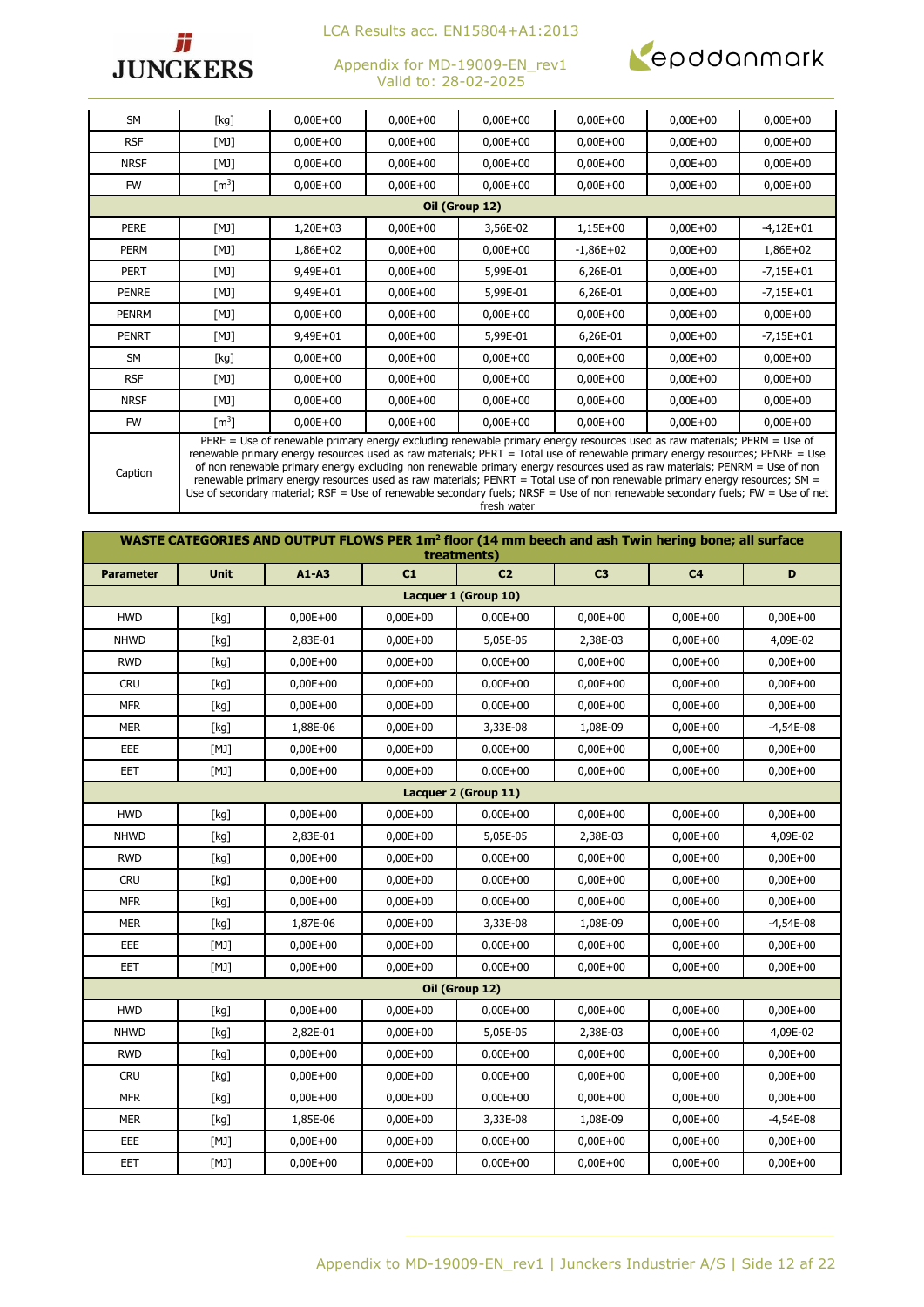

Appendix for MD-19009-EN\_rev1 Valid to: 28-02-2025



Caption HWD = Hazardous waste disposed; NHWD = Non hazardous waste disposed; RWD = Radioactive waste disposed; CRU = Components for re-use; MFR = Materials for recycling; MER = Materials for energy recovery; EEE = Exported electrical energy; EET = Exported thermal energy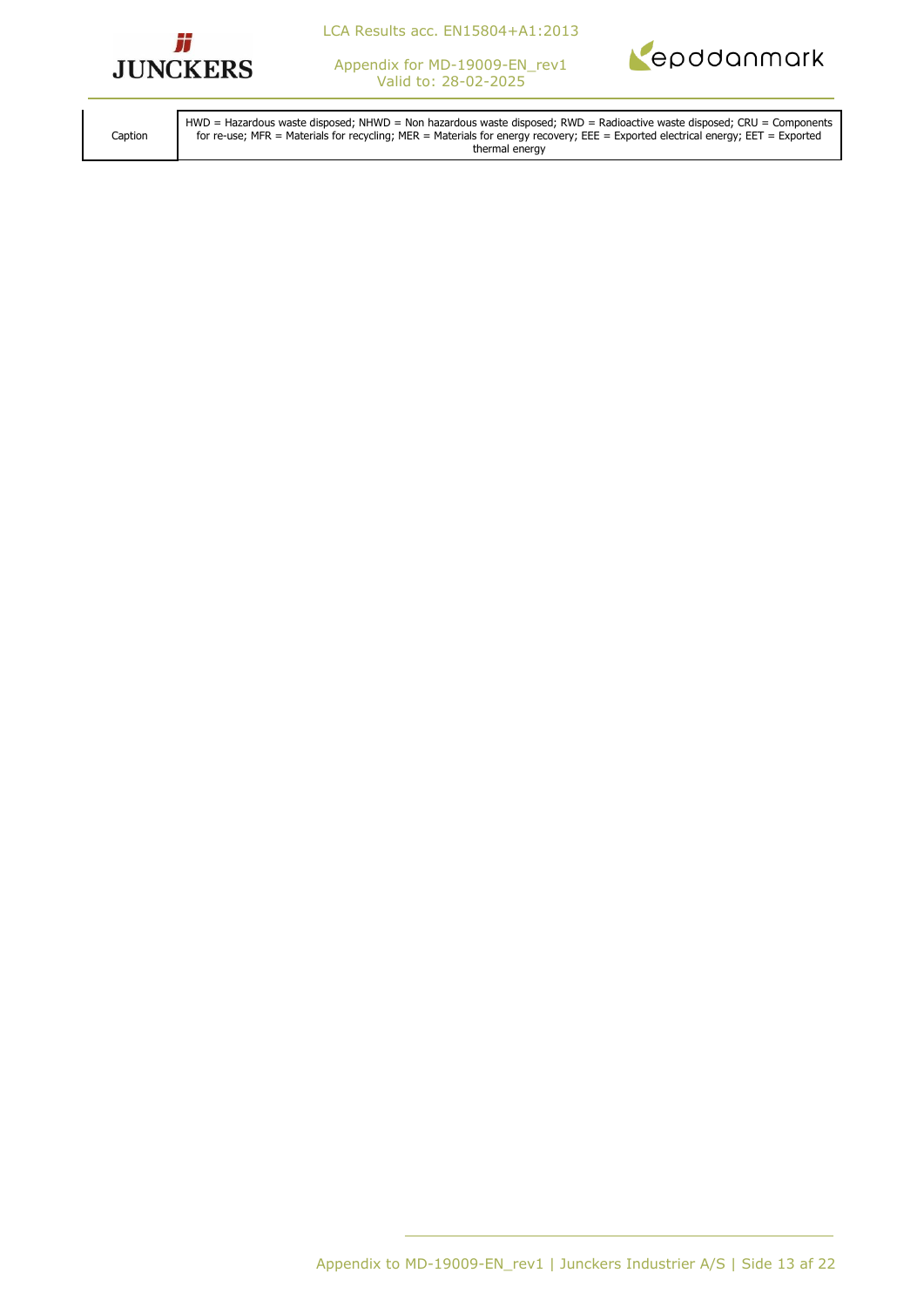

Appendix for MD-19009-EN\_rev1 Valid to: 28-02-2025



<span id="page-13-0"></span>Results for Group 13 and 14 (22 mm beech and ash and marple 2-strip parquet; lacquer 1 and 2 surface treatment)

| ENVIRONMENTAL IMPACTS PER 1m <sup>2</sup> floor (22 mm beech and ash and marple 2-strip parquet; lacquer 1 and 2 surface<br>treatment) |                      |               |              |                                                                                                                                                                                                                                                                                                                               |                |                |               |  |  |  |  |
|----------------------------------------------------------------------------------------------------------------------------------------|----------------------|---------------|--------------|-------------------------------------------------------------------------------------------------------------------------------------------------------------------------------------------------------------------------------------------------------------------------------------------------------------------------------|----------------|----------------|---------------|--|--|--|--|
| <b>Parameter</b>                                                                                                                       | <b>Unit</b>          | $A1 - A3$     | C1           | C <sub>2</sub>                                                                                                                                                                                                                                                                                                                | C <sub>3</sub> | C <sub>4</sub> | D             |  |  |  |  |
|                                                                                                                                        | Lacquer 1 (Group 13) |               |              |                                                                                                                                                                                                                                                                                                                               |                |                |               |  |  |  |  |
| <b>GWP</b>                                                                                                                             | [kg CO2-eq.]         | $-2.09E + 01$ | $0.00E + 00$ | 6,37E-02                                                                                                                                                                                                                                                                                                                      | $2,81E+01$     | $0.00E + 00$   | $-6.90E + 00$ |  |  |  |  |
| <b>ODP</b>                                                                                                                             | [kg CFC11-eg.]       | 9,56E-08      | $0.00E + 00$ | 1,60E-17                                                                                                                                                                                                                                                                                                                      | 2,71E-15       | $0.00E + 00$   | $-9,44E-14$   |  |  |  |  |
| AP                                                                                                                                     | [kg SO2-eg.]         | 5,33E-02      | $0,00E+00$   | 2,74E-04                                                                                                                                                                                                                                                                                                                      | 9,57E-05       | $0.00E + 00$   | $-3,17E-03$   |  |  |  |  |
| EP                                                                                                                                     | [kg PO43--eg.]       | 1,22E-02      | $0,00E+00$   | 6,84E-05                                                                                                                                                                                                                                                                                                                      | 1,79E-05       | $0,00E+00$     | $-5,81E-04$   |  |  |  |  |
| <b>POCP</b>                                                                                                                            | [kg ethene-eg.]      | 2,86E-02      | $0,00E + 00$ | $-1,01E-04$                                                                                                                                                                                                                                                                                                                   | 9,06E-06       | $0,00E+00$     | $-4,24E-04$   |  |  |  |  |
| <b>ADPE</b>                                                                                                                            | [kg Sb-eg.]          | $1,01E+02$    | $0,00E+00$   | 8,71E-01                                                                                                                                                                                                                                                                                                                      | 7,17E-01       | $0,00E+00$     | $-9,82E+01$   |  |  |  |  |
| <b>ADPF</b>                                                                                                                            | [MJ]                 | 6,77E-06      | $0,00E + 00$ | 5,23E-09                                                                                                                                                                                                                                                                                                                      | 3,74E-08       | $0,00E+00$     | $-1,34E-06$   |  |  |  |  |
|                                                                                                                                        |                      |               |              | Lacquer 2 (Group 14)                                                                                                                                                                                                                                                                                                          |                |                |               |  |  |  |  |
| <b>GWP</b>                                                                                                                             | [kg CO2-eq.]         | $-2,13E+01$   | $0.00E + 00$ | 6,37E-02                                                                                                                                                                                                                                                                                                                      | $2,81E+01$     | $0.00E + 00$   | $-6.90E + 00$ |  |  |  |  |
| ODP                                                                                                                                    | [kg CFC11-eg.]       | 6,83E-08      | $0,00E+00$   | 1,60E-17                                                                                                                                                                                                                                                                                                                      | 2,71E-15       | $0,00E+00$     | $-9,44E-14$   |  |  |  |  |
| AP                                                                                                                                     | [kg SO2-eg.]         | 5,17E-02      | $0,00E+00$   | 2,74E-04                                                                                                                                                                                                                                                                                                                      | 9,57E-05       | $0,00E+00$     | $-3,17E-03$   |  |  |  |  |
| EP                                                                                                                                     | [kg PO43--eg.]       | 1,16E-02      | $0.00E + 00$ | 6.84E-05                                                                                                                                                                                                                                                                                                                      | 1,79E-05       | $0.00E + 00$   | $-5,81E-04$   |  |  |  |  |
| <b>POCP</b>                                                                                                                            | [kg ethene-eq.]      | 2,84E-02      | $0.00E + 00$ | $-1,01E-04$                                                                                                                                                                                                                                                                                                                   | 9,06E-06       | $0.00E + 00$   | $-4,24E-04$   |  |  |  |  |
| <b>ADPE</b>                                                                                                                            | [kg Sb-eg.]          | $9,36E+01$    | $0.00E + 00$ | 8,71E-01                                                                                                                                                                                                                                                                                                                      | 7,17E-01       | $0.00E + 00$   | $-9,82E+01$   |  |  |  |  |
| <b>ADPF</b>                                                                                                                            | [MJ]                 | 5,89E-06      | $0.00E + 00$ | 5,23E-09                                                                                                                                                                                                                                                                                                                      | 3,74E-08       | $0.00E + 00$   | $-1,34E-06$   |  |  |  |  |
| Caption                                                                                                                                |                      |               |              | $GWP = Global$ warming potential; ODP = Ozone depletion potential; $AP =$ Acidification potential of soil and water; EP =<br>Eutrophication potential; POCP = Photochemical ozone creation potential; ADPE = Abiotic depletion potential for non fossil<br>resources; ADPF = Abiotic depletion potential for fossil resources |                |                |               |  |  |  |  |

|                  | RESOURCE USE PER 1m <sup>2</sup> floor (22 mm beech and ash and marple 2-strip parquet; lacquer 1 and 2 surface treatment)                                                                                                                                                                                                                                                                                                                                                                                                                                                                                                                                               |              |              |                      |                |                |              |  |  |
|------------------|--------------------------------------------------------------------------------------------------------------------------------------------------------------------------------------------------------------------------------------------------------------------------------------------------------------------------------------------------------------------------------------------------------------------------------------------------------------------------------------------------------------------------------------------------------------------------------------------------------------------------------------------------------------------------|--------------|--------------|----------------------|----------------|----------------|--------------|--|--|
| <b>Parameter</b> | <b>Unit</b>                                                                                                                                                                                                                                                                                                                                                                                                                                                                                                                                                                                                                                                              | $A1 - A3$    | C1           | C <sub>2</sub>       | C <sub>3</sub> | C <sub>4</sub> | D            |  |  |
|                  |                                                                                                                                                                                                                                                                                                                                                                                                                                                                                                                                                                                                                                                                          |              |              | Lacquer 1 (Group 13) |                |                |              |  |  |
| <b>PERE</b>      | [M]                                                                                                                                                                                                                                                                                                                                                                                                                                                                                                                                                                                                                                                                      | $1,27E+03$   | $0,00E + 00$ | 5,20E-02             | 1,68E+00       | $0,00E+00$     | $-6,01E+01$  |  |  |
| <b>PERM</b>      | [MJ]                                                                                                                                                                                                                                                                                                                                                                                                                                                                                                                                                                                                                                                                     | 2,72E+02     | $0,00E+00$   | $0,00E+00$           | $-2,72E+02$    | $0,00E+00$     | 2,72E+02     |  |  |
| <b>PERT</b>      | [MJ]                                                                                                                                                                                                                                                                                                                                                                                                                                                                                                                                                                                                                                                                     | 1,10E+02     | $0,00E + 00$ | 8,76E-01             | 9,14E-01       | $0,00E+00$     | $-1,04E+02$  |  |  |
| <b>PENRE</b>     | [M]                                                                                                                                                                                                                                                                                                                                                                                                                                                                                                                                                                                                                                                                      | 1,10E+02     | $0,00E + 00$ | 8,76E-01             | 9,14E-01       | $0,00E+00$     | $-1,04E+02$  |  |  |
| <b>PENRM</b>     | [M]                                                                                                                                                                                                                                                                                                                                                                                                                                                                                                                                                                                                                                                                      | $0.00E + 00$ | $0.00E + 00$ | $0.00E + 00$         | $0,00E + 00$   | $0.00E + 00$   | $0.00E + 00$ |  |  |
| <b>PENRT</b>     | [M]                                                                                                                                                                                                                                                                                                                                                                                                                                                                                                                                                                                                                                                                      | 1,29E-01     | $0,00E+00$   | $-3,60E-10$          | $-1,81E-09$    | $0,00E+00$     | 8,88E-07     |  |  |
| <b>SM</b>        | [kg]                                                                                                                                                                                                                                                                                                                                                                                                                                                                                                                                                                                                                                                                     | $0,00E + 00$ | $0,00E+00$   | $0,00E+00$           | $0,00E+00$     | $0,00E+00$     | $0,00E+00$   |  |  |
| <b>RSF</b>       | [M]                                                                                                                                                                                                                                                                                                                                                                                                                                                                                                                                                                                                                                                                      | $0,00E+00$   | $0,00E+00$   | $0,00E+00$           | $0,00E + 00$   | $0,00E+00$     | $0,00E+00$   |  |  |
| <b>NRSF</b>      | [MJ]                                                                                                                                                                                                                                                                                                                                                                                                                                                                                                                                                                                                                                                                     | $0,00E+00$   | $0,00E+00$   | $0,00E+00$           | $0,00E+00$     | $0,00E+00$     | $0,00E+00$   |  |  |
| <b>FW</b>        | [m <sup>3</sup> ]                                                                                                                                                                                                                                                                                                                                                                                                                                                                                                                                                                                                                                                        | $0,00E+00$   | $0,00E+00$   | $0,00E+00$           | $0,00E + 00$   | $0,00E+00$     | $0,00E+00$   |  |  |
|                  |                                                                                                                                                                                                                                                                                                                                                                                                                                                                                                                                                                                                                                                                          |              |              | Lacquer 2 (Group 14) |                |                |              |  |  |
| <b>PERE</b>      | [MJ]                                                                                                                                                                                                                                                                                                                                                                                                                                                                                                                                                                                                                                                                     | $1,27E+03$   | $0,00E+00$   | 5,20E-02             | 1,68E+00       | $0,00E+00$     | $-6,01E+01$  |  |  |
| <b>PERM</b>      | [M]                                                                                                                                                                                                                                                                                                                                                                                                                                                                                                                                                                                                                                                                      | $2,72E+02$   | $0,00E + 00$ | $0,00E + 00$         | $-2,72E+02$    | $0,00E+00$     | $2,72E+02$   |  |  |
| <b>PERT</b>      | [M]                                                                                                                                                                                                                                                                                                                                                                                                                                                                                                                                                                                                                                                                      | $1,03E+02$   | $0,00E + 00$ | 8,76E-01             | 9,14E-01       | $0,00E+00$     | $-1,04E+02$  |  |  |
| <b>PENRE</b>     | [MJ]                                                                                                                                                                                                                                                                                                                                                                                                                                                                                                                                                                                                                                                                     | $1,03E+02$   | $0,00E+00$   | 8,76E-01             | 9,14E-01       | $0,00E+00$     | $-1,04E+02$  |  |  |
| <b>PENRM</b>     | [M]                                                                                                                                                                                                                                                                                                                                                                                                                                                                                                                                                                                                                                                                      | $0,00E+00$   | $0,00E+00$   | $0,00E+00$           | $0,00E+00$     | $0,00E+00$     | $0,00E+00$   |  |  |
| <b>PENRT</b>     | [M]                                                                                                                                                                                                                                                                                                                                                                                                                                                                                                                                                                                                                                                                      | 1,03E+02     | $0,00E+00$   | 8,76E-01             | 9,14E-01       | $0,00E+00$     | $-1,04E+02$  |  |  |
| SM               | [kg]                                                                                                                                                                                                                                                                                                                                                                                                                                                                                                                                                                                                                                                                     | $0,00E+00$   | $0,00E+00$   | $0,00E + 00$         | $0,00E + 00$   | $0,00E+00$     | $0,00E+00$   |  |  |
| <b>RSF</b>       | [MJ]                                                                                                                                                                                                                                                                                                                                                                                                                                                                                                                                                                                                                                                                     | $0,00E+00$   | $0,00E+00$   | $0,00E+00$           | $0,00E + 00$   | $0,00E+00$     | $0,00E+00$   |  |  |
| <b>NRSF</b>      | [M]                                                                                                                                                                                                                                                                                                                                                                                                                                                                                                                                                                                                                                                                      | $0,00E + 00$ | $0,00E + 00$ | $0,00E + 00$         | $0,00E + 00$   | $0,00E+00$     | $0,00E+00$   |  |  |
| <b>FW</b>        | $\lceil m^3 \rceil$                                                                                                                                                                                                                                                                                                                                                                                                                                                                                                                                                                                                                                                      | $0,00E + 00$ | $0,00E + 00$ | $0,00E + 00$         | $0,00E + 00$   | $0,00E+00$     | $0,00E+00$   |  |  |
| Caption          | PERE = Use of renewable primary energy excluding renewable primary energy resources used as raw materials; PERM = Use of<br>renewable primary energy resources used as raw materials; PERT = Total use of renewable primary energy resources; PENRE = Use<br>of non renewable primary energy excluding non renewable primary energy resources used as raw materials; PENRM = Use of non<br>renewable primary energy resources used as raw materials; PENRT = Total use of non renewable primary energy resources; SM =<br>Use of secondary material; RSF = Use of renewable secondary fuels; NRSF = Use of non renewable secondary fuels; FW = Use of net<br>fresh water |              |              |                      |                |                |              |  |  |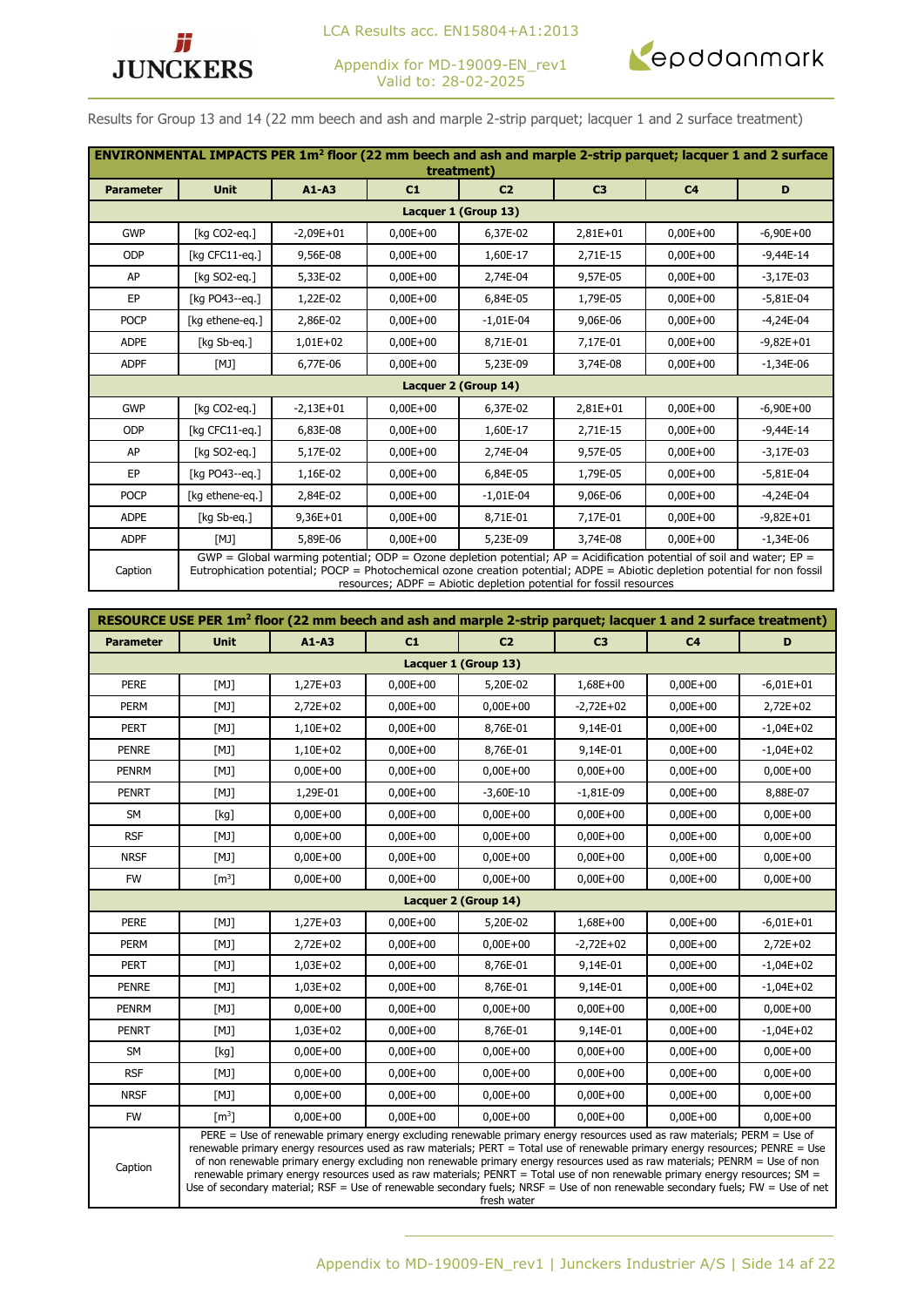



| WASTE CATEGORIES AND OUTPUT FLOWS PER 1m <sup>2</sup> floor (22 mm beech and ash and marple 2-strip parquet; lacquer<br>1 and 2 surface treatment) |                                                                                                                                                                                                                                                                                 |              |              |                      |                |                |              |  |  |  |  |  |
|----------------------------------------------------------------------------------------------------------------------------------------------------|---------------------------------------------------------------------------------------------------------------------------------------------------------------------------------------------------------------------------------------------------------------------------------|--------------|--------------|----------------------|----------------|----------------|--------------|--|--|--|--|--|
| <b>Parameter</b>                                                                                                                                   | <b>Unit</b>                                                                                                                                                                                                                                                                     | $A1 - A3$    | C1           | C <sub>2</sub>       | C <sub>3</sub> | C <sub>4</sub> | D            |  |  |  |  |  |
|                                                                                                                                                    | Lacquer 1 (Group 13)                                                                                                                                                                                                                                                            |              |              |                      |                |                |              |  |  |  |  |  |
| <b>HWD</b>                                                                                                                                         | [kg]                                                                                                                                                                                                                                                                            | $0,00E+00$   | $0,00E + 00$ | $0.00E + 00$         | $0,00E+00$     | $0,00E+00$     | $0,00E+00$   |  |  |  |  |  |
| <b>NHWD</b>                                                                                                                                        | [kg]                                                                                                                                                                                                                                                                            | 3,10E-01     | $0.00E + 00$ | 7,38E-05             | 3,47E-03       | $0.00E + 00$   | 5,98E-02     |  |  |  |  |  |
| <b>RWD</b>                                                                                                                                         | [kg]                                                                                                                                                                                                                                                                            | $0.00E + 00$ | $0.00E + 00$ | $0.00E + 00$         | $0.00E + 00$   | $0.00E + 00$   | $0.00E + 00$ |  |  |  |  |  |
| <b>CRU</b>                                                                                                                                         | [kg]                                                                                                                                                                                                                                                                            | $0,00E+00$   | $0,00E + 00$ | $0,00E+00$           | $0,00E+00$     | $0,00E+00$     | $0,00E+00$   |  |  |  |  |  |
| <b>MFR</b>                                                                                                                                         | [kg]                                                                                                                                                                                                                                                                            | $0.00E + 00$ | $0.00E + 00$ | $0.00E + 00$         | $0.00E + 00$   | $0.00E + 00$   | $0.00E + 00$ |  |  |  |  |  |
| <b>MER</b>                                                                                                                                         | [kg]                                                                                                                                                                                                                                                                            | 2,20E-06     | $0,00E+00$   | 4,86E-08             | 1,58E-09       | $0,00E+00$     | $-6,62E-08$  |  |  |  |  |  |
| EEE                                                                                                                                                | [M]                                                                                                                                                                                                                                                                             | $0,00E+00$   | $0,00E + 00$ | $0,00E+00$           | $0,00E+00$     | $0,00E+00$     | $0,00E+00$   |  |  |  |  |  |
| EET                                                                                                                                                | [MJ]                                                                                                                                                                                                                                                                            | $0,00E+00$   | $0,00E+00$   | $0.00E + 00$         | $0,00E+00$     | $0,00E+00$     | $0,00E+00$   |  |  |  |  |  |
|                                                                                                                                                    |                                                                                                                                                                                                                                                                                 |              |              | Lacquer 2 (Group 14) |                |                |              |  |  |  |  |  |
| <b>HWD</b>                                                                                                                                         | [kg]                                                                                                                                                                                                                                                                            | $0,00E+00$   | $0,00E+00$   | $0.00E + 00$         | $0,00E+00$     | $0,00E+00$     | $0,00E+00$   |  |  |  |  |  |
| <b>NHWD</b>                                                                                                                                        | [kg]                                                                                                                                                                                                                                                                            | 3,10E-01     | $0,00E+00$   | 7,38E-05             | 3,47E-03       | $0,00E+00$     | 5,98E-02     |  |  |  |  |  |
| <b>RWD</b>                                                                                                                                         | [kg]                                                                                                                                                                                                                                                                            | $0.00E + 00$ | $0.00E + 00$ | $0.00E + 00$         | $0.00E + 00$   | $0,00E+00$     | $0.00E + 00$ |  |  |  |  |  |
| <b>CRU</b>                                                                                                                                         | [kg]                                                                                                                                                                                                                                                                            | $0.00E + 00$ | $0.00E + 00$ | $0.00E + 00$         | $0.00E + 00$   | $0.00E + 00$   | $0.00E + 00$ |  |  |  |  |  |
| <b>MFR</b>                                                                                                                                         | [kg]                                                                                                                                                                                                                                                                            | $0,00E+00$   | $0,00E + 00$ | $0,00E+00$           | $0,00E+00$     | $0,00E+00$     | $0,00E+00$   |  |  |  |  |  |
| <b>MER</b>                                                                                                                                         | [kg]                                                                                                                                                                                                                                                                            | 2,19E-06     | $0,00E+00$   | 4,86E-08             | 1,58E-09       | $0,00E+00$     | $-6,62E-08$  |  |  |  |  |  |
| EEE                                                                                                                                                | [MJ]                                                                                                                                                                                                                                                                            | $0,00E+00$   | $0,00E+00$   | $0,00E+00$           | $0,00E+00$     | $0,00E+00$     | $0,00E+00$   |  |  |  |  |  |
| <b>EET</b>                                                                                                                                         | [MJ]                                                                                                                                                                                                                                                                            | $0.00E + 00$ | $0,00E+00$   | $0.00E + 00$         | $0,00E+00$     | $0.00E + 00$   | $0.00E + 00$ |  |  |  |  |  |
| Caption                                                                                                                                            | $HWD =$ Hazardous waste disposed; NHWD = Non hazardous waste disposed; RWD = Radioactive waste disposed; CRU =<br>Components for re-use; MFR = Materials for recycling; MER = Materials for energy recovery; EEE = Exported electrical energy; EET<br>= Exported thermal energy |              |              |                      |                |                |              |  |  |  |  |  |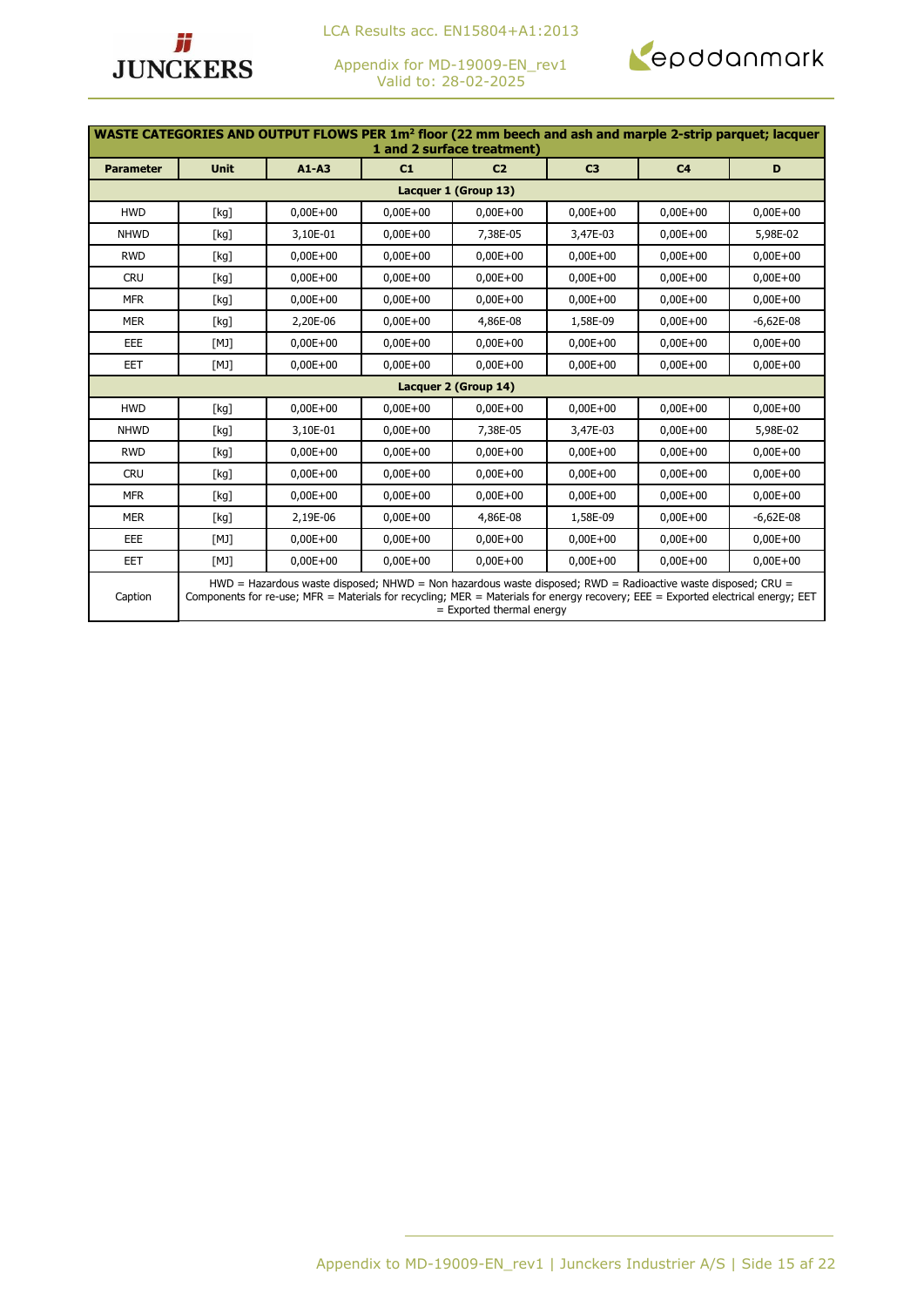

Appendix for MD-19009-EN\_rev1 Valid to: 28-02-2025



<span id="page-15-0"></span>Results for Group 15 and 16 (22 mm beech and ash Twin herringbone; lacquer 1 and 2 surface treatment)

|                      | ENVIRONMENTAL IMPACTS PER 1m <sup>2</sup> floor (22 mm beech and ash Twin hering bone; lacquer 1 and 2 surface<br>treatment) |             |                |                                                                                                                                                                                                                                                                                                                               |                |                |               |  |  |  |  |
|----------------------|------------------------------------------------------------------------------------------------------------------------------|-------------|----------------|-------------------------------------------------------------------------------------------------------------------------------------------------------------------------------------------------------------------------------------------------------------------------------------------------------------------------------|----------------|----------------|---------------|--|--|--|--|
| <b>Parameter</b>     | <b>Unit</b>                                                                                                                  | $A1 - A3$   | C <sub>1</sub> | C <sub>2</sub>                                                                                                                                                                                                                                                                                                                | C <sub>3</sub> | C <sub>4</sub> | D             |  |  |  |  |
| Lacquer 1 (Group 15) |                                                                                                                              |             |                |                                                                                                                                                                                                                                                                                                                               |                |                |               |  |  |  |  |
| <b>GWP</b>           | [kg CO2-eq.]                                                                                                                 | $-2,05E+01$ | $0,00E+00$     | 6,50E-02                                                                                                                                                                                                                                                                                                                      | 2,86E+01       | $0,00E+00$     | $-7,04E+00$   |  |  |  |  |
| ODP                  | [kg CFC11-eg.]                                                                                                               | 9,90E-08    | $0.00E + 00$   | 1,63E-17                                                                                                                                                                                                                                                                                                                      | 2,77E-15       | $0.00E + 00$   | $-9,63E-14$   |  |  |  |  |
| AP                   | [kg SO2-eg.]                                                                                                                 | 5,68E-02    | $0.00E + 00$   | 2.79E-04                                                                                                                                                                                                                                                                                                                      | 9.76E-05       | $0.00E + 00$   | $-3,23E-03$   |  |  |  |  |
| EP                   | [kg PO43--eg.]                                                                                                               | 1,29E-02    | $0,00E+00$     | 6,98E-05                                                                                                                                                                                                                                                                                                                      | 1,82E-05       | $0,00E+00$     | $-5,93E-04$   |  |  |  |  |
| <b>POCP</b>          | [kg ethene-eg.]                                                                                                              | 3,32E-02    | $0,00E + 00$   | $-1,03E-04$                                                                                                                                                                                                                                                                                                                   | 9,25E-06       | $0,00E+00$     | $-4,32E-04$   |  |  |  |  |
| <b>ADPE</b>          | [kg Sb-eg.]                                                                                                                  | 1,13E+02    | $0,00E+00$     | 8,89E-01                                                                                                                                                                                                                                                                                                                      | 7,31E-01       | $0,00E+00$     | $-1,00E+02$   |  |  |  |  |
| <b>ADPF</b>          | [MJ]                                                                                                                         | 7,35E-06    | $0,00E+00$     | 5,33E-09                                                                                                                                                                                                                                                                                                                      | 3,82E-08       | $0,00E+00$     | $-1,37E-06$   |  |  |  |  |
|                      |                                                                                                                              |             |                | Lacquer 2 (Group 16)                                                                                                                                                                                                                                                                                                          |                |                |               |  |  |  |  |
| <b>GWP</b>           | [kg CO2-eg.]                                                                                                                 | $-2,10E+01$ | $0,00E+00$     | 6,50E-02                                                                                                                                                                                                                                                                                                                      | 2,86E+01       | $0.00E + 00$   | $-7,04E+00$   |  |  |  |  |
| ODP                  | [kg CFC11-eq.]                                                                                                               | 6,86E-08    | $0,00E+00$     | 1,63E-17                                                                                                                                                                                                                                                                                                                      | 2,77E-15       | $0.00E + 00$   | $-9,63E-14$   |  |  |  |  |
| AP                   | [kg SO2-eg.]                                                                                                                 | 5,50E-02    | $0,00E + 00$   | 2,79E-04                                                                                                                                                                                                                                                                                                                      | 9,76E-05       | $0,00E+00$     | $-3,23E-03$   |  |  |  |  |
| EP                   | [kg PO43--eq.]                                                                                                               | 1,23E-02    | $0,00E + 00$   | 6,98E-05                                                                                                                                                                                                                                                                                                                      | 1,82E-05       | $0,00E+00$     | $-5,93E-04$   |  |  |  |  |
| <b>POCP</b>          | [kg ethene-eg.]                                                                                                              | 3,30E-02    | $0,00E+00$     | $-1,03E-04$                                                                                                                                                                                                                                                                                                                   | 9,25E-06       | $0,00E+00$     | $-4,32E-04$   |  |  |  |  |
| <b>ADPE</b>          | [kg Sb-eg.]                                                                                                                  | $1,05E+02$  | $0.00E + 00$   | 8,89E-01                                                                                                                                                                                                                                                                                                                      | 7,31E-01       | $0.00E + 00$   | $-1.00E + 02$ |  |  |  |  |
| <b>ADPF</b>          | [MJ]                                                                                                                         | 6,37E-06    | $0.00E + 00$   | 5,33E-09                                                                                                                                                                                                                                                                                                                      | 3,82E-08       | $0.00E + 00$   | $-1,37E-06$   |  |  |  |  |
| Caption              |                                                                                                                              |             |                | $GWP = Global$ warming potential; ODP = Ozone depletion potential; $AP =$ Acidification potential of soil and water; EP =<br>Eutrophication potential; POCP = Photochemical ozone creation potential; ADPE = Abiotic depletion potential for non fossil<br>resources; ADPF = Abiotic depletion potential for fossil resources |                |                |               |  |  |  |  |

|                  | RESOURCE USE PER 1m <sup>2</sup> floor (22 mm beech and ash Twin hering bone; lacquer 1 and 2 surface treatment)                                                                                                                                                                                                                                                                                                                                                                                                                                                                                                                                                         |              |              |                      |                |                |             |  |  |  |
|------------------|--------------------------------------------------------------------------------------------------------------------------------------------------------------------------------------------------------------------------------------------------------------------------------------------------------------------------------------------------------------------------------------------------------------------------------------------------------------------------------------------------------------------------------------------------------------------------------------------------------------------------------------------------------------------------|--------------|--------------|----------------------|----------------|----------------|-------------|--|--|--|
| <b>Parameter</b> | <b>Unit</b>                                                                                                                                                                                                                                                                                                                                                                                                                                                                                                                                                                                                                                                              | $A1 - A3$    | C1           | C <sub>2</sub>       | C <sub>3</sub> | C <sub>4</sub> | D           |  |  |  |
|                  |                                                                                                                                                                                                                                                                                                                                                                                                                                                                                                                                                                                                                                                                          |              |              | Lacquer 1 (Group 15) |                |                |             |  |  |  |
| <b>PERE</b>      | [M]                                                                                                                                                                                                                                                                                                                                                                                                                                                                                                                                                                                                                                                                      | $1,52E+03$   | $0,00E+00$   | 5,31E-02             | 1,72E+00       | $0,00E+00$     | $-6,13E+01$ |  |  |  |
| <b>PERM</b>      | [M]                                                                                                                                                                                                                                                                                                                                                                                                                                                                                                                                                                                                                                                                      | 2,78E+02     | $0,00E + 00$ | $0,00E+00$           | $-2,78E+02$    | $0,00E+00$     | 2,78E+02    |  |  |  |
| <b>PERT</b>      | [M]                                                                                                                                                                                                                                                                                                                                                                                                                                                                                                                                                                                                                                                                      | $1,24E+02$   | $0,00E + 00$ | 8,93E-01             | 9,32E-01       | $0,00E+00$     | $-1,07E+02$ |  |  |  |
| <b>PENRE</b>     | [MJ]                                                                                                                                                                                                                                                                                                                                                                                                                                                                                                                                                                                                                                                                     | 1,24E+02     | $0,00E+00$   | 8,93E-01             | 9,32E-01       | $0,00E+00$     | $-1,07E+02$ |  |  |  |
| <b>PENRM</b>     | [M]                                                                                                                                                                                                                                                                                                                                                                                                                                                                                                                                                                                                                                                                      | $0,00E+00$   | $0,00E+00$   | $0,00E+00$           | $0,00E + 00$   | $0,00E+00$     | $0,00E+00$  |  |  |  |
| <b>PENRT</b>     | [M]                                                                                                                                                                                                                                                                                                                                                                                                                                                                                                                                                                                                                                                                      | 3,89E-02     | $0,00E+00$   | $-3,67E-10$          | $-1,85E-09$    | $0,00E+00$     | 9,06E-07    |  |  |  |
| SM               | [kg]                                                                                                                                                                                                                                                                                                                                                                                                                                                                                                                                                                                                                                                                     | $0,00E+00$   | $0,00E+00$   | $0,00E+00$           | $0,00E + 00$   | $0,00E+00$     | $0,00E+00$  |  |  |  |
| <b>RSF</b>       | [MJ]                                                                                                                                                                                                                                                                                                                                                                                                                                                                                                                                                                                                                                                                     | $0,00E+00$   | $0,00E+00$   | $0,00E+00$           | $0,00E+00$     | $0,00E+00$     | $0,00E+00$  |  |  |  |
| <b>NRSF</b>      | [M]                                                                                                                                                                                                                                                                                                                                                                                                                                                                                                                                                                                                                                                                      | $0,00E + 00$ | $0,00E+00$   | $0,00E + 00$         | $0,00E + 00$   | $0,00E+00$     | $0,00E+00$  |  |  |  |
| <b>FW</b>        | $\lceil m^3 \rceil$                                                                                                                                                                                                                                                                                                                                                                                                                                                                                                                                                                                                                                                      | $0,00E + 00$ | $0,00E+00$   | $0,00E+00$           | $0,00E+00$     | $0,00E+00$     | $0,00E+00$  |  |  |  |
|                  |                                                                                                                                                                                                                                                                                                                                                                                                                                                                                                                                                                                                                                                                          |              |              | Lacquer 2 (Group 16) |                |                |             |  |  |  |
| <b>PERE</b>      | [MJ]                                                                                                                                                                                                                                                                                                                                                                                                                                                                                                                                                                                                                                                                     | $1,52E+03$   | $0,00E + 00$ | 5,31E-02             | $1,72E+00$     | $0,00E + 00$   | $-6,13E+01$ |  |  |  |
| <b>PERM</b>      | [MJ]                                                                                                                                                                                                                                                                                                                                                                                                                                                                                                                                                                                                                                                                     | 2,78E+02     | $0,00E+00$   | $0,00E+00$           | $-2,78E+02$    | $0,00E+00$     | 2,78E+02    |  |  |  |
| <b>PERT</b>      | [M]                                                                                                                                                                                                                                                                                                                                                                                                                                                                                                                                                                                                                                                                      | 1,16E+02     | $0,00E+00$   | 8,93E-01             | 9,32E-01       | $0,00E + 00$   | $-1,07E+02$ |  |  |  |
| <b>PENRE</b>     | [M]                                                                                                                                                                                                                                                                                                                                                                                                                                                                                                                                                                                                                                                                      | 1,16E+02     | $0,00E + 00$ | 8,93E-01             | 9,32E-01       | $0,00E+00$     | $-1,07E+02$ |  |  |  |
| <b>PENRM</b>     | [MJ]                                                                                                                                                                                                                                                                                                                                                                                                                                                                                                                                                                                                                                                                     | $0,00E+00$   | $0,00E+00$   | $0,00E+00$           | $0,00E+00$     | $0,00E+00$     | $0,00E+00$  |  |  |  |
| <b>PENRT</b>     | [M]                                                                                                                                                                                                                                                                                                                                                                                                                                                                                                                                                                                                                                                                      | 1,16E+02     | $0,00E+00$   | 8,93E-01             | 9,32E-01       | $0,00E+00$     | $-1,07E+02$ |  |  |  |
| SM               | [kg]                                                                                                                                                                                                                                                                                                                                                                                                                                                                                                                                                                                                                                                                     | $0,00E + 00$ | $0,00E + 00$ | $0,00E + 00$         | $0,00E + 00$   | $0,00E+00$     | $0,00E+00$  |  |  |  |
| <b>RSF</b>       | [MJ]                                                                                                                                                                                                                                                                                                                                                                                                                                                                                                                                                                                                                                                                     | $0,00E+00$   | $0,00E+00$   | $0,00E+00$           | $0,00E + 00$   | $0,00E+00$     | $0,00E+00$  |  |  |  |
| <b>NRSF</b>      | [M]                                                                                                                                                                                                                                                                                                                                                                                                                                                                                                                                                                                                                                                                      | $0,00E+00$   | $0,00E + 00$ | $0,00E+00$           | $0,00E + 00$   | $0,00E+00$     | $0,00E+00$  |  |  |  |
| <b>FW</b>        | $\lceil m^3 \rceil$                                                                                                                                                                                                                                                                                                                                                                                                                                                                                                                                                                                                                                                      | $0.00E + 00$ | $0.00E + 00$ | $0,00E + 00$         | $0.00E + 00$   | $0,00E+00$     | $0,00E+00$  |  |  |  |
| Caption          | PERE = Use of renewable primary energy excluding renewable primary energy resources used as raw materials; PERM = Use of<br>renewable primary energy resources used as raw materials; PERT = Total use of renewable primary energy resources; PENRE = Use<br>of non renewable primary energy excluding non renewable primary energy resources used as raw materials; PENRM = Use of non<br>renewable primary energy resources used as raw materials; PENRT = Total use of non renewable primary energy resources; SM =<br>Use of secondary material; RSF = Use of renewable secondary fuels; NRSF = Use of non renewable secondary fuels; FW = Use of net<br>fresh water |              |              |                      |                |                |             |  |  |  |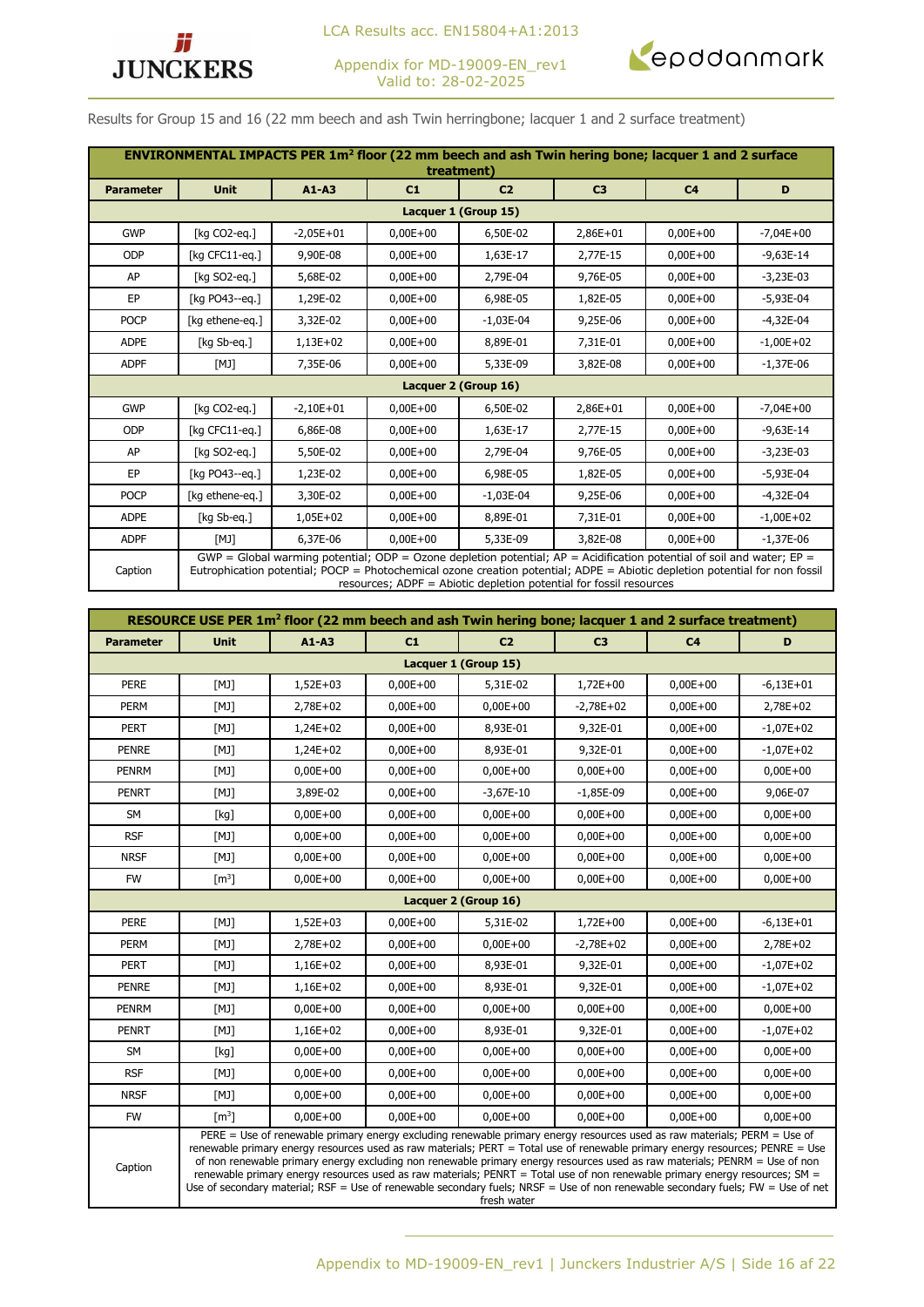



| WASTE CATEGORIES AND OUTPUT FLOWS PER 1m <sup>2</sup> floor (22 mm beech and ash Twin hering bone; lacquer 1 and 2<br>surface treatment) |             |                                                                                                                                                                                                                                                             |              |                      |                |                |              |  |  |  |  |
|------------------------------------------------------------------------------------------------------------------------------------------|-------------|-------------------------------------------------------------------------------------------------------------------------------------------------------------------------------------------------------------------------------------------------------------|--------------|----------------------|----------------|----------------|--------------|--|--|--|--|
| <b>Parameter</b>                                                                                                                         | <b>Unit</b> | $A1 - A3$                                                                                                                                                                                                                                                   | C1           | C <sub>2</sub>       | C <sub>3</sub> | C <sub>4</sub> | D            |  |  |  |  |
| Lacquer 1 (Group 15)                                                                                                                     |             |                                                                                                                                                                                                                                                             |              |                      |                |                |              |  |  |  |  |
| <b>HWD</b>                                                                                                                               | [kg]        | $0,00E+00$                                                                                                                                                                                                                                                  | $0,00E+00$   | $0,00E + 00$         | $0,00E+00$     | $0,00E+00$     | $0,00E+00$   |  |  |  |  |
| <b>NHWD</b>                                                                                                                              | [kq]        | 3,22E-01                                                                                                                                                                                                                                                    | $0,00E+00$   | 7,53E-05             | 3,54E-03       | $0,00E+00$     | 6,10E-02     |  |  |  |  |
| <b>RWD</b>                                                                                                                               | [kg]        | $0,00E+00$                                                                                                                                                                                                                                                  | $0,00E+00$   | $0,00E + 00$         | $0,00E+00$     | $0,00E+00$     | $0,00E+00$   |  |  |  |  |
| <b>CRU</b>                                                                                                                               | [kg]        | $0,00E+00$                                                                                                                                                                                                                                                  | $0,00E+00$   | $0,00E + 00$         | $0,00E+00$     | $0,00E+00$     | $0,00E+00$   |  |  |  |  |
| <b>MFR</b>                                                                                                                               | [kg]        | $0,00E+00$                                                                                                                                                                                                                                                  | $0,00E+00$   | $0,00E+00$           | $0,00E+00$     | $0,00E+00$     | $0,00E+00$   |  |  |  |  |
| <b>MER</b>                                                                                                                               | [kg]        | 2,47E-06                                                                                                                                                                                                                                                    | $0,00E+00$   | 4,96E-08             | 1,62E-09       | $0,00E+00$     | $-6,76E-08$  |  |  |  |  |
| <b>EEE</b>                                                                                                                               | [MJ]        | $0.00E + 00$                                                                                                                                                                                                                                                | $0.00E + 00$ | $0.00E + 00$         | $0.00E + 00$   | $0.00E + 00$   | $0.00E + 00$ |  |  |  |  |
| EET                                                                                                                                      | [MJ]        | $0,00E+00$                                                                                                                                                                                                                                                  | $0,00E+00$   | $0.00E + 00$         | $0,00E+00$     | $0,00E+00$     | $0,00E+00$   |  |  |  |  |
|                                                                                                                                          |             |                                                                                                                                                                                                                                                             |              | Lacquer 2 (Group 16) |                |                |              |  |  |  |  |
| <b>HWD</b>                                                                                                                               | [kg]        | $0.00E + 00$                                                                                                                                                                                                                                                | $0.00E + 00$ | $0.00E + 00$         | $0.00E + 00$   | $0.00E + 00$   | $0,00E+00$   |  |  |  |  |
| <b>NHWD</b>                                                                                                                              | [kq]        | 3,21E-01                                                                                                                                                                                                                                                    | $0,00E+00$   | 7,53E-05             | 3,54E-03       | $0.00E + 00$   | 6,10E-02     |  |  |  |  |
| <b>RWD</b>                                                                                                                               | [kg]        | $0.00E + 00$                                                                                                                                                                                                                                                | $0.00E + 00$ | $0.00E + 00$         | $0.00E + 00$   | $0.00E + 00$   | $0.00E + 00$ |  |  |  |  |
| <b>CRU</b>                                                                                                                               | [kq]        | $0.00E + 00$                                                                                                                                                                                                                                                | $0.00E + 00$ | $0,00E + 00$         | $0.00E + 00$   | $0.00E + 00$   | $0.00E + 00$ |  |  |  |  |
| <b>MFR</b>                                                                                                                               | [kg]        | $0.00E + 00$                                                                                                                                                                                                                                                | $0.00E + 00$ | $0.00E + 00$         | $0.00E + 00$   | $0.00E + 00$   | $0.00E + 00$ |  |  |  |  |
| <b>MER</b>                                                                                                                               | [kg]        | 2,46E-06                                                                                                                                                                                                                                                    | $0,00E+00$   | 4,96E-08             | 1,62E-09       | $0,00E+00$     | $-6,76E-08$  |  |  |  |  |
| <b>EEE</b>                                                                                                                               | [MJ]        | $0,00E+00$                                                                                                                                                                                                                                                  | $0,00E+00$   | $0,00E + 00$         | $0,00E+00$     | $0,00E+00$     | $0,00E+00$   |  |  |  |  |
| <b>EET</b>                                                                                                                               | [MJ]        | $0,00E+00$                                                                                                                                                                                                                                                  | $0,00E+00$   | $0,00E + 00$         | $0,00E+00$     | $0,00E+00$     | $0,00E+00$   |  |  |  |  |
| Caption                                                                                                                                  |             | HWD = Hazardous waste disposed; NHWD = Non hazardous waste disposed; RWD = Radioactive waste disposed; CRU = Components<br>for re-use; MFR = Materials for recycling; MER = Materials for energy recovery; EEE = Exported electrical energy; EET = Exported |              | thermal energy       |                |                |              |  |  |  |  |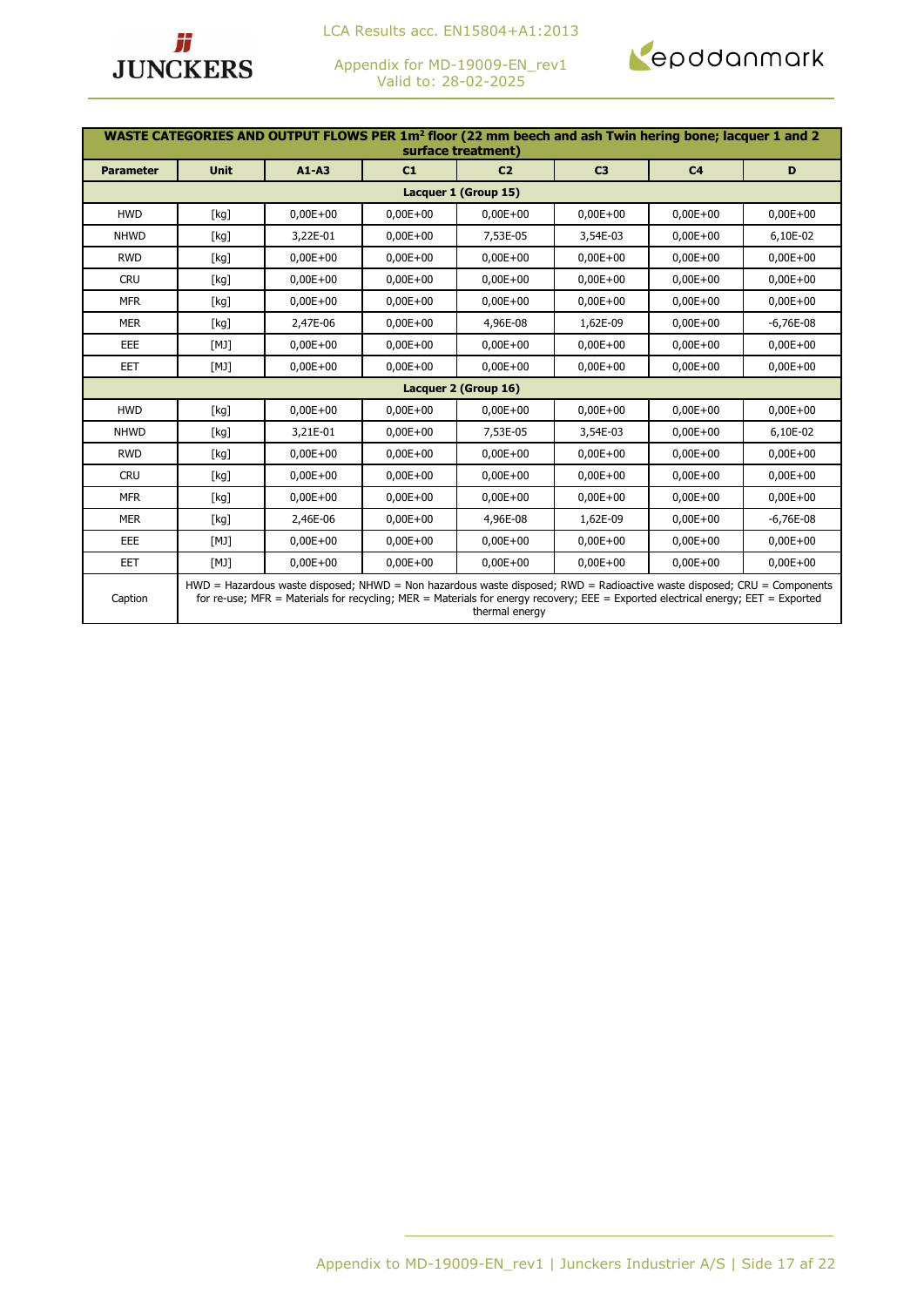

Appendix for MD-19009-EN\_rev1 Valid to: 28-02-2025



<span id="page-17-0"></span>Results for Group 17, 18 and 19 (22 mm beech and ash 2-strip parquet and Twin herringbone and maple 2-strip parquet; oil surface treatment)

| <b>ENVIRONMENTAL IMPACTS PER 1m<sup>2</sup> floor (14 mm beech and ash Twin hering bone; all surface treatments)</b> |                             |                                                                                                                                                                                                                                                     |              |                             |                |                |             |  |  |  |  |
|----------------------------------------------------------------------------------------------------------------------|-----------------------------|-----------------------------------------------------------------------------------------------------------------------------------------------------------------------------------------------------------------------------------------------------|--------------|-----------------------------|----------------|----------------|-------------|--|--|--|--|
| <b>Parameter</b>                                                                                                     | <b>Unit</b>                 | $A1 - A3$                                                                                                                                                                                                                                           | C1           | C <sub>2</sub>              | C <sub>3</sub> | C <sub>4</sub> | D           |  |  |  |  |
|                                                                                                                      | <b>Beech oil (Group 17)</b> |                                                                                                                                                                                                                                                     |              |                             |                |                |             |  |  |  |  |
| <b>GWP</b>                                                                                                           | [kg CO2-eq.]                | $-2,34E+01$                                                                                                                                                                                                                                         | $0,00E + 00$ | 6,88E-02                    | $3,04E + 01$   | $0,00E+00$     | $-7,46E+00$ |  |  |  |  |
| <b>ODP</b>                                                                                                           | [kg CFC11-eq.]              | 5,70E-08                                                                                                                                                                                                                                            | $0,00E+00$   | 1,73E-17                    | 2,94E-15       | $0,00E+00$     | $-1,02E-13$ |  |  |  |  |
| AP                                                                                                                   | [kg SO2-eg.]                | 5,30E-02                                                                                                                                                                                                                                            | $0,00E + 00$ | 2,96E-04                    | 1,03E-04       | $0,00E+00$     | $-3,43E-03$ |  |  |  |  |
| EP                                                                                                                   | [kg PO43--eg.]              | 1,19E-02                                                                                                                                                                                                                                            | $0,00E + 00$ | 7,40E-05                    | 1,93E-05       | $0,00E+00$     | $-6,29E-04$ |  |  |  |  |
| <b>POCP</b>                                                                                                          | [kg ethene-eq.]             | 3,23E-02                                                                                                                                                                                                                                            | $0,00E+00$   | $-1,09E-04$                 | 9,80E-06       | $0,00E+00$     | $-4,58E-04$ |  |  |  |  |
| <b>ADPE</b>                                                                                                          | [kg Sb-eq.]                 | $9,66E + 01$                                                                                                                                                                                                                                        | $0,00E+00$   | 9,42E-01                    | 7,75E-01       | $0,00E+00$     | $-1,06E+02$ |  |  |  |  |
| <b>ADPF</b>                                                                                                          | [MJ]                        | 5,25E-06                                                                                                                                                                                                                                            | $0,00E+00$   | 5,65E-09                    | 4,05E-08       | $0,00E+00$     | $-1,45E-06$ |  |  |  |  |
|                                                                                                                      | Ash Oil (Group 18)          |                                                                                                                                                                                                                                                     |              |                             |                |                |             |  |  |  |  |
| <b>GWP</b>                                                                                                           | [kg CO2-eq.]                | $-2,01E+01$                                                                                                                                                                                                                                         | $0,00E + 00$ | 6,11E-02                    | 2,69E+01       | $0,00E+00$     | $-6,61E+00$ |  |  |  |  |
| ODP                                                                                                                  | [kg CFC11-eq.]              | 5,74E-08                                                                                                                                                                                                                                            | $0,00E+00$   | 1,53E-17                    | 2,60E-15       | $0,00E+00$     | $-9,05E-14$ |  |  |  |  |
| AP                                                                                                                   | [kg SO2-eg.]                | 4,85E-02                                                                                                                                                                                                                                            | $0,00E+00$   | 2,63E-04                    | 9,18E-05       | $0,00E+00$     | $-3,04E-03$ |  |  |  |  |
| EP                                                                                                                   | [kg PO43--eq.]              | 1,10E-02                                                                                                                                                                                                                                            | $0,00E + 00$ | 6,56E-05                    | 1,71E-05       | $0,00E+00$     | $-5,58E-04$ |  |  |  |  |
| <b>POCP</b>                                                                                                          | [kg ethene-eq.]             | 3,00E-02                                                                                                                                                                                                                                            | $0,00E + 00$ | $-9,68E-05$                 | 8,69E-06       | $0,00E+00$     | $-4,07E-04$ |  |  |  |  |
| <b>ADPE</b>                                                                                                          | [kg Sb-eq.]                 | $9,23E+01$                                                                                                                                                                                                                                          | $0,00E+00$   | 8,35E-01                    | 6,87E-01       | $0,00E+00$     | $-9,42E+01$ |  |  |  |  |
| <b>ADPF</b>                                                                                                          | [MJ]                        | 5,27E-06                                                                                                                                                                                                                                            | $0,00E+00$   | 5,01E-09                    | 3,59E-08       | $0,00E+00$     | $-1,29E-06$ |  |  |  |  |
|                                                                                                                      |                             |                                                                                                                                                                                                                                                     |              | <b>Maple oil (Group 19)</b> |                |                |             |  |  |  |  |
| <b>GWP</b>                                                                                                           | [kg CO2-eq.]                | $-1,03E+01$                                                                                                                                                                                                                                         | $0,00E+00$   | 3,05E-02                    | 1,35E+01       | $0,00E+00$     | $-3,31E+00$ |  |  |  |  |
| ODP                                                                                                                  | [kg CFC11-eq.]              | 2,88E-08                                                                                                                                                                                                                                            | $0,00E+00$   | 7,67E-18                    | 1,30E-15       | $0,00E+00$     | $-4,53E-14$ |  |  |  |  |
| AP                                                                                                                   | [kg SO2-eq.]                | 2,72E-02                                                                                                                                                                                                                                            | $0,00E+00$   | 1,31E-04                    | 4,59E-05       | $0,00E+00$     | $-1,52E-03$ |  |  |  |  |
| EP                                                                                                                   | [kg PO43--eq.]              | 6,13E-03                                                                                                                                                                                                                                            | $0,00E+00$   | 3,28E-05                    | 8,56E-06       | $0,00E+00$     | $-2,79E-04$ |  |  |  |  |
| <b>POCP</b>                                                                                                          | [kg ethene-eg.]             | 1,25E-02                                                                                                                                                                                                                                            | $0,00E+00$   | $-4,84E-05$                 | 4,35E-06       | $0,00E+00$     | $-2,03E-04$ |  |  |  |  |
| <b>ADPE</b>                                                                                                          | [kg Sb-eq.]                 | $4,23E+01$                                                                                                                                                                                                                                          | $0,00E+00$   | 4,18E-01                    | 3,44E-01       | $0,00E+00$     | $-4,71E+01$ |  |  |  |  |
| <b>ADPF</b>                                                                                                          | [MJ]                        | 2,64E-06                                                                                                                                                                                                                                            | $0,00E+00$   | 2,51E-09                    | 1,80E-08       | $0,00E+00$     | $-6,43E-07$ |  |  |  |  |
| Caption                                                                                                              |                             | GWP = Global warming potential; ODP = Ozone depletion potential; AP = Acidification potential of soil and water; EP =<br>Eutrophication potential; POCP = Photochemical ozone creation potential; ADPE = Abiotic depletion potential for non fossil |              |                             |                |                |             |  |  |  |  |

resources; ADPF = Abiotic depletion potential for fossil resources

| RESOURCE USE PER 1m <sup>2</sup> floor (14 mm beech and ash Twin hering bone; all surface treatments) |                             |              |              |                    |                |                |              |  |  |
|-------------------------------------------------------------------------------------------------------|-----------------------------|--------------|--------------|--------------------|----------------|----------------|--------------|--|--|
| <b>Parameter</b>                                                                                      | <b>Unit</b>                 | $A1 - A3$    | C1           | C <sub>2</sub>     | C <sub>3</sub> | C <sub>4</sub> | D            |  |  |
| <b>Beech oil (Group 17)</b>                                                                           |                             |              |              |                    |                |                |              |  |  |
| <b>PERE</b>                                                                                           | [MJ]                        | $1,50E+03$   | $0,00E + 00$ | 5,63E-02           | $1,82E+00$     | $0,00E+00$     | $-6,50E+01$  |  |  |
| PERM                                                                                                  | [MJ]                        | 2,94E+02     | $0,00E+00$   | $0,00E + 00$       | $-2,94E+02$    | $0,00E+00$     | 2,94E+02     |  |  |
| <b>PERT</b>                                                                                           | [MJ]                        | 1,06E+02     | $0,00E+00$   | 9,47E-01           | 9,88E-01       | $0.00E + 00$   | $-1,13E+02$  |  |  |
| <b>PENRE</b>                                                                                          | [MJ]                        | 1,06E+02     | $0,00E+00$   | 9,47E-01           | 9,88E-01       | $0,00E+00$     | $-1,13E+02$  |  |  |
| <b>PENRM</b>                                                                                          | [MJ]                        | $0,00E+00$   | $0,00E+00$   | $0,00E+00$         | $0,00E+00$     | $0,00E+00$     | $0,00E+00$   |  |  |
| <b>PENRT</b>                                                                                          | [MJ]                        | 5,38E-02     | $0,00E+00$   | $-3,89E-10$        | $-1,96E-09$    | $0,00E+00$     | 9,61E-07     |  |  |
| SM                                                                                                    | [kg]                        | $0,00E+00$   | $0,00E+00$   | $0,00E+00$         | $0,00E+00$     | $0,00E+00$     | $0,00E+00$   |  |  |
| <b>RSF</b>                                                                                            | [MJ]                        | $0.00E + 00$ | $0.00E + 00$ | $0.00E + 00$       | $0.00E + 00$   | $0.00E + 00$   | $0.00E + 00$ |  |  |
| <b>NRSF</b>                                                                                           | [MJ]                        | $0.00E + 00$ | $0.00E + 00$ | $0,00E+00$         | $0,00E + 00$   | $0.00E + 00$   | $0,00E+00$   |  |  |
| FW                                                                                                    | $\left[\mathrm{m}^3\right]$ | $0,00E+00$   | $0,00E+00$   | $0,00E+00$         | $0,00E+00$     | $0,00E+00$     | $0,00E+00$   |  |  |
|                                                                                                       |                             |              |              | Ash Oil (Group 18) |                |                |              |  |  |
| <b>PERE</b>                                                                                           | [MJ]                        | 1,35E+03     | $0.00E + 00$ | #VALUE!            | #VALUE!        | $0.00E + 00$   | #VALUE!      |  |  |
| <b>PERM</b>                                                                                           | [MJ]                        | $2.61E+02$   | $0.00E + 00$ | $-3,45E-10$        | $-1.74E-09$    | $0.00E + 00$   | 8,52E-07     |  |  |
| <b>PERT</b>                                                                                           | [MJ]                        | $1,02E+02$   | $0,00E+00$   | 8,40E-01           | 8,77E-01       | $0,00E+00$     | $-1,00E+02$  |  |  |
| <b>PENRE</b>                                                                                          | [MJ]                        | $1,02E+02$   | $0,00E+00$   | #VALUE!            | #VALUE!        | $0,00E+00$     | #VALUE!      |  |  |
| <b>PENRM</b>                                                                                          | [MJ]                        | $0.00E + 00$ | $0.00E + 00$ | #VALUE!            | #VALUE!        | $0.00E + 00$   | #VALUE!      |  |  |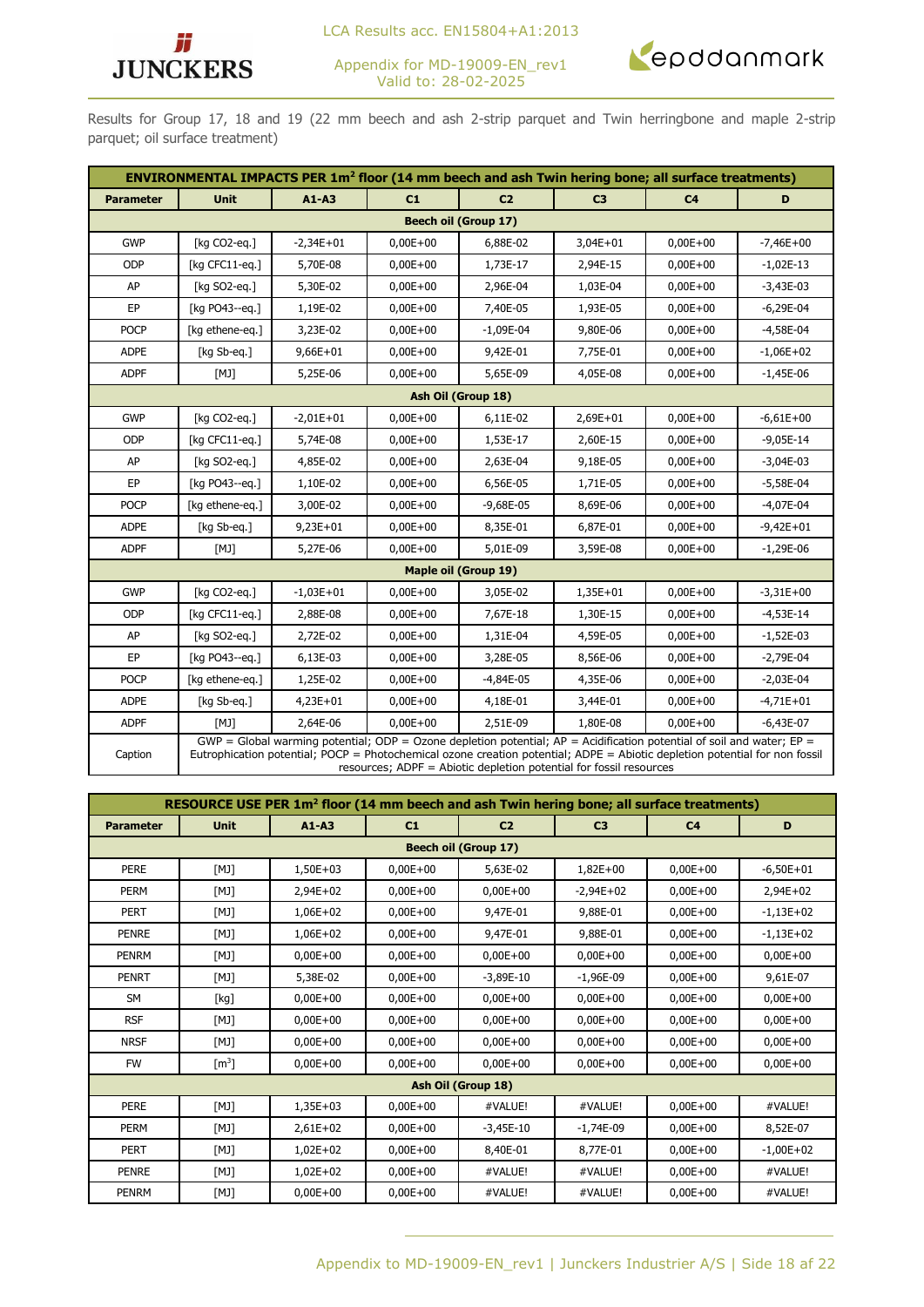



| <b>PENRT</b> | [MJ]                        | $1,02E+02$                                                                                                                                                                                                                                                                                                                                                                                                                                                                                                                                                                                                                                                                 | $0,00E + 00$ | 8,40E-01                    | 8,77E-01     | $0,00E+00$   | $-1,00E+02$ |  |
|--------------|-----------------------------|----------------------------------------------------------------------------------------------------------------------------------------------------------------------------------------------------------------------------------------------------------------------------------------------------------------------------------------------------------------------------------------------------------------------------------------------------------------------------------------------------------------------------------------------------------------------------------------------------------------------------------------------------------------------------|--------------|-----------------------------|--------------|--------------|-------------|--|
| <b>SM</b>    | [kg]                        | $0,00E+00$                                                                                                                                                                                                                                                                                                                                                                                                                                                                                                                                                                                                                                                                 | $0,00E + 00$ | $0,00E + 00$                | $0,00E + 00$ | $0,00E+00$   | $0,00E+00$  |  |
| <b>RSF</b>   | [MJ]                        | $0,00E+00$                                                                                                                                                                                                                                                                                                                                                                                                                                                                                                                                                                                                                                                                 | $0,00E+00$   | $0,00E+00$                  | $0,00E + 00$ | $0,00E+00$   | $0,00E+00$  |  |
| <b>NRSF</b>  | [MJ]                        | $0,00E + 00$                                                                                                                                                                                                                                                                                                                                                                                                                                                                                                                                                                                                                                                               | $0,00E + 00$ | $0,00E + 00$                | $0.00E + 00$ | $0,00E+00$   | $0,00E+00$  |  |
| <b>FW</b>    | $\left[\mathrm{m}^3\right]$ | $0,00E+00$                                                                                                                                                                                                                                                                                                                                                                                                                                                                                                                                                                                                                                                                 | $0,00E + 00$ | $0.00E + 00$                | $0.00E + 00$ | $0,00E+00$   | $0,00E+00$  |  |
|              |                             |                                                                                                                                                                                                                                                                                                                                                                                                                                                                                                                                                                                                                                                                            |              | <b>Maple oil (Group 19)</b> |              |              |             |  |
| <b>PERE</b>  | [MJ]                        | $5,72E+02$                                                                                                                                                                                                                                                                                                                                                                                                                                                                                                                                                                                                                                                                 | $0,00E + 00$ | 2,49E-02                    | 8,06E-01     | $0,00E+00$   | $-2,88E+01$ |  |
| <b>PERM</b>  | [MJ]                        | 1,31E+02                                                                                                                                                                                                                                                                                                                                                                                                                                                                                                                                                                                                                                                                   | $0,00E+00$   | $0,00E+00$                  | $-1,31E+02$  | $0,00E+00$   | $1,31E+02$  |  |
| <b>PERT</b>  | [MJ]                        | $4,66E+01$                                                                                                                                                                                                                                                                                                                                                                                                                                                                                                                                                                                                                                                                 | $0,00E+00$   | 4,20E-01                    | 4,38E-01     | $0,00E+00$   | $-5,01E+01$ |  |
| <b>PENRE</b> | [MJ]                        | $4,66E+01$                                                                                                                                                                                                                                                                                                                                                                                                                                                                                                                                                                                                                                                                 | $0,00E+00$   | 4,20E-01                    | 4,38E-01     | $0,00E+00$   | $-5,01E+01$ |  |
| <b>PENRM</b> | [MJ]                        | $0,00E+00$                                                                                                                                                                                                                                                                                                                                                                                                                                                                                                                                                                                                                                                                 | $0,00E+00$   | $0,00E+00$                  | $0,00E + 00$ | $0,00E+00$   | $0,00E+00$  |  |
| <b>PENRT</b> | [MJ]                        | $4,66E+01$                                                                                                                                                                                                                                                                                                                                                                                                                                                                                                                                                                                                                                                                 | $0,00E+00$   | 4,20E-01                    | 4,38E-01     | $0,00E+00$   | $-5,01E+01$ |  |
| <b>SM</b>    | [kg]                        | $0,00E+00$                                                                                                                                                                                                                                                                                                                                                                                                                                                                                                                                                                                                                                                                 | $0,00E + 00$ | $0,00E + 00$                | $0,00E + 00$ | $0,00E+00$   | $0,00E+00$  |  |
| <b>RSF</b>   | [M]                         | $0,00E+00$                                                                                                                                                                                                                                                                                                                                                                                                                                                                                                                                                                                                                                                                 | $0,00E + 00$ | $0.00E + 00$                | $0.00E + 00$ | $0.00E + 00$ | $0,00E+00$  |  |
| <b>NRSF</b>  | [MJ]                        | $0,00E+00$                                                                                                                                                                                                                                                                                                                                                                                                                                                                                                                                                                                                                                                                 | $0,00E + 00$ | $0,00E + 00$                | $0,00E + 00$ | $0,00E+00$   | $0,00E+00$  |  |
| <b>FW</b>    | $\left[\mathrm{m}^3\right]$ | $0.00E + 00$                                                                                                                                                                                                                                                                                                                                                                                                                                                                                                                                                                                                                                                               | $0,00E+00$   | $0,00E+00$                  | $0.00E + 00$ | $0.00E + 00$ | $0,00E+00$  |  |
| Caption      |                             | PERE = Use of renewable primary energy excluding renewable primary energy resources used as raw materials; PERM = Use of<br>renewable primary energy resources used as raw materials; PERT = Total use of renewable primary energy resources; PENRE = Use<br>of non renewable primary energy excluding non renewable primary energy resources used as raw materials; PENRM = Use of non<br>renewable primary energy resources used as raw materials; PENRT = Total use of non renewable primary energy resources; $SM =$<br>Use of secondary material; RSF = Use of renewable secondary fuels; NRSF = Use of non renewable secondary fuels; FW = Use of net<br>fresh water |              |                             |              |              |             |  |

| WASTE CATEGORIES AND OUTPUT FLOWS PER 1m <sup>2</sup> floor (22 mm beech and ash 2-strip parquet and Twin hering bone<br>and maple 2-strip parquet; oil surface treatment) |             |              |              |                             |                |                |              |  |  |
|----------------------------------------------------------------------------------------------------------------------------------------------------------------------------|-------------|--------------|--------------|-----------------------------|----------------|----------------|--------------|--|--|
| <b>Parameter</b>                                                                                                                                                           | <b>Unit</b> | $A1 - A3$    | C1           | C <sub>2</sub>              | C <sub>3</sub> | C <sub>4</sub> | D            |  |  |
| <b>Beech oil (Group 17)</b>                                                                                                                                                |             |              |              |                             |                |                |              |  |  |
| <b>HWD</b>                                                                                                                                                                 | [kg]        | $0,00E+00$   | $0,00E+00$   | $0,00E+00$                  | $0,00E+00$     | $0,00E+00$     | $0,00E+00$   |  |  |
| <b>NHWD</b>                                                                                                                                                                | [kg]        | 3,13E-01     | $0,00E+00$   | 7,98E-05                    | 3,76E-03       | $0,00E+00$     | 6,46E-02     |  |  |
| <b>RWD</b>                                                                                                                                                                 | [kg]        | $0.00E + 00$ | $0,00E+00$   | $0,00E+00$                  | $0,00E+00$     | $0.00E + 00$   | $0.00E + 00$ |  |  |
| <b>CRU</b>                                                                                                                                                                 | [kg]        | $0,00E+00$   | $0,00E+00$   | $0,00E+00$                  | $0,00E+00$     | $0,00E+00$     | $0,00E+00$   |  |  |
| <b>MFR</b>                                                                                                                                                                 | [kq]        | $0,00E+00$   | $0,00E+00$   | $0,00E+00$                  | $0,00E+00$     | $0,00E+00$     | $0,00E+00$   |  |  |
| <b>MER</b>                                                                                                                                                                 | [kg]        | 2,42E-06     | $0,00E+00$   | 5,26E-08                    | 1,71E-09       | $0,00E+00$     | $-7,16E-08$  |  |  |
| EEE                                                                                                                                                                        | [MJ]        | $0,00E+00$   | $0,00E+00$   | $0,00E + 00$                | $0,00E + 00$   | $0,00E+00$     | $0,00E+00$   |  |  |
| EET                                                                                                                                                                        | [MJ]        | $0,00E+00$   | $0,00E+00$   | $0,00E+00$                  | $0,00E+00$     | $0,00E+00$     | $0,00E+00$   |  |  |
|                                                                                                                                                                            |             |              |              | Ash Oil (Group 18)          |                |                |              |  |  |
| <b>HWD</b>                                                                                                                                                                 | [kg]        | $0,00E+00$   | $0,00E+00$   | $0,00E+00$                  | $0,00E+00$     | $0,00E + 00$   | $0,00E+00$   |  |  |
| <b>NHWD</b>                                                                                                                                                                | [kg]        | 2,98E-01     | $0,00E+00$   | 7,08E-05                    | 3,33E-03       | $0,00E+00$     | 5,73E-02     |  |  |
| <b>RWD</b>                                                                                                                                                                 | [kg]        | $0,00E+00$   | $0,00E+00$   | $0,00E+00$                  | $0,00E+00$     | $0,00E+00$     | $0,00E+00$   |  |  |
| <b>CRU</b>                                                                                                                                                                 | [kg]        | $0,00E+00$   | $0,00E+00$   | $0,00E+00$                  | $0,00E+00$     | $0,00E+00$     | $0,00E+00$   |  |  |
| <b>MFR</b>                                                                                                                                                                 | [kg]        | $0,00E+00$   | $0,00E+00$   | $0,00E+00$                  | $0,00E+00$     | $0,00E+00$     | $0,00E+00$   |  |  |
| <b>MER</b>                                                                                                                                                                 | [kg]        | 2,13E-06     | $0,00E+00$   | 4,66E-08                    | 1,52E-09       | $0,00E+00$     | $-6,35E-08$  |  |  |
| EEE                                                                                                                                                                        | [MJ]        | $0.00E + 00$ | $0.00E + 00$ | $0,00E+00$                  | $0,00E+00$     | $0,00E+00$     | $0.00E + 00$ |  |  |
| EET                                                                                                                                                                        | [MJ]        | $0,00E+00$   | $0,00E+00$   | $0,00E+00$                  | $0,00E+00$     | $0,00E+00$     | $0,00E+00$   |  |  |
|                                                                                                                                                                            |             |              |              | <b>Maple oil (Group 19)</b> |                |                |              |  |  |
| <b>HWD</b>                                                                                                                                                                 | [kg]        | $0,00E+00$   | $0,00E+00$   | $0,00E+00$                  | $0,00E+00$     | $0,00E + 00$   | $0,00E+00$   |  |  |
| <b>NHWD</b>                                                                                                                                                                | [kq]        | 1,73E-01     | $0,00E+00$   | 3,54E-05                    | 1,67E-03       | $0,00E+00$     | 2,87E-02     |  |  |
| <b>RWD</b>                                                                                                                                                                 | [kg]        | $0,00E+00$   | $0,00E+00$   | $0,00E+00$                  | $0,00E+00$     | $0,00E+00$     | $0,00E+00$   |  |  |
| <b>CRU</b>                                                                                                                                                                 | [kg]        | $0,00E+00$   | $0,00E+00$   | $0,00E + 00$                | $0,00E+00$     | $0,00E+00$     | $0,00E+00$   |  |  |
| <b>MFR</b>                                                                                                                                                                 | [kg]        | $0.00E + 00$ | $0,00E+00$   | $0.00E + 00$                | $0,00E+00$     | $0,00E + 00$   | $0,00E+00$   |  |  |
| <b>MER</b>                                                                                                                                                                 | [kg]        | 1,16E-06     | $0,00E+00$   | 2,33E-08                    | 7,60E-10       | $0,00E+00$     | $-3,18E-08$  |  |  |
| EEE                                                                                                                                                                        | [MJ]        | $0,00E+00$   | $0,00E+00$   | $0,00E + 00$                | $0,00E+00$     | $0,00E+00$     | $0,00E+00$   |  |  |
| EET                                                                                                                                                                        | [MJ]        | $0,00E+00$   | $0,00E + 00$ | $0,00E + 00$                | $0,00E+00$     | $0,00E+00$     | $0,00E + 00$ |  |  |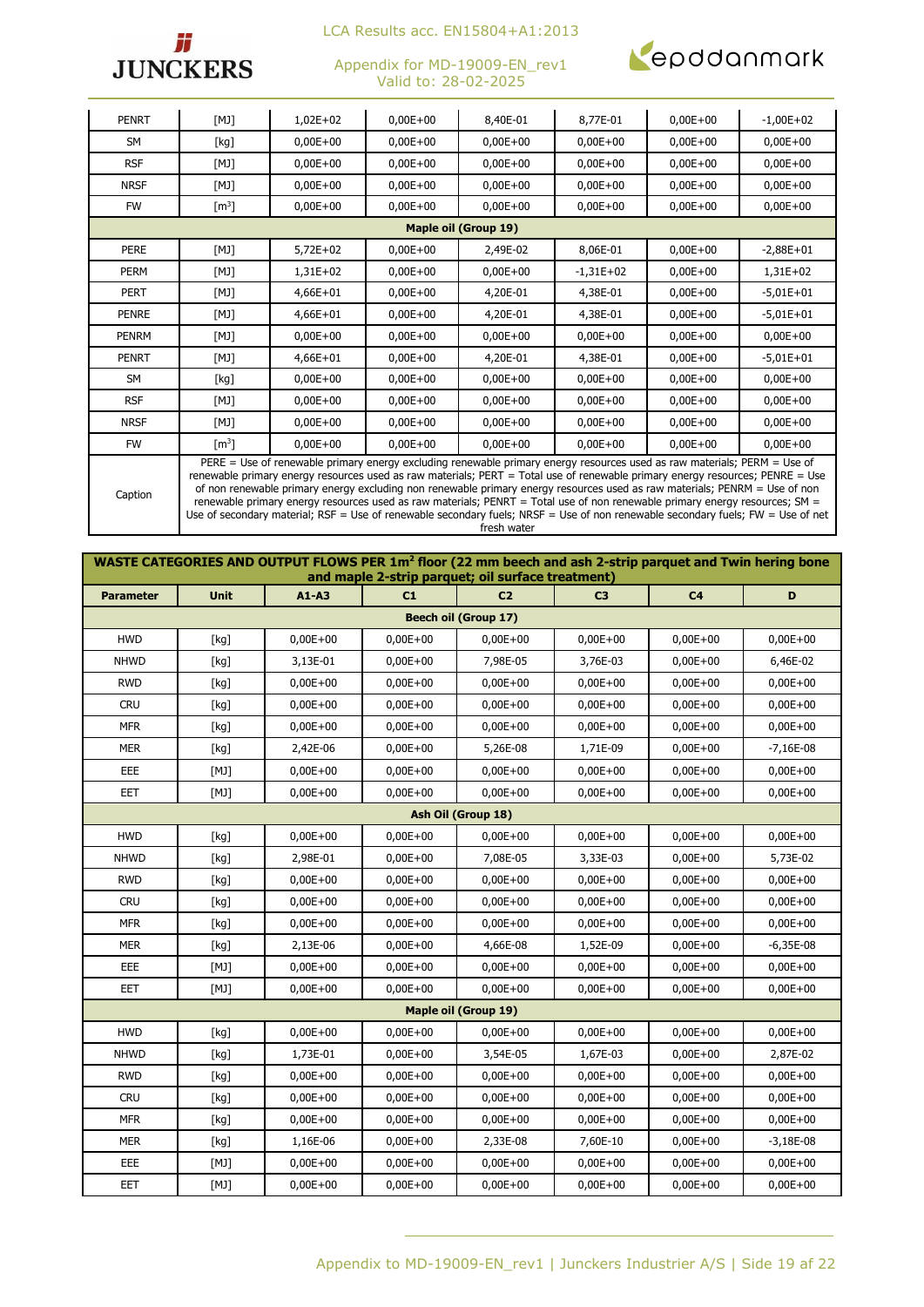

Appendix for MD-19009-EN\_rev1 Valid to: 28-02-2025



Caption HWD = Hazardous waste disposed; NHWD = Non hazardous waste disposed; RWD = Radioactive waste disposed; CRU = Components for re-use; MFR = Materials for recycling; MER = Materials for energy recovery; EEE = Exported electrical energy; EET = Exported thermal energy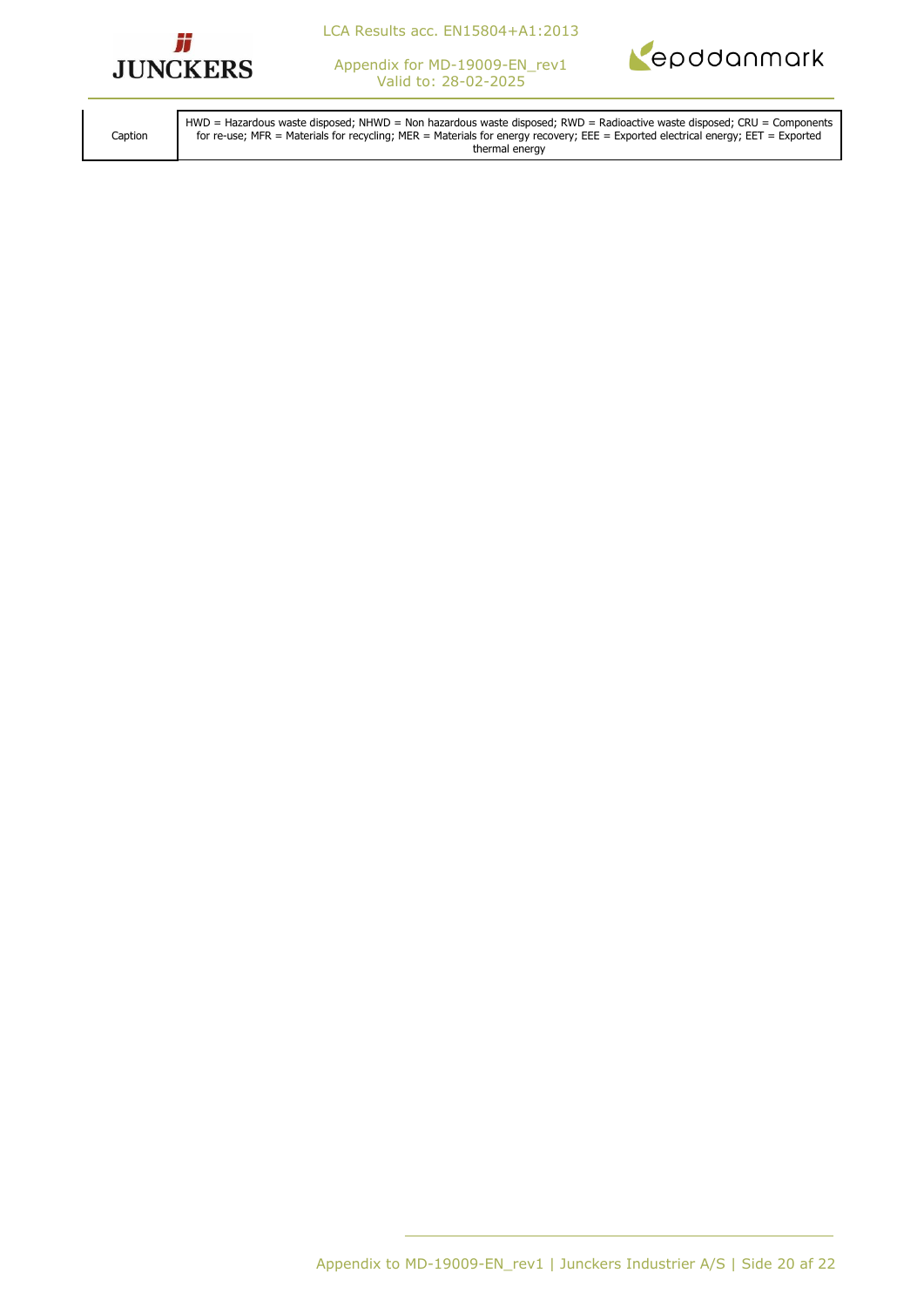

Appendix for MD-19009-EN\_rev1 Valid to: 28-02-2025



<span id="page-20-0"></span>Results for Group 20 and 21 (22 mm and 15 mm oak single staves)

| ENVIRONMENTAL IMPACTS PER 1m <sup>2</sup> floor (22 mm beech and ash 2-strip parquet and Twin hering bone and<br>maple 2-strip parquet; oil surface treatment) |                                                                                                                                                                                                                                                                                                                               |               |              |                  |                |                |               |  |  |
|----------------------------------------------------------------------------------------------------------------------------------------------------------------|-------------------------------------------------------------------------------------------------------------------------------------------------------------------------------------------------------------------------------------------------------------------------------------------------------------------------------|---------------|--------------|------------------|----------------|----------------|---------------|--|--|
| <b>Parameter</b>                                                                                                                                               | <b>Unit</b>                                                                                                                                                                                                                                                                                                                   | $A1 - A3$     | C1           | C <sub>2</sub>   | C <sub>3</sub> | C <sub>4</sub> | D             |  |  |
| <b>22 mm (Group 20)</b>                                                                                                                                        |                                                                                                                                                                                                                                                                                                                               |               |              |                  |                |                |               |  |  |
| <b>GWP</b>                                                                                                                                                     | [kg CO2-eq.]                                                                                                                                                                                                                                                                                                                  | $-1,26E+01$   | $0,00E+00$   | 3,26E-02         | $1,44E + 01$   | $0,00E+00$     | $-3,54E+00$   |  |  |
| ODP                                                                                                                                                            | [kg CFC11-eg.]                                                                                                                                                                                                                                                                                                                | 2,83E-14      | $0.00E + 00$ | 8,20E-18         | 1,39E-15       | $0.00E + 00$   | $-4.84E-14$   |  |  |
| AP                                                                                                                                                             | [kg SO2-eg.]                                                                                                                                                                                                                                                                                                                  | 1,28E-02      | $0,00E+00$   | 1,40E-04         | 4,91E-05       | $0,00E+00$     | $-1,62E-03$   |  |  |
| EP                                                                                                                                                             | [kg PO43--eg.]                                                                                                                                                                                                                                                                                                                | 2,67E-03      | $0.00E + 00$ | 3,51E-05         | 9,15E-06       | $0.00E + 00$   | $-2,98E-04$   |  |  |
| <b>POCP</b>                                                                                                                                                    | [kg ethene-eg.]                                                                                                                                                                                                                                                                                                               | 1,01E-02      | $0,00E + 00$ | $-5,17E-05$      | 4,65E-06       | $0,00E+00$     | $-2,17E-04$   |  |  |
| <b>ADPE</b>                                                                                                                                                    | [kg Sb-eq.]                                                                                                                                                                                                                                                                                                                   | $2,55E+01$    | $0.00E + 00$ | 4,47E-01         | 3,67E-01       | $0,00E+00$     | $-5,03E+01$   |  |  |
| <b>ADPF</b>                                                                                                                                                    | [MJ]                                                                                                                                                                                                                                                                                                                          | 6,89E-07      | $0.00E + 00$ | 2,68E-09         | 1,92E-08       | $0,00E+00$     | $-6,87E-07$   |  |  |
|                                                                                                                                                                |                                                                                                                                                                                                                                                                                                                               |               |              | 15 mm (Group 21) |                |                |               |  |  |
| <b>GWP</b>                                                                                                                                                     | [kg CO2-eg.]                                                                                                                                                                                                                                                                                                                  | $-9.54E + 00$ | $0.00E + 00$ | 2,54E-02         | $1,12E+01$     | $0.00E + 00$   | $-2.75E+00$   |  |  |
| ODP                                                                                                                                                            | [kg CFC11-eq.]                                                                                                                                                                                                                                                                                                                | 2,71E-14      | $0,00E + 00$ | 6,38E-18         | 1,08E-15       | $0,00E+00$     | $-3,76E-14$   |  |  |
| AP                                                                                                                                                             | [kg SO2-eg.]                                                                                                                                                                                                                                                                                                                  | 1,20E-02      | $0,00E + 00$ | 1,09E-04         | 3,82E-05       | $0.00E + 00$   | $-1,26E-03$   |  |  |
| EP                                                                                                                                                             | [kg PO43--eq.]                                                                                                                                                                                                                                                                                                                | 2,51E-03      | $0,00E + 00$ | 2,73E-05         | 7,12E-06       | $0,00E+00$     | $-2,32E-04$   |  |  |
| <b>POCP</b>                                                                                                                                                    | [kg ethene-eq.]                                                                                                                                                                                                                                                                                                               | 8,98E-03      | $0.00E + 00$ | $-4,02E-05$      | 3,62E-06       | $0.00E + 00$   | $-1,69E-04$   |  |  |
| <b>ADPE</b>                                                                                                                                                    | [kg Sb-eq.]                                                                                                                                                                                                                                                                                                                   | 2,30E+01      | $0.00E + 00$ | 3,47E-01         | 2,86E-01       | $0.00E + 00$   | $-3.92E + 01$ |  |  |
| <b>ADPF</b>                                                                                                                                                    | [MJ]                                                                                                                                                                                                                                                                                                                          | 6.70E-07      | $0.00E + 00$ | 2.08E-09         | 1,49E-08       | $0.00E + 00$   | $-5.34E-07$   |  |  |
| Caption                                                                                                                                                        | $GWP = Global$ warming potential; ODP = Ozone depletion potential; $AP =$ Acidification potential of soil and water; EP =<br>Eutrophication potential; POCP = Photochemical ozone creation potential; ADPE = Abiotic depletion potential for non fossil<br>resources; ADPF = Abiotic depletion potential for fossil resources |               |              |                  |                |                |               |  |  |

| RESOURCE USE PER 1m <sup>2</sup> floor (22 mm beech and ash 2-strip parquet and Twin hering bone and maple 2-<br>strip parquet; oil surface treatment) |                                                                                                                                                                                                                                                                                                                                                                                                                                                                                                                                                                                                                                                                          |              |              |                  |                |                |               |  |
|--------------------------------------------------------------------------------------------------------------------------------------------------------|--------------------------------------------------------------------------------------------------------------------------------------------------------------------------------------------------------------------------------------------------------------------------------------------------------------------------------------------------------------------------------------------------------------------------------------------------------------------------------------------------------------------------------------------------------------------------------------------------------------------------------------------------------------------------|--------------|--------------|------------------|----------------|----------------|---------------|--|
| <b>Parameter</b>                                                                                                                                       | <b>Unit</b>                                                                                                                                                                                                                                                                                                                                                                                                                                                                                                                                                                                                                                                              | $A1 - A3$    | C1           | C <sub>2</sub>   | C <sub>3</sub> | C <sub>4</sub> | D             |  |
| <b>22 mm (Group 20)</b>                                                                                                                                |                                                                                                                                                                                                                                                                                                                                                                                                                                                                                                                                                                                                                                                                          |              |              |                  |                |                |               |  |
| <b>PERE</b>                                                                                                                                            | [M]                                                                                                                                                                                                                                                                                                                                                                                                                                                                                                                                                                                                                                                                      | $4,10E+02$   | $0,00E + 00$ | 2,67E-02         | 8,62E-01       | $0,00E+00$     | $-3,08E + 01$ |  |
| <b>PERM</b>                                                                                                                                            | [MJ]                                                                                                                                                                                                                                                                                                                                                                                                                                                                                                                                                                                                                                                                     | 1,40E+02     | $0,00E+00$   | $0,00E+00$       | $-1,40E+02$    | $0,00E+00$     | 1,40E+02      |  |
| <b>PERT</b>                                                                                                                                            | [M]                                                                                                                                                                                                                                                                                                                                                                                                                                                                                                                                                                                                                                                                      | 2,79E+01     | $0,00E+00$   | 4,49E-01         | 4,68E-01       | $0,00E+00$     | $-5,35E+01$   |  |
| <b>PENRE</b>                                                                                                                                           | [M]                                                                                                                                                                                                                                                                                                                                                                                                                                                                                                                                                                                                                                                                      | 2,79E+01     | $0,00E + 00$ | 4,49E-01         | 4,68E-01       | $0,00E+00$     | $-5,35E+01$   |  |
| <b>PENRM</b>                                                                                                                                           | [M]                                                                                                                                                                                                                                                                                                                                                                                                                                                                                                                                                                                                                                                                      | $0,00E + 00$ | $0,00E + 00$ | $0,00E+00$       | $0,00E + 00$   | $0,00E+00$     | $0,00E+00$    |  |
| <b>PENRT</b>                                                                                                                                           | [MJ]                                                                                                                                                                                                                                                                                                                                                                                                                                                                                                                                                                                                                                                                     | $-4,18E-08$  | $0,00E+00$   | $-1,84E-10$      | $-9,28E-10$    | $0,00E+00$     | 4,55E-07      |  |
| <b>SM</b>                                                                                                                                              | [kg]                                                                                                                                                                                                                                                                                                                                                                                                                                                                                                                                                                                                                                                                     | $0,00E + 00$ | $0,00E + 00$ | $0,00E + 00$     | $0,00E + 00$   | $0,00E+00$     | $0,00E + 00$  |  |
| <b>RSF</b>                                                                                                                                             | [M]                                                                                                                                                                                                                                                                                                                                                                                                                                                                                                                                                                                                                                                                      | $0,00E+00$   | $0,00E+00$   | $0,00E+00$       | $0,00E+00$     | $0,00E+00$     | $0,00E+00$    |  |
| <b>NRSF</b>                                                                                                                                            | [MJ]                                                                                                                                                                                                                                                                                                                                                                                                                                                                                                                                                                                                                                                                     | $0,00E+00$   | $0,00E+00$   | $0,00E+00$       | $0,00E+00$     | $0,00E+00$     | $0,00E+00$    |  |
| <b>FW</b>                                                                                                                                              | $\lceil m^3 \rceil$                                                                                                                                                                                                                                                                                                                                                                                                                                                                                                                                                                                                                                                      | $0,00E + 00$ | $0,00E+00$   | $0,00E+00$       | $0,00E+00$     | $0,00E+00$     | $0,00E+00$    |  |
|                                                                                                                                                        |                                                                                                                                                                                                                                                                                                                                                                                                                                                                                                                                                                                                                                                                          |              |              | 15 mm (Group 21) |                |                |               |  |
| <b>PERE</b>                                                                                                                                            | [M]                                                                                                                                                                                                                                                                                                                                                                                                                                                                                                                                                                                                                                                                      | 3,83E+02     | $0,00E + 00$ | #VALUE!          | #VALUE!        | $0,00E+00$     | #VALUE!       |  |
| <b>PERM</b>                                                                                                                                            | [MJ]                                                                                                                                                                                                                                                                                                                                                                                                                                                                                                                                                                                                                                                                     | 1,09E+02     | $0,00E+00$   | $-1,43E-10$      | $-7,22E-10$    | $0,00E+00$     | 3,54E-07      |  |
| <b>PERT</b>                                                                                                                                            | [M]                                                                                                                                                                                                                                                                                                                                                                                                                                                                                                                                                                                                                                                                      | 2,53E+01     | $0,00E + 00$ | 3,49E-01         | 3,65E-01       | $0,00E+00$     | $-4,17E+01$   |  |
| <b>PENRE</b>                                                                                                                                           | [MJ]                                                                                                                                                                                                                                                                                                                                                                                                                                                                                                                                                                                                                                                                     | $2,53E+01$   | $0,00E+00$   | #VALUE!          | #VALUE!        | $0,00E+00$     | #VALUE!       |  |
| <b>PENRM</b>                                                                                                                                           | [MJ]                                                                                                                                                                                                                                                                                                                                                                                                                                                                                                                                                                                                                                                                     | $0,00E+00$   | $0,00E+00$   | #VALUE!          | #VALUE!        | $0,00E+00$     | #VALUE!       |  |
| <b>PENRT</b>                                                                                                                                           | [MJ]                                                                                                                                                                                                                                                                                                                                                                                                                                                                                                                                                                                                                                                                     | $2,53E+01$   | $0,00E+00$   | 3,49E-01         | 3,65E-01       | $0,00E+00$     | $-4,17E+01$   |  |
| <b>SM</b>                                                                                                                                              | [kg]                                                                                                                                                                                                                                                                                                                                                                                                                                                                                                                                                                                                                                                                     | $0,00E+00$   | $0,00E + 00$ | $0,00E+00$       | $0,00E+00$     | $0,00E+00$     | $0,00E+00$    |  |
| <b>RSF</b>                                                                                                                                             | [M]                                                                                                                                                                                                                                                                                                                                                                                                                                                                                                                                                                                                                                                                      | $0,00E+00$   | $0,00E + 00$ | $0,00E + 00$     | $0,00E + 00$   | $0,00E+00$     | $0,00E+00$    |  |
| <b>NRSF</b>                                                                                                                                            | [M]                                                                                                                                                                                                                                                                                                                                                                                                                                                                                                                                                                                                                                                                      | $0,00E+00$   | $0,00E + 00$ | $0,00E+00$       | $0,00E+00$     | $0,00E+00$     | $0,00E+00$    |  |
| <b>FW</b>                                                                                                                                              | $\lceil m^3 \rceil$                                                                                                                                                                                                                                                                                                                                                                                                                                                                                                                                                                                                                                                      | $0,00E+00$   | $0,00E + 00$ | $0,00E+00$       | $0,00E+00$     | $0,00E+00$     | $0,00E+00$    |  |
| Caption                                                                                                                                                | PERE = Use of renewable primary energy excluding renewable primary energy resources used as raw materials; PERM = Use of<br>renewable primary energy resources used as raw materials; PERT = Total use of renewable primary energy resources; PENRE = Use<br>of non renewable primary energy excluding non renewable primary energy resources used as raw materials; PENRM = Use of non<br>renewable primary energy resources used as raw materials; PENRT = Total use of non renewable primary energy resources; SM =<br>Use of secondary material; RSF = Use of renewable secondary fuels; NRSF = Use of non renewable secondary fuels; FW = Use of net<br>fresh water |              |              |                  |                |                |               |  |